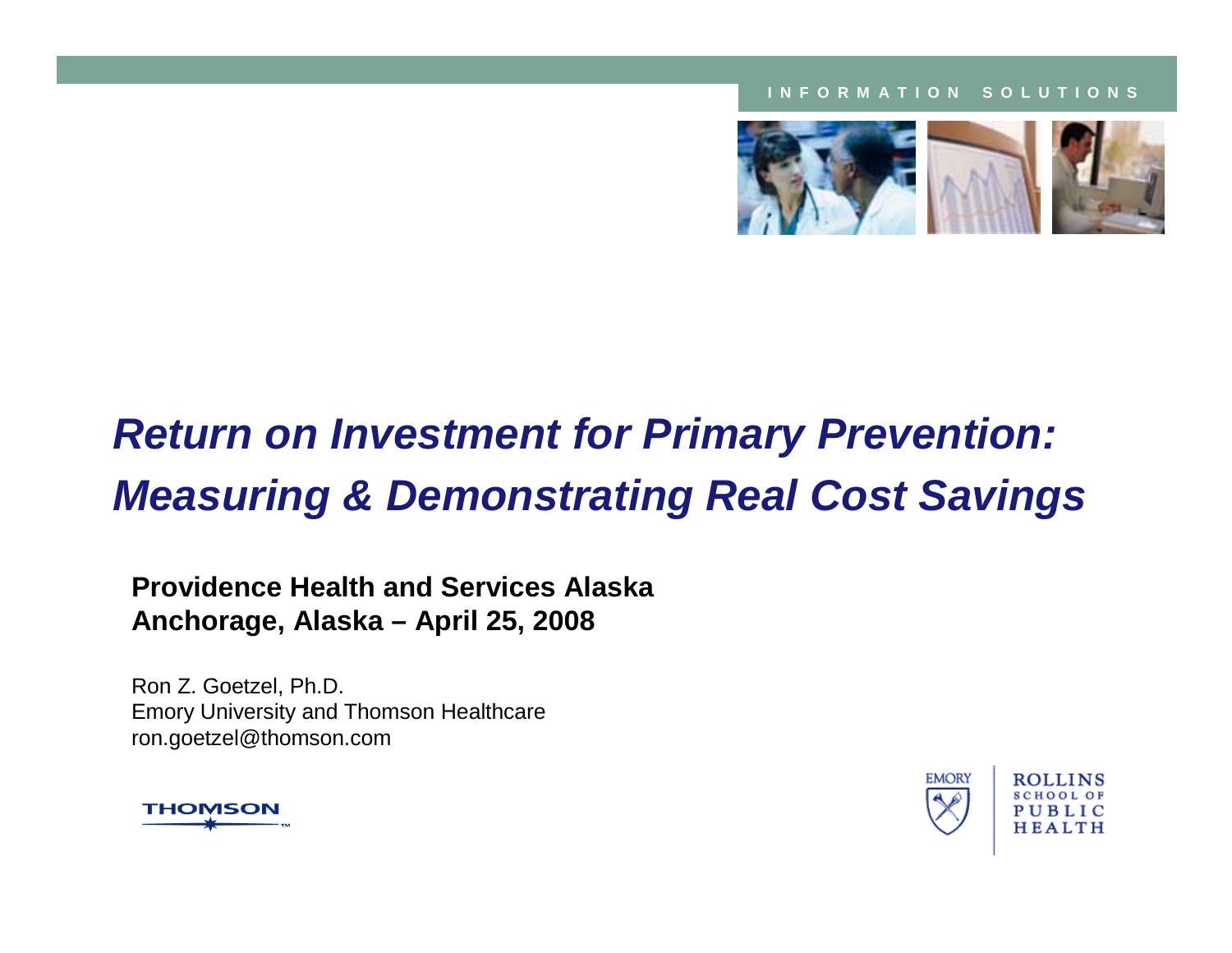## **U.S. Business Concerns About Healthcare**

- $\bullet$  The United States spent \$2.1 trillion in healthcare in 2006—\$7,092 for every man, woman, and child.
- •Employers pay over one-third of these costs.
- $\bullet$  National health expenditure growth trends are expected to average about 7% per year through 2015.
- $\bullet$  Health expenditures as percent of GDP:
	- 15.3 percent in 2003
	- 16.0 percent in 2006
	- 19.6 percent in 2016 (est)
	- 25.0 percent by 2030 (est)

Source: Poisal et al., *Health Affairs*, 21 February 2007





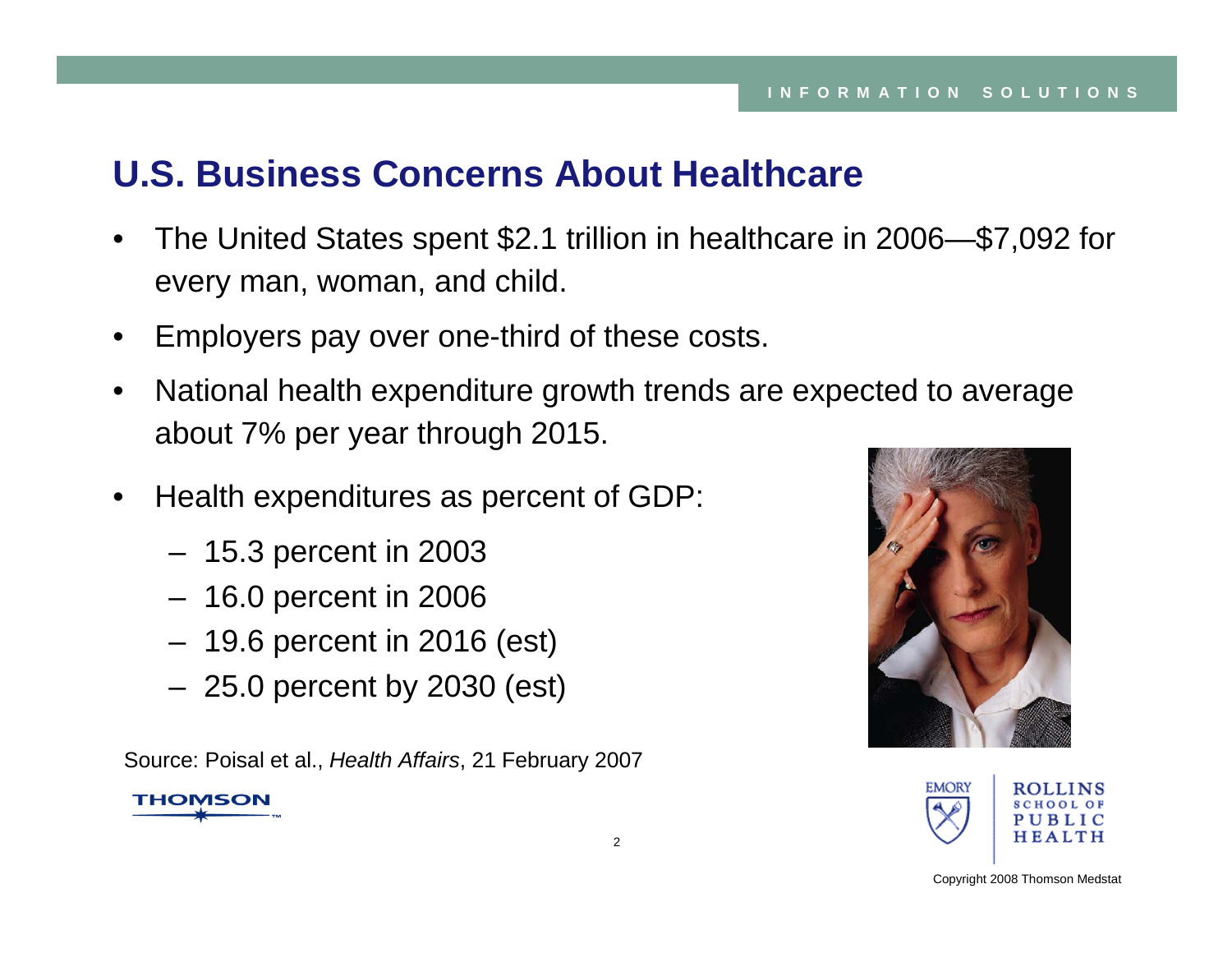## **Annual Per Employee Costs for Active Employees**

**Includes all medical, dental, and other health benefits for all covered employees and dependents. Includes employer and employee contributions.**



Mercer HR Press Release, 2/9/07, "2006 National Survey of Employer-Sponsored Health Plans, Survey Highlights" Mercer HR Press Release, 11/21/05; Active and retirees for 1988 – 1998; Trends for 1998 – 2006 for actives only; costs include employer and employee contributions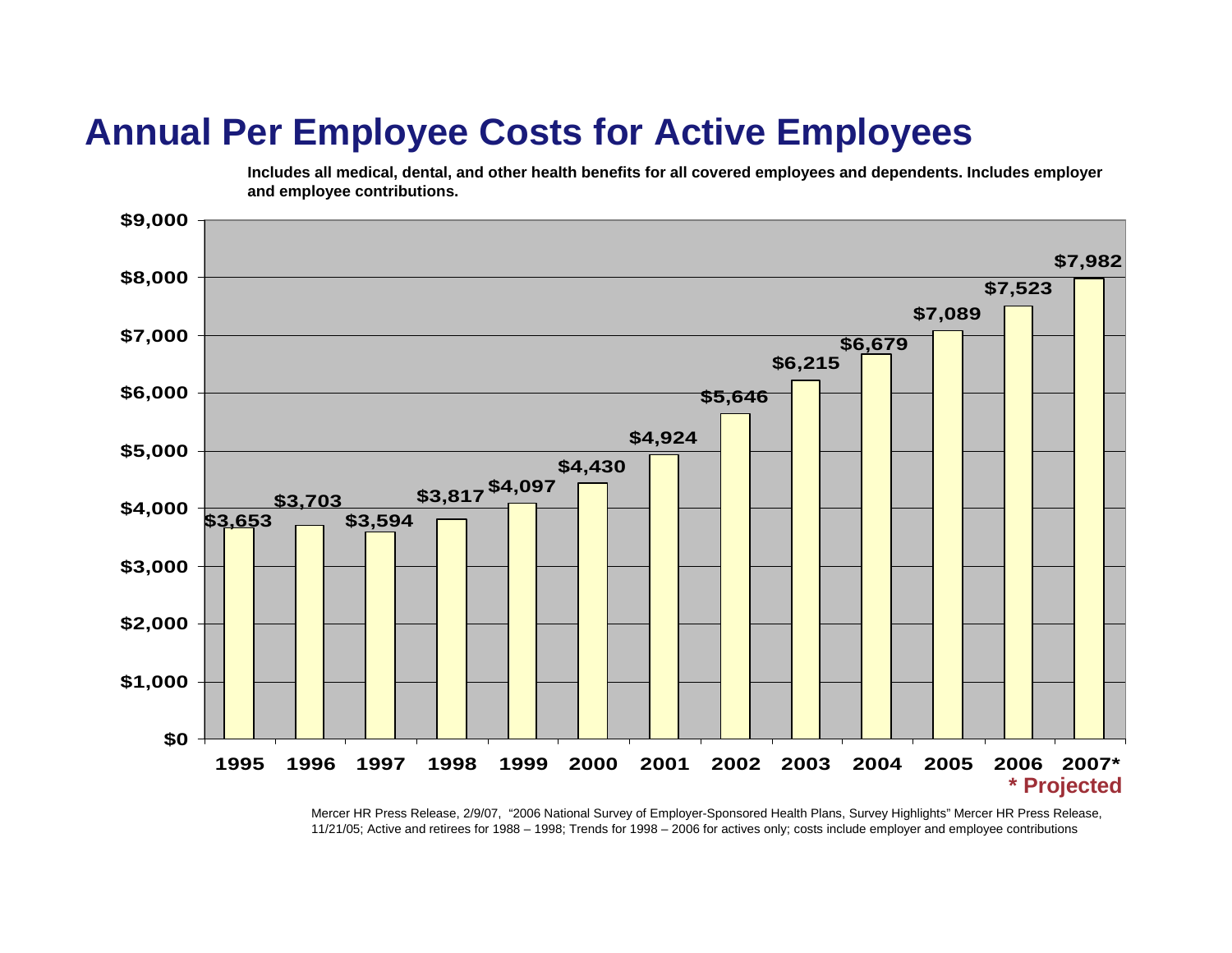## **Why Should Employers Remain in the Game?**

- Workers' health and safety impacts their productivity…
	- and productivity impacts organizational performance and competitiveness.
- • Bottom line:
	- Employers have an important role to play in managing employee health, safety and productivity.





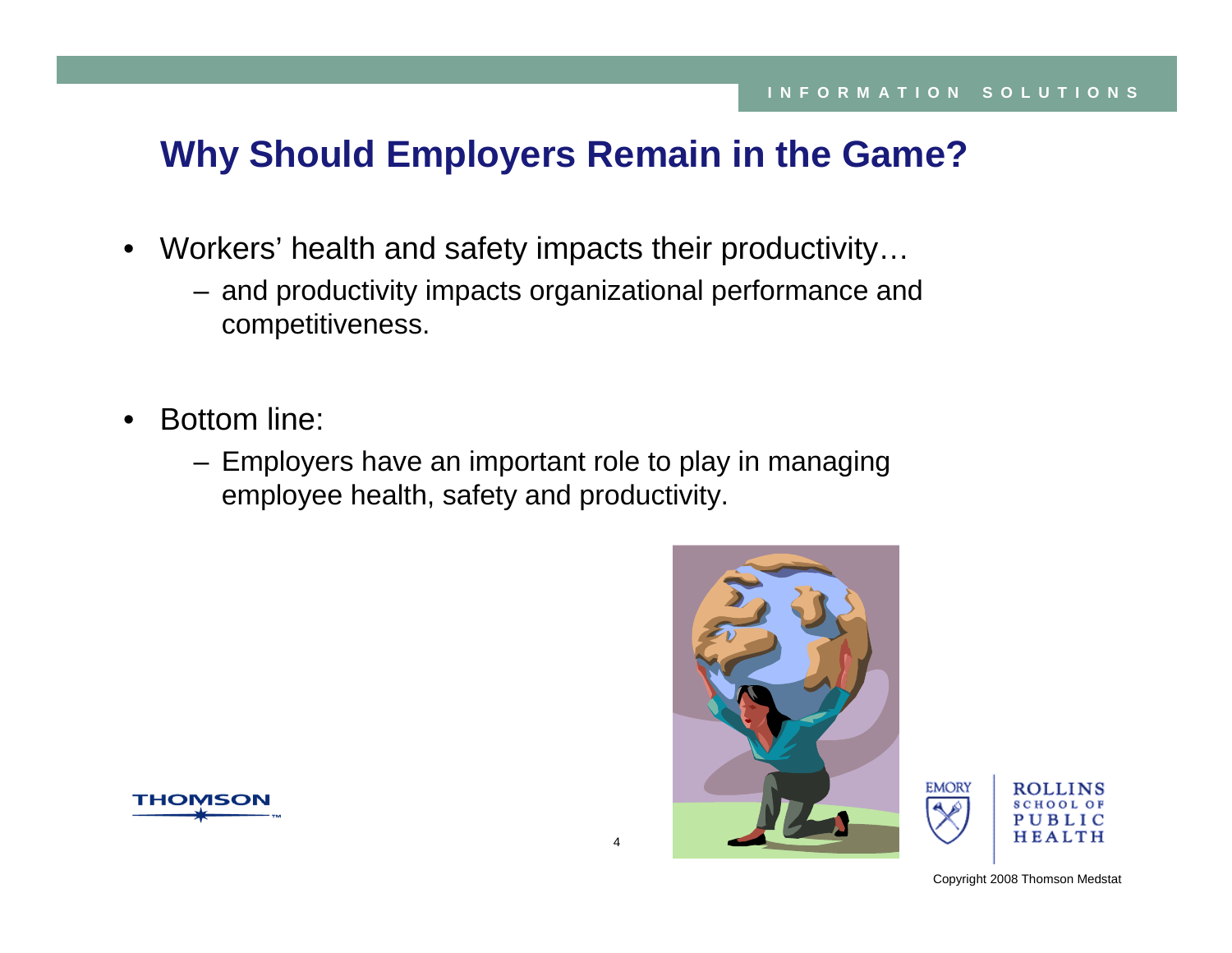## **Other business forces**

- The new employee is a knowledge worker
- Productivity is at an all time high – holding steady after years of impressive gains
- • But, \$260B is spent each year in the U.S. on healthrelated productivity losses

**THOMSON** 

Source: Mattke et al, *AJMC*, 2007, 13:4, 211-217.



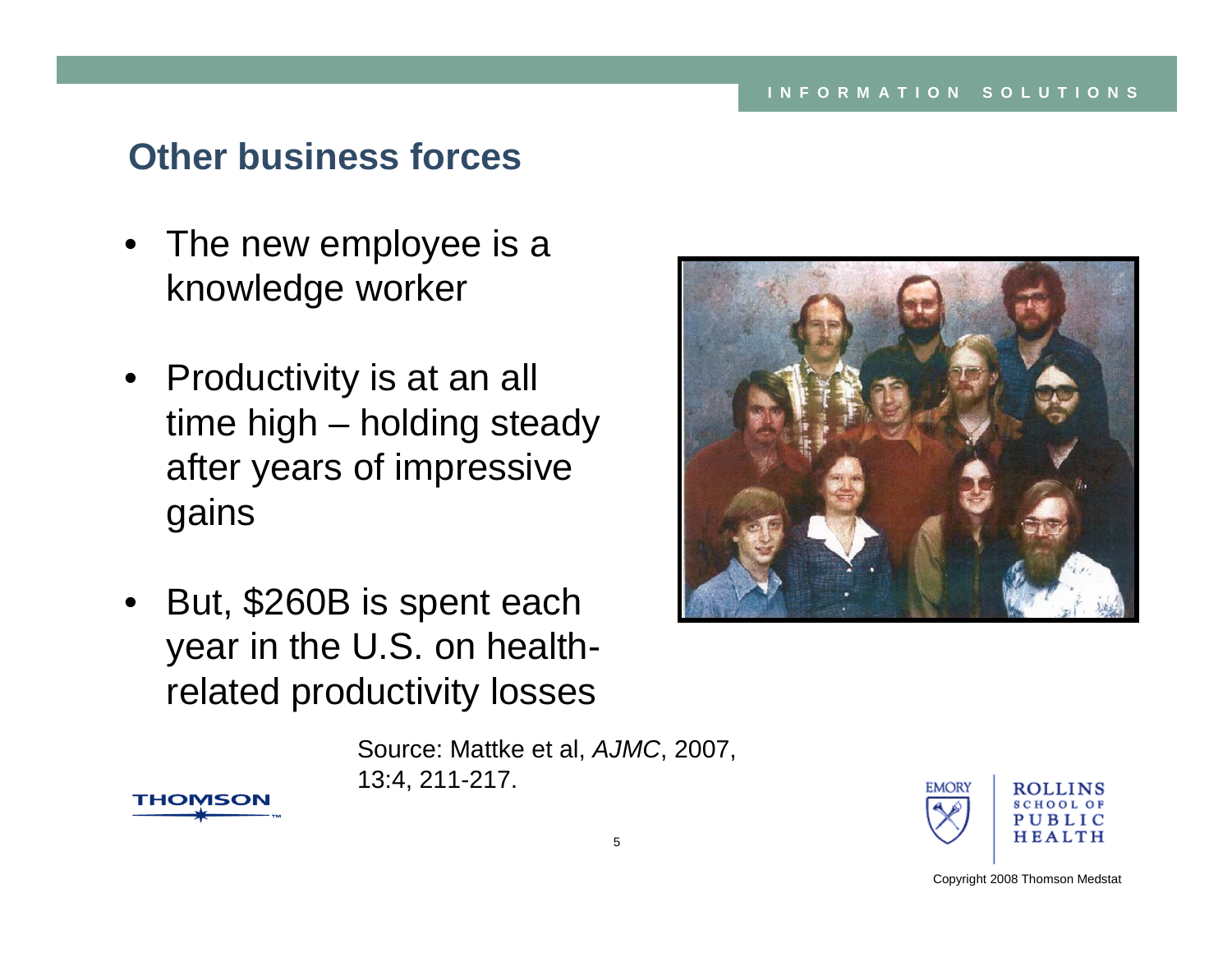## **What else is going on:**

- • Outsourcing, downsizing, layoffs, reductions in force
- •Mergers, acquisitions, consolidations
- •Global competition
- • Pressure for innovation, adaptation, reengineering
- •Increased reliance on technology
- •Information overload



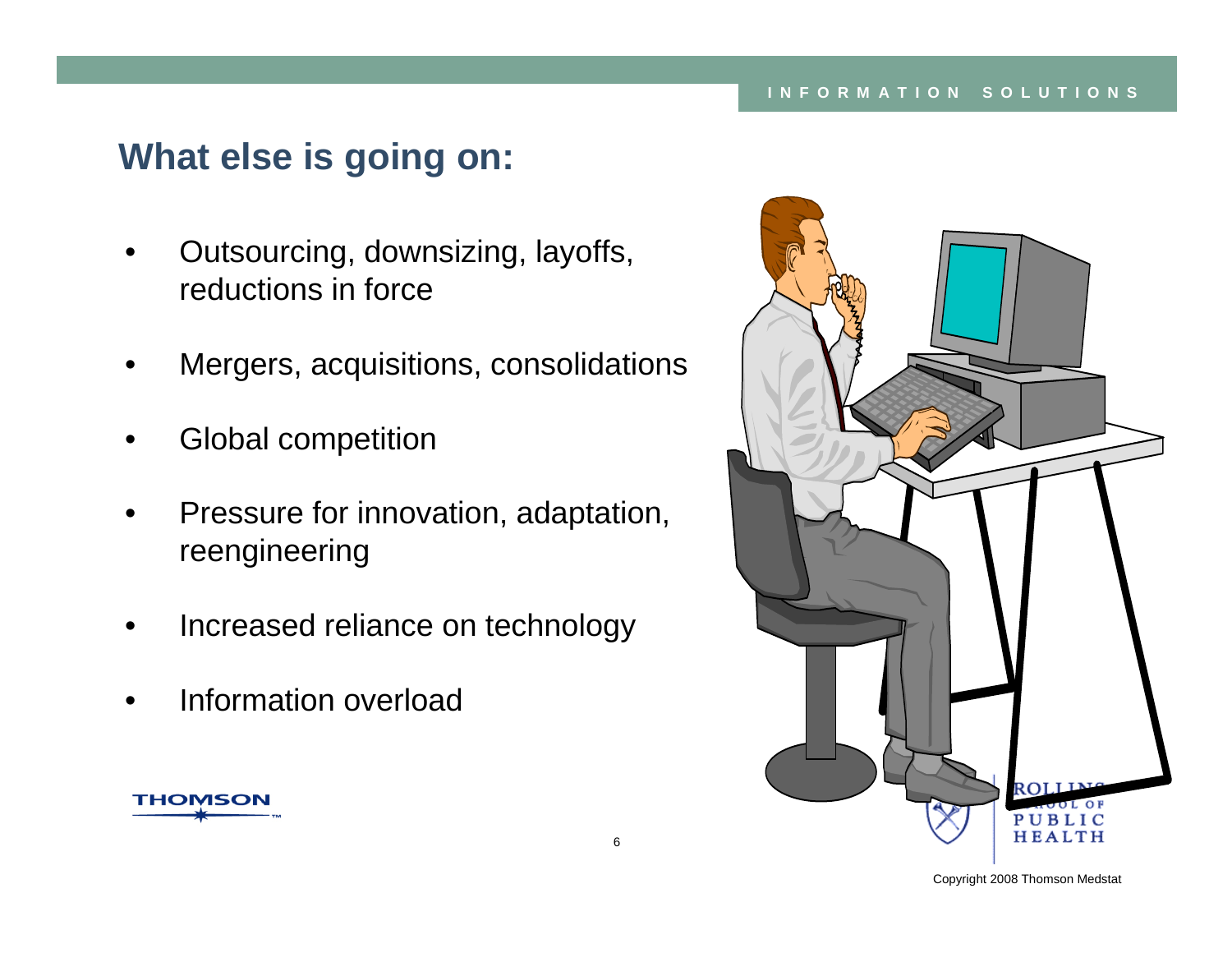## **A renewed emphasis on increasing worker productivity**

- $\bullet$ Introduce new technology
- •Get workers to work more hours
- •Make sure workers show up for work
- • Make sure workers are mentally at work (presenteeism)
- •Increase motivation to achieve at peak performance



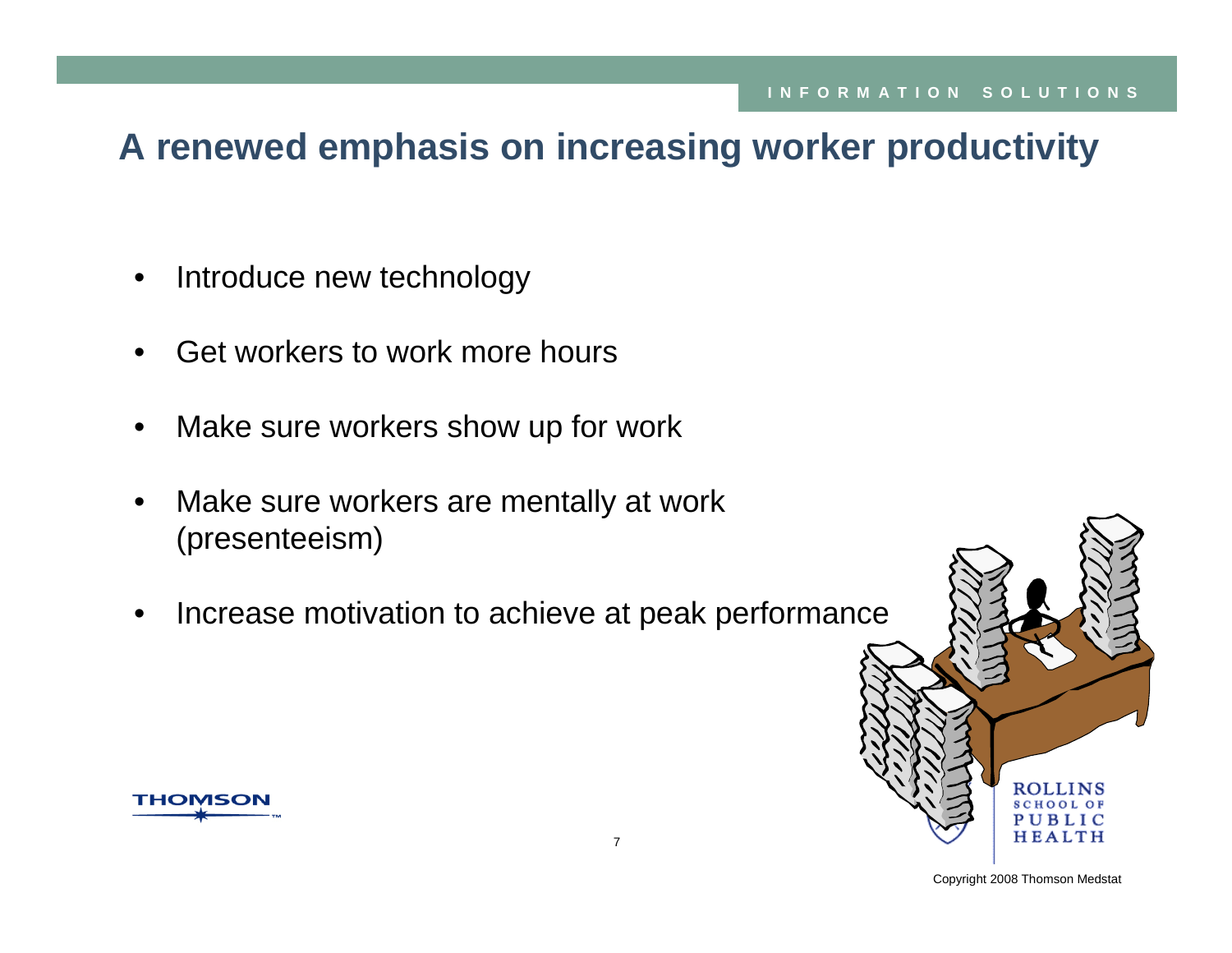## **The fallout from a push for higher productivity**

- •**Increased job demands**
- $\bullet$ **Detachment and depersonalization**
- $\bullet$ **Increased health care usage**
- •**Increased absenteeism**
- $\bullet$ **Low job morale**
- •**Increased disability rates**
- $\bullet$ **On the job accidents**
- •**Work - life imbalance**
- •**High stress**

**THOMSON** 



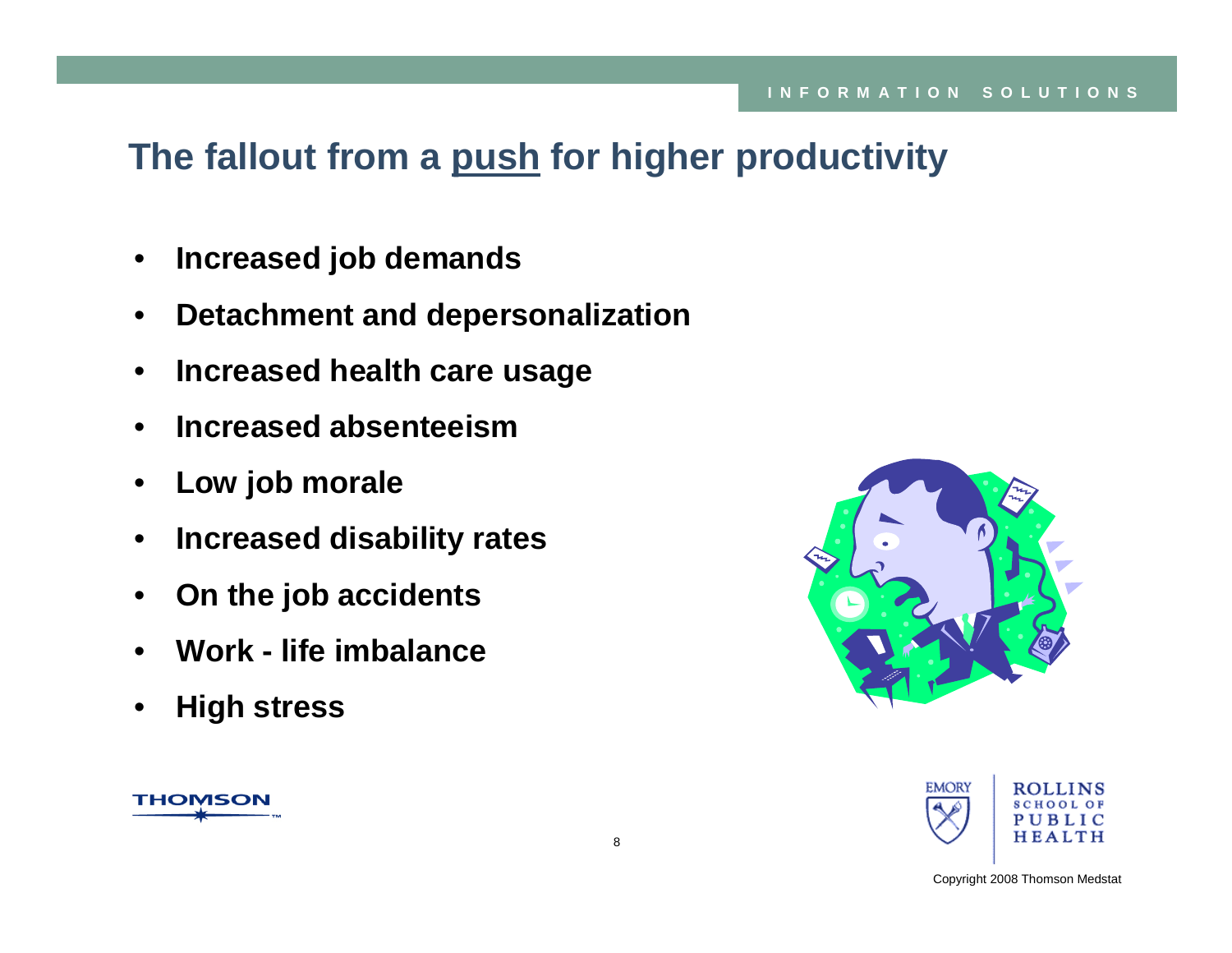## **Increased Health and Productivity Risks**

**Medical Medical**

Chest/back pain, heart disease, GI disorders, headaches, dizziness, weakness, repetitive motion injuries

## **Psychological Psychological**

Anxiety, aggression, irritability, apathy, boredom, depression, loneliness, fatigue, moodiness, insomnia

### **Behavioral Behavioral**

Accidents, drug/alcohol abuse, eating disorders, smoking, tardiness, "exaggerated" diseases



Absence, work relations, turnover, morale, job satisfaction, productivity**EMORY** 

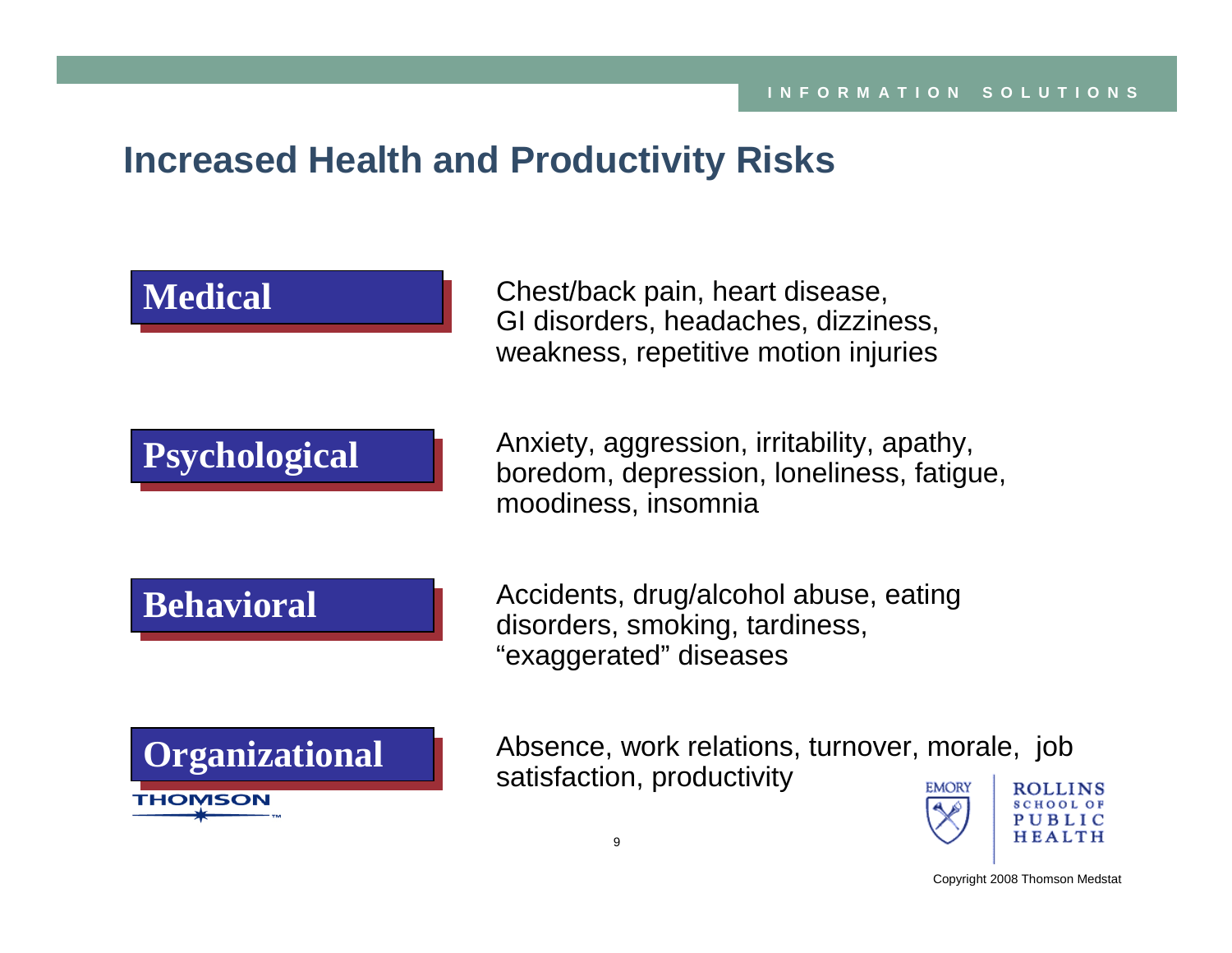## **What To Do?**

- Manage disease
- Manage disability and absence
- Manage health and demand
- Manage stress
- Strengthen employee assistance programs
- Re-engineer
- Reorganize
- Create incentives
- Cut pharmacy benefits





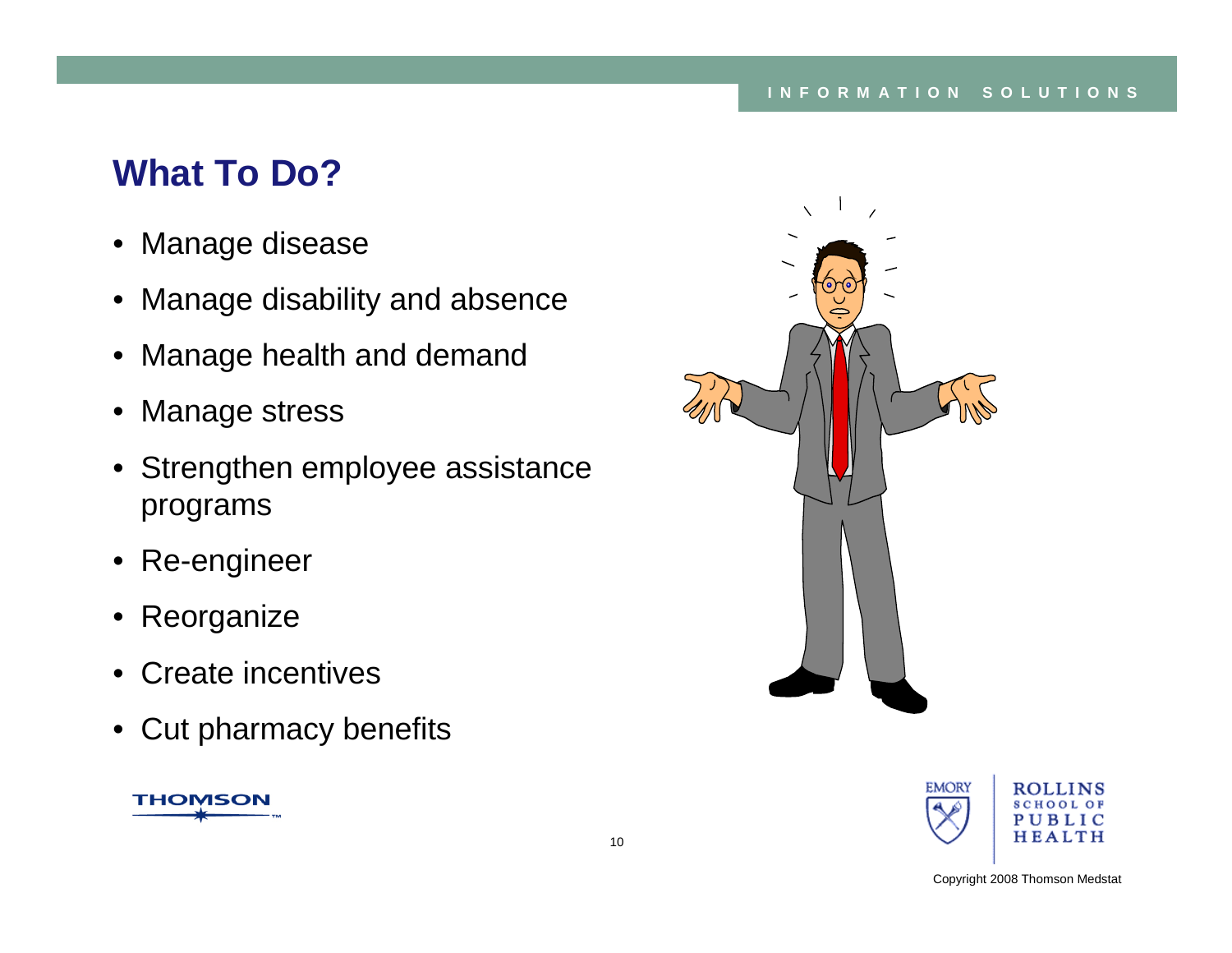## **What To Do – National Business Group On Health Ten Steps to Easing Health Care Costs**

- 1. Use coinsurance and point-of-care cost sharing
- 2. Provide members tools & information to become better consumers
- 3. Aggressively manage prescription drug use
- 4. Offer high deductible plan
- 5. Promote health improvement programs
- 6. Consolidate plans and audit providers re-bid contracts
- 7. Manage utilization
- 8. Insist on transparency buy on performance
- 9. Audit eligibility
- 10.Carefully analyze Medicare Part D options



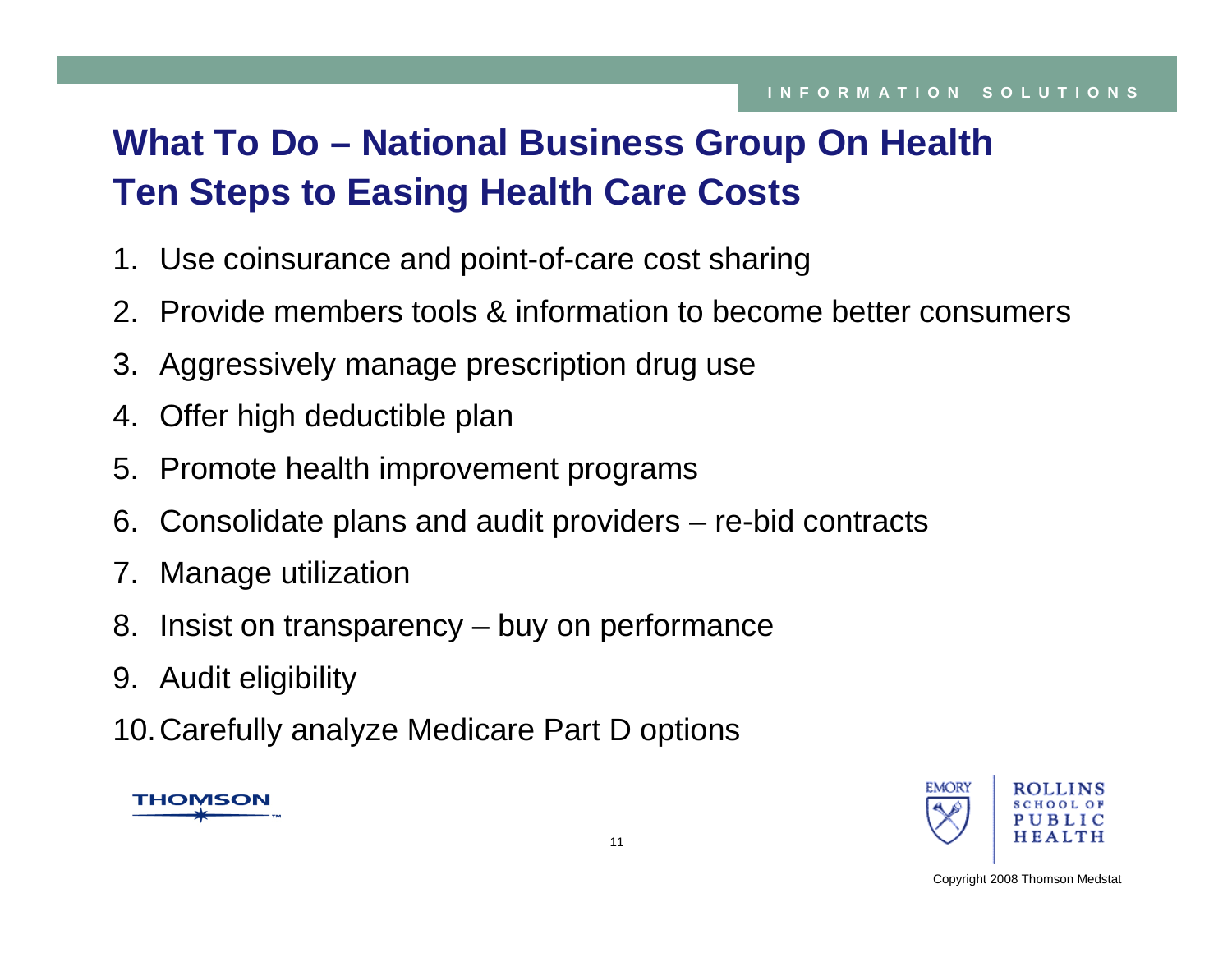**INFORMATION SOLUTIONS**

**Convince me…**

## Why should a business invest in the health and well-being of its workers?



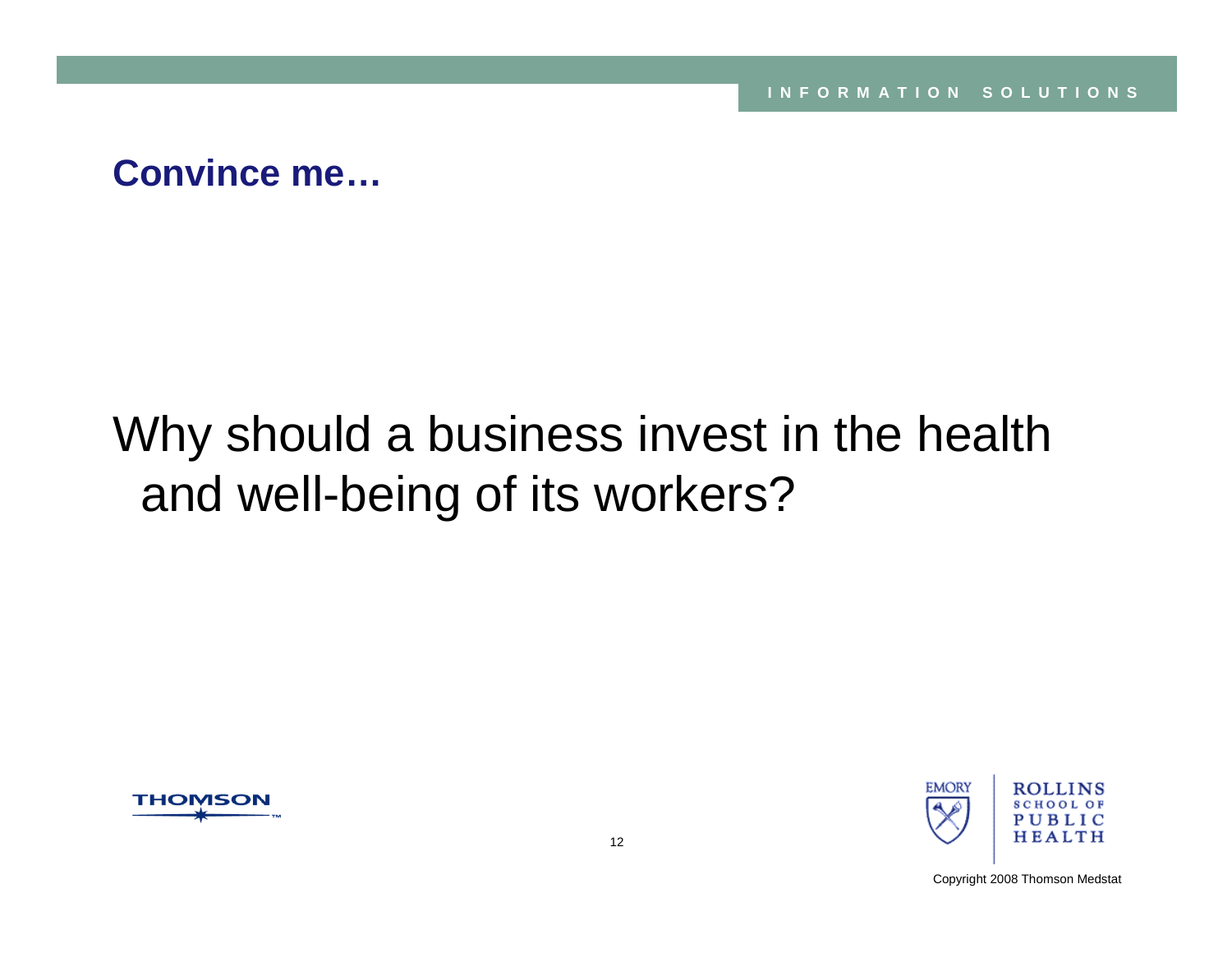## **It seems so logical…**

…if you improve the health and well being of your employees…

…quality of life improves

…health care utilization is reduced

…disability is controlled

…productivity is enhanced





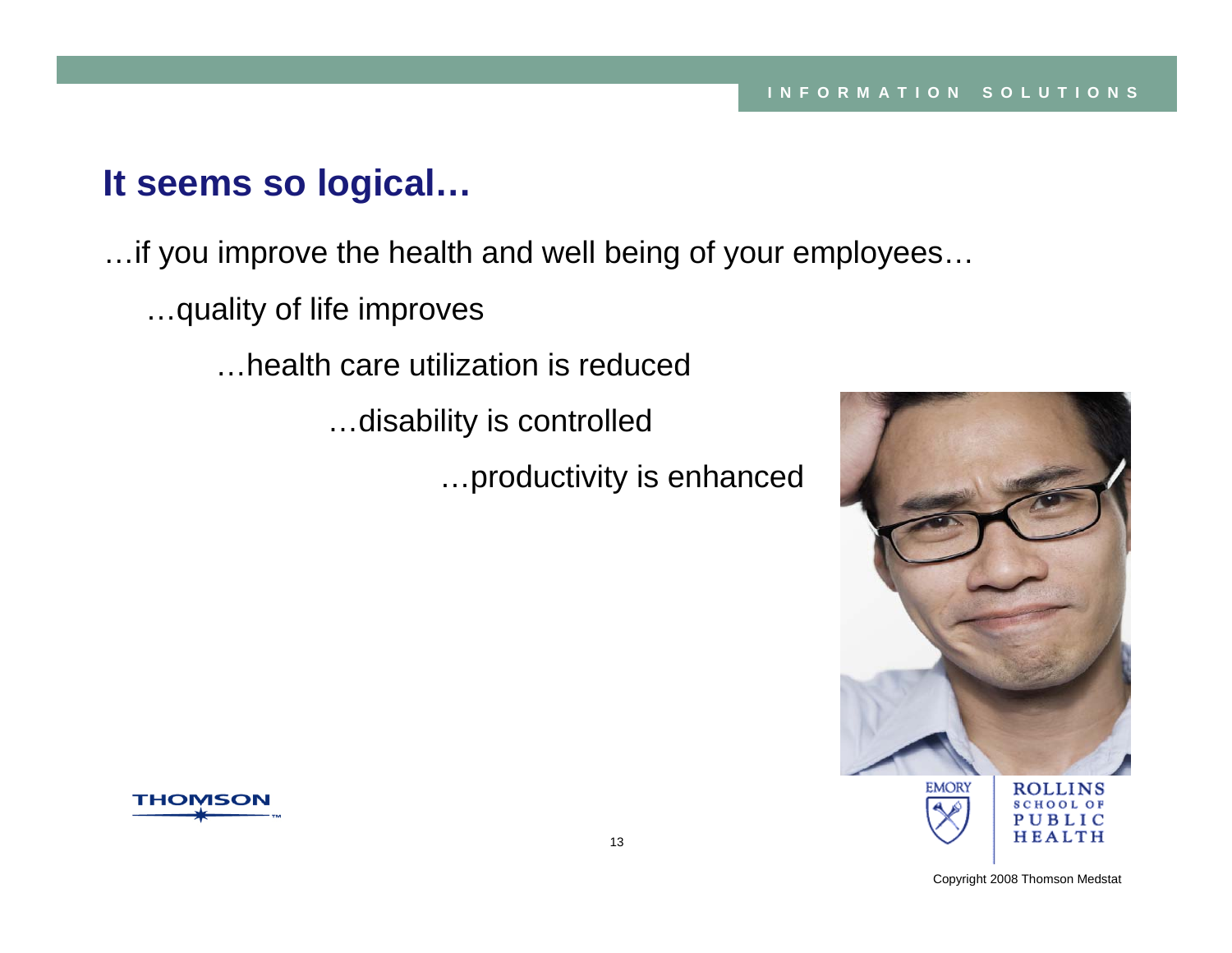## **The Logic Flow:**

- **A large proportion of diseases and disorders from which people suffer is preventable;**
- **Modifiable health risk factors are precursors to many diseases and disorders, and premature death;**
- **Many modifiable health risks are associated with increased health care costs and diminished productivity within a relatively short time window;**
- $\blacksquare$  **Modifiable health risks can be improved through effective health promotion and disease prevention programs;**
- **Improvements in the health risk profile of a population can lead to reductions in health costs and improvements in productivity;**
- **Well-designed and well-implemented programs can be cost/beneficial – they can save more money than they cost, thus producing a positive return on investment (ROI).**



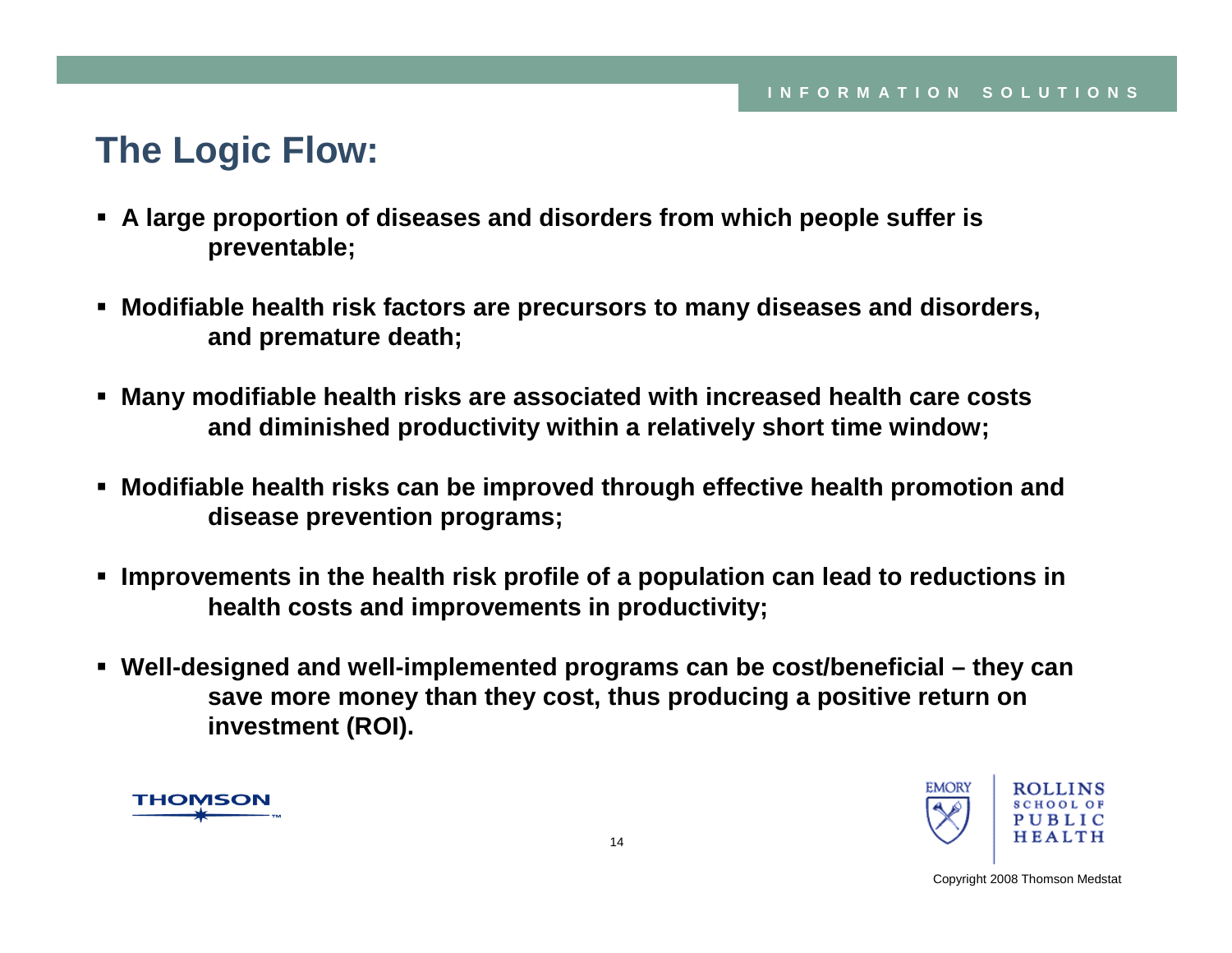## **The Evidence**

- **A large proportion of diseases and disorders is preventable. Modifiable health risk factors are precursors to a large number of diseases and disorders and to premature death (Healthy People 2000, 2010, Amler & Dull, 1987, Breslow, 1993, McGinnis & Foege, 1993, Mokdad et al., 2004).**
- **Many modifiable health risks are associated with increased health care costs within a relatively short time window (Milliman & Robinson, 1987, Yen et al., 1992, Goetzel, et al., 1998, Anderson et al., 2000, Bertera, 1991, Pronk, 1999).**
- **Modifiable health risks can be improved through workplace sponsored health promotion and disease prevention programs (Wilson et al., 1996, Heaney & Goetzel, 1997, Pelletier, 1999).**
- **Improvements in the health risk profile of a population can lead to reductions in health costs (Edington et al., 2001, Goetzel et al., 1999).**
- **Worksite health promotion and disease prevention programs save companies money in health care expenditures and produce a positive ROI (Johnson & Johnson 2002, Citibank 1999-2000, Procter and Gamble 1998, Chevron 1998, California Public Retirement System 1994, Bank of America 1993, Dupont 1990).**



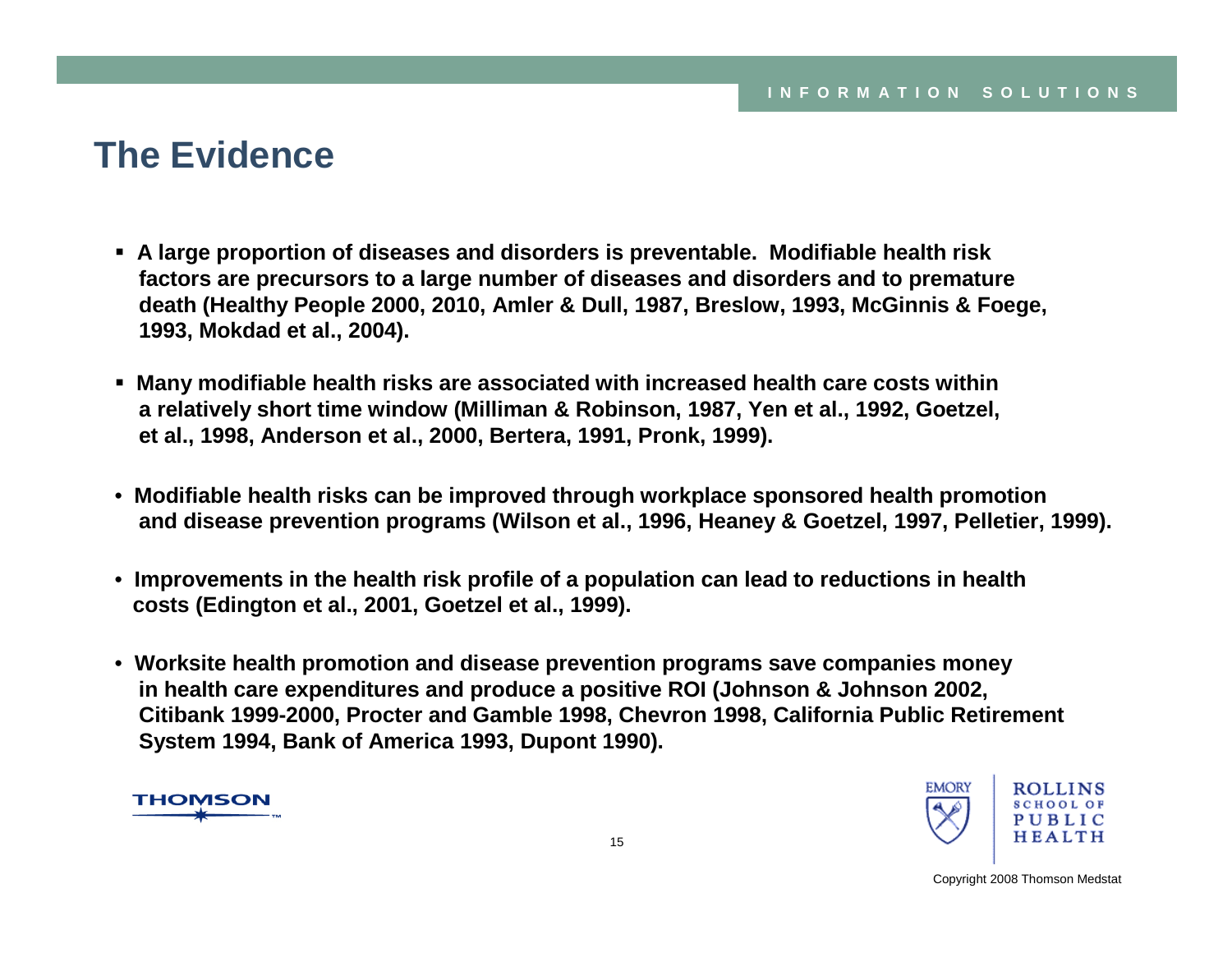#### **Table 1Leading Causes of Death in the U.S. (2000) Source: Mokdad et al., JAMA,291:10, March, 2004**

| <b>Cause of Death</b>                   | <b>No. of Deaths</b> | Pct.                                  |  |
|-----------------------------------------|----------------------|---------------------------------------|--|
| Heart disease                           | 710,760              | 30%                                   |  |
| Malignant neoplasm                      | 553,091              | 23%                                   |  |
| Cerebrovascular disease                 | 167,661              | 7%                                    |  |
| Chronic lower respiratory tract disease | 122,009              | 5%                                    |  |
| Unintentional injuries                  | 97,900               | 4%                                    |  |
| <b>Diabetes</b>                         | 69,301               | 3%                                    |  |
| Influenza/pneumonia                     | 65,313               | 3%                                    |  |
| <b>Alzheimers</b>                       | 49,558               | 2%                                    |  |
| <b>Nephritis</b>                        | 37,251               | 2%                                    |  |
| Septicemia                              | 31,224               | $1\%$                                 |  |
| Other                                   | 499,283              | 21%                                   |  |
| <b>Total</b>                            | 2,403,351            | 100%                                  |  |
| <b>THOMSON</b>                          |                      | <b>EMORY</b><br>$\mathbf{A}$ $\Delta$ |  |

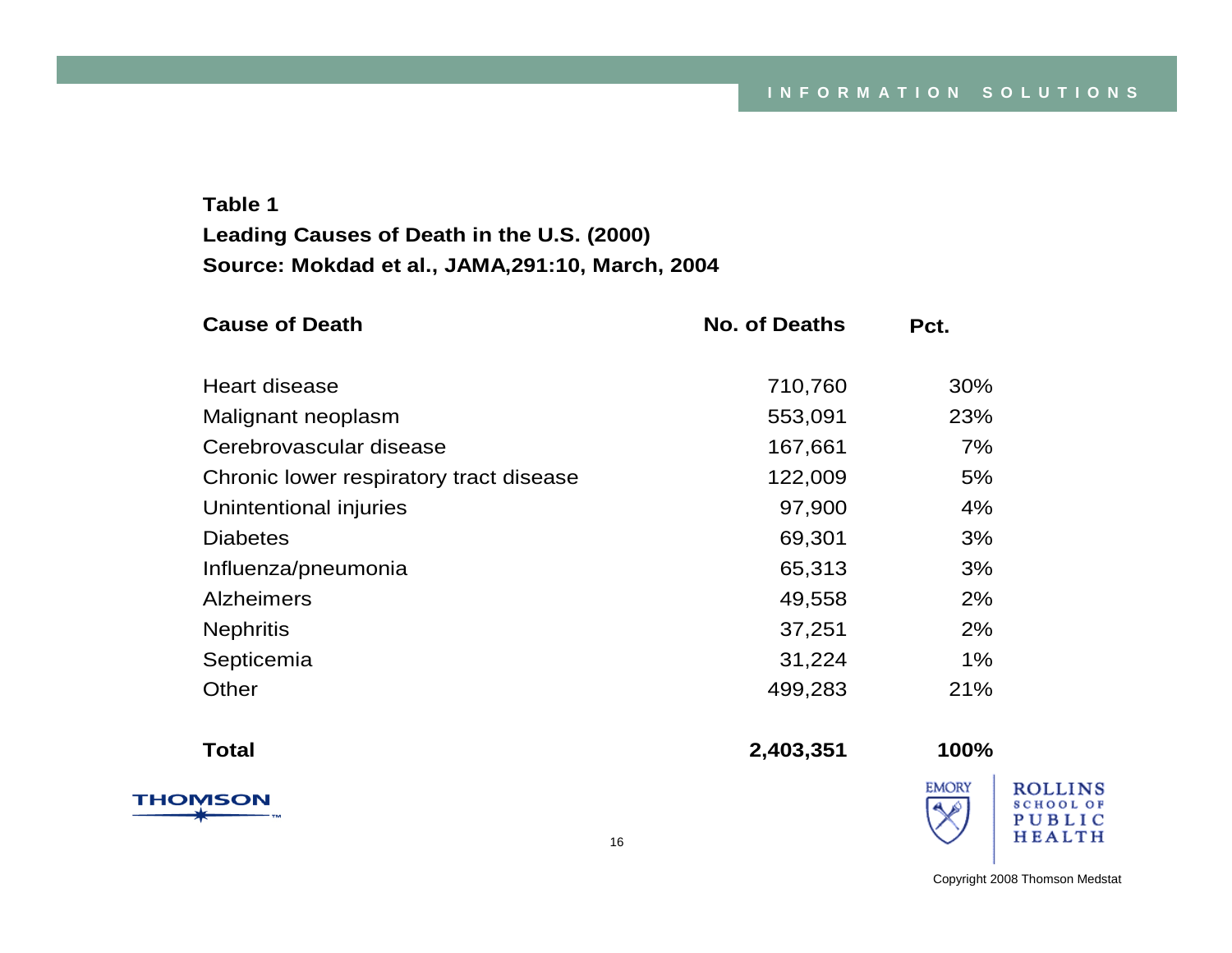## **Reported Cases in U.S., 2003 (% of population)**

| <b>Pulmonary Conditions</b> | 49.2 million | (17.4%)    |
|-----------------------------|--------------|------------|
| <b>Hypertension</b>         | 36.8 million | $(13.0\%)$ |
| <b>Mental Disorders</b>     | 30.3 million | (10.7%)    |
| <b>Heart Disease</b>        | 19.1 million | $(6.8\%)$  |
| <b>Diabetes</b>             | 13.7 million | $(6.8\%)$  |
| <b>Cancers</b>              | 10.6 million | $(3.7\%)$  |
| <b>Stroke</b>               | 2.4 million  | $(0.9\%)$  |



**Source: 2003 MEPS**

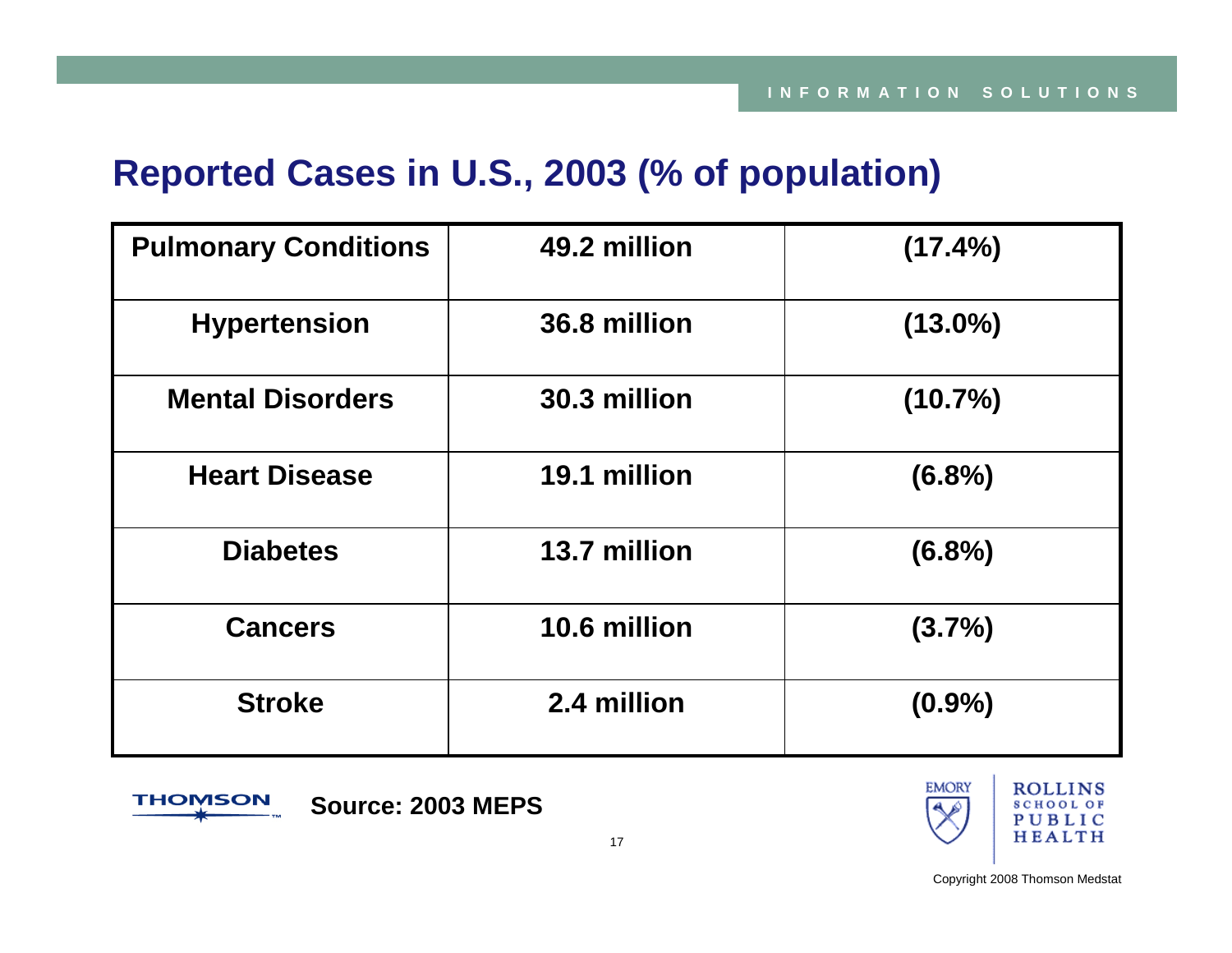## **Risk factors for 10 leading causes of death in the United States**

| <b>Causes of Death</b>          | <b>Risk factors</b>                                                                                     |
|---------------------------------|---------------------------------------------------------------------------------------------------------|
| <b>Heart Disease</b>            | smoking, hypertension,<br>hypercholesterolemia, lack of<br>exercise, diabetes mellitus, obesity, stress |
| Cancer                          | smoking, alcohol, diet, environmental<br>carcinogens, obesity                                           |
| <b>Stroke</b>                   | hypertension                                                                                            |
| <b>Accidents</b>                | alcohol, failure to use seatbelts                                                                       |
| Chronic obstructed lung disease | smoking                                                                                                 |
| Pneumonia and influenza         | smoking, alcohol                                                                                        |
| Diabetes mellitus               | obesity                                                                                                 |
| Suicide                         | stress, alcohol, drug use                                                                               |
| <b>Cirrhosis</b>                | alcohol                                                                                                 |
| Atherosclerosis                 | smoking, hypercholesterolemia                                                                           |

Source: National Center for Health Statistics. "Annual Summary of Births, Deaths, Marriage, and Divorces: United States, 1983." NCHS Monthly Vital Statistics, Sept. 1984



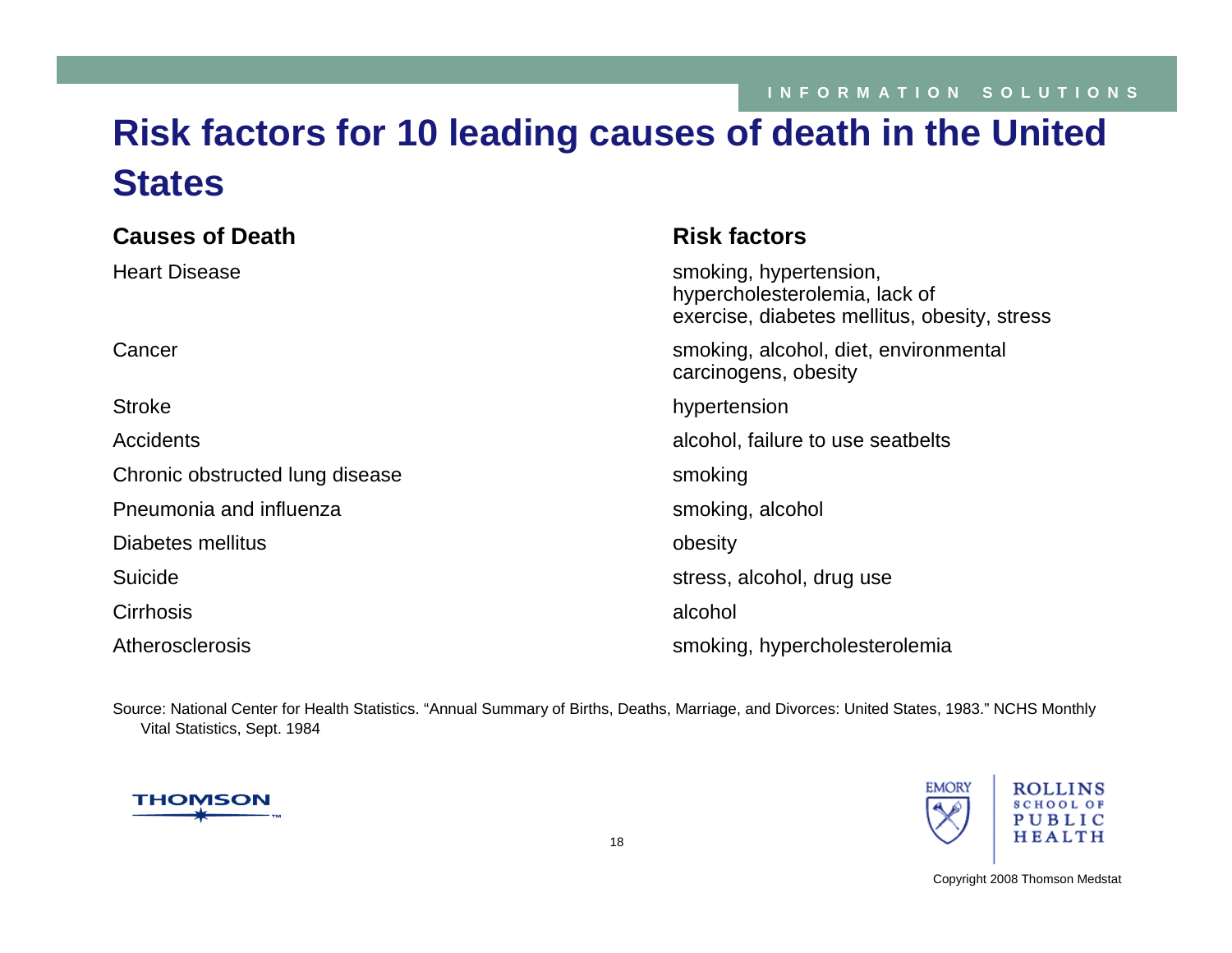## **Toll of chronic diseases**

- Afflict 133 million Americans and cause 7 out of 10 deaths
- In 2005, cost the nation  $$1.5$  trillion  $\sim$  75% of every healthcare dollar





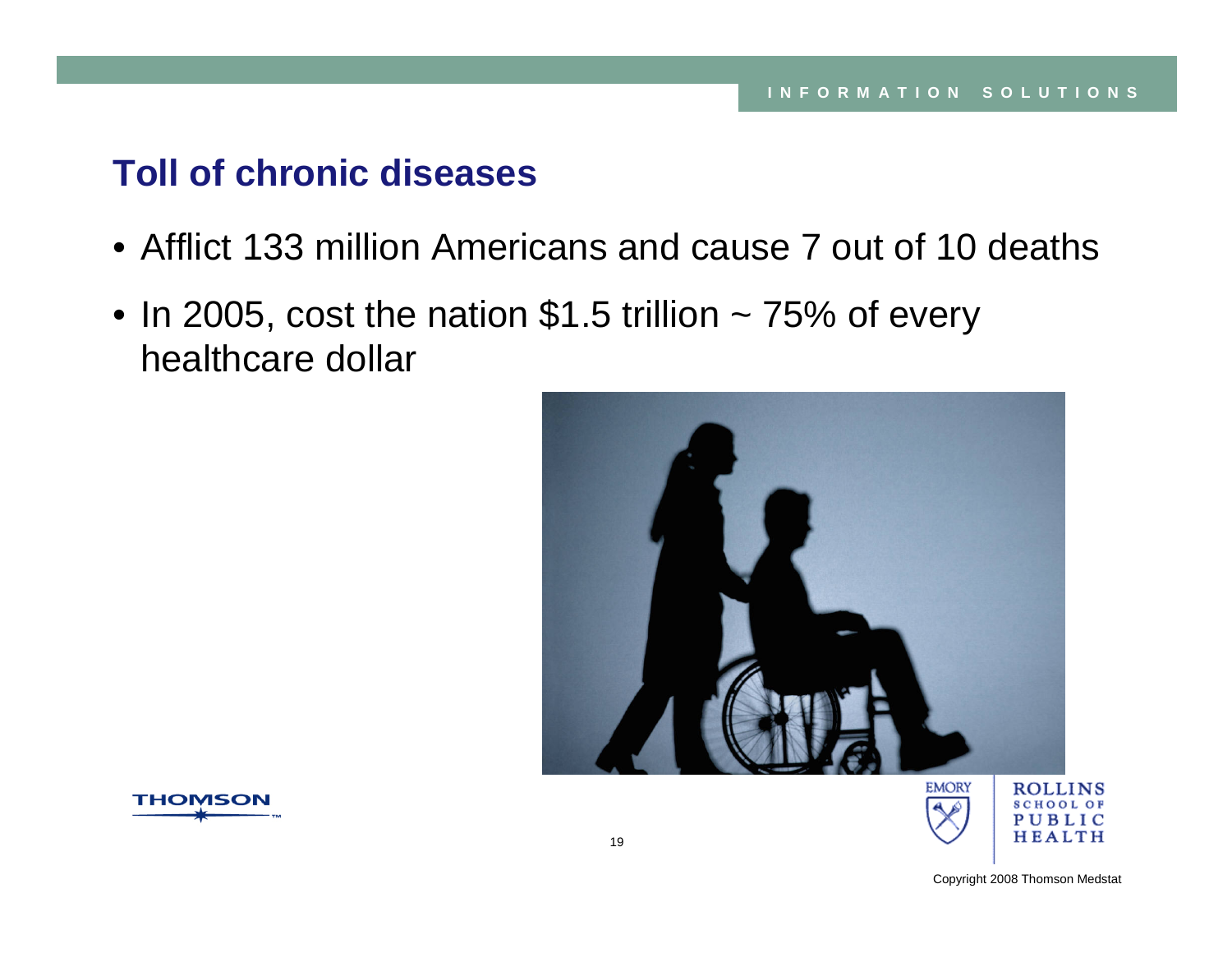### **Trends in the leading causes of death in the U.S., 1970-2002**

**(Jemal et al, JAMA, 2005;294:1255-1259)**

- Overall death rates have declined from:
	- 1242/100,000 in 1970 to 845/100,000 in 2002
- Big declines in:
	- Stroke
	- Heart disease
	- Accidents
- But, big increases in:
	- COPD
	- Diabetes



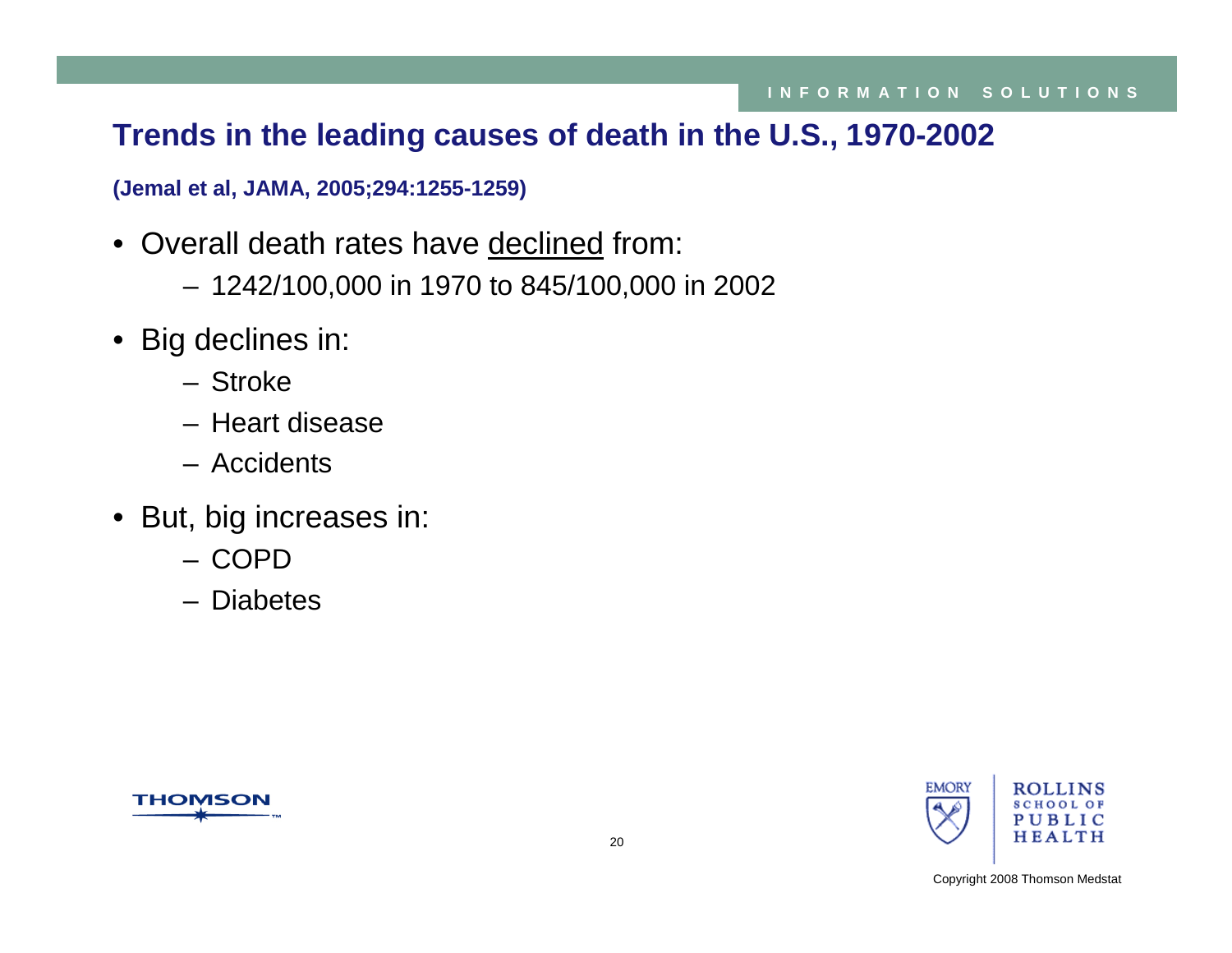## **Actual Causes of Death in the U.S. (2000)**

#### **Source: Mokdad et al., 2004**





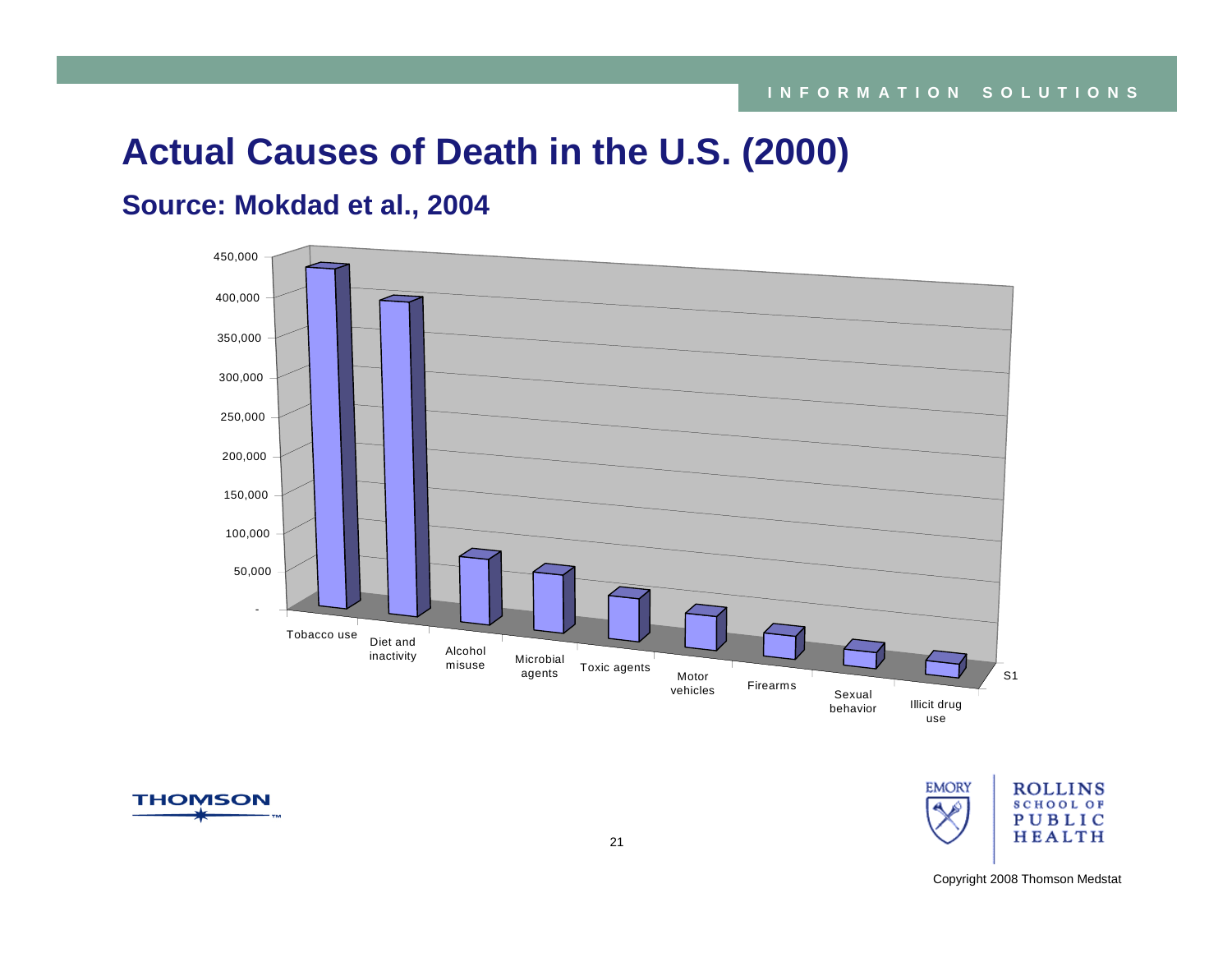## **Diseases Caused (at Least Partially) by Lifestyle**

- **Alcohol Use:** Liver Damage, Alcohol Psychosis, Pancreatitis, Hypertension, Cerebrovascular Disease, and Cancers (Breast, Esophagus, Larynx, Liver)
- **Stress, Anxiety, Depression:** Coronary Artery Disease, Hypertension
- **Obesity:** Cholesystitis/Cholelithiasis, Coronary Artery Disease, Diabetes, Hypertension, Lipid Metabolism Disorders, Osteoarthritis, Sleep Apnea, Venous Embolism/Thrombosis, and Cancers (Breast, Cervix, Colorectal, Gallbladder, Biliary Tract, Ovary, Prostate)
- **Lack of Exercise:** Coronary Artery Disease, Diabetes (non-insulin dependant), Hypertension, Obesity, and Osteoporosis
- **Poor Nutrition:** Cerebrovascular Disease, Constipation, Coronary Artery Disease, Diabetes, Diverticular Disease, Hypertension, Oral Disease, Osteoporosis, and Cancers (Breast, Colorectal, Prostate)
- **Tobacco Use:** Cerebrovascular Disease, Coronary Artery Disease, Osteoporosis, Peripheral Vascular Disease, Asthma, Acute Bronchitis, COPD, Pneumonia, and Cancers (Bladder, Kidney, Urinary, Larynx, Lip, Oral Cavity, Pharynx, Pancreas, Trachea, Bronchus, Lung)
- **Uncontrolled Hypertension:** Coronary Artery Disease, Cerebrovascular Disease, and Peripheral Vascular Disease
- **Uncontrolled Lipids:** Coronary Artery Disease, Lipid Metabolism Disorders, Pancreatitis, and Peripheral Vascular Disease

**THOMSON** 

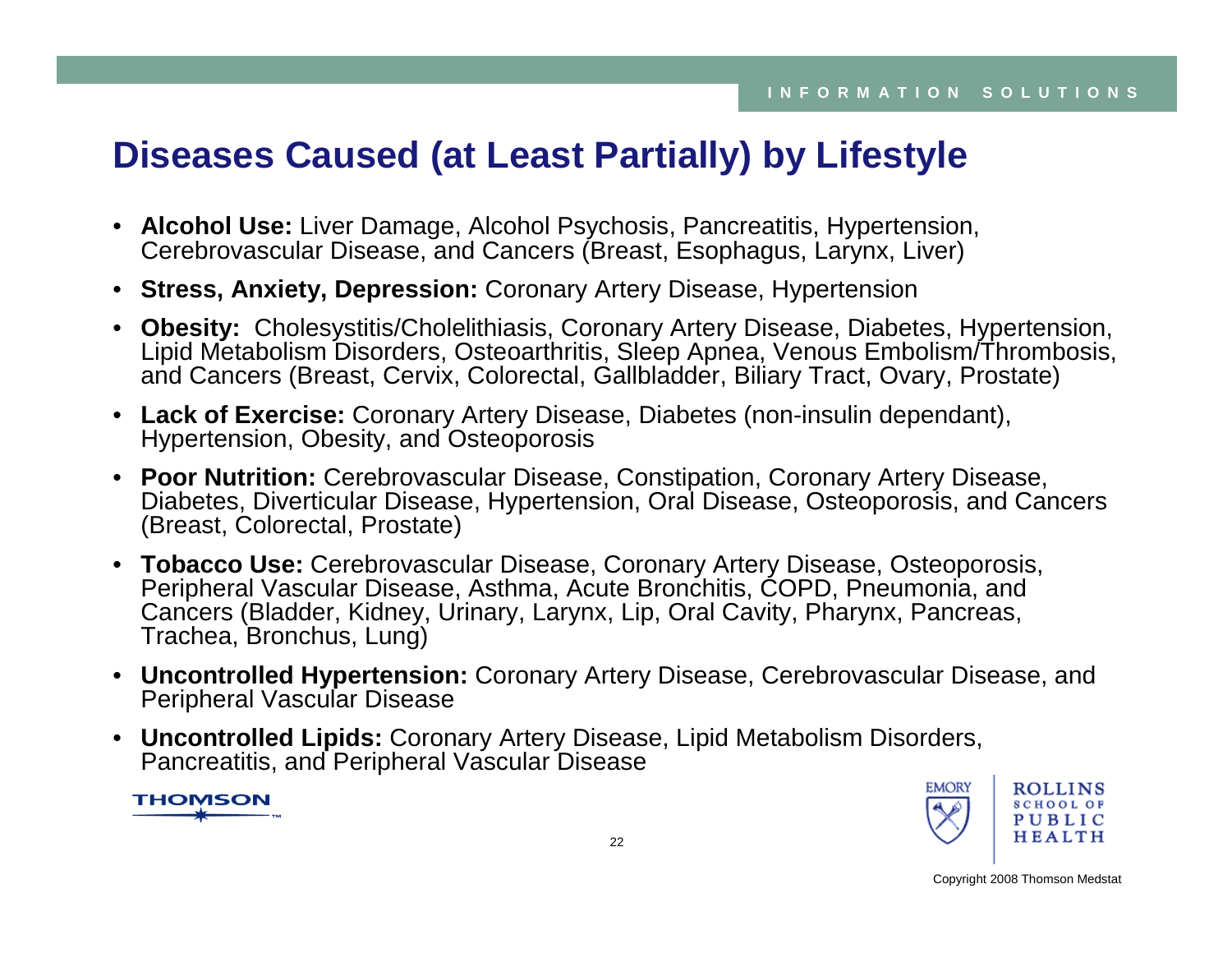## **Poor Health Costs Money**

## **Drill down…**

- Medical
- Absence/work loss
- Presenteeism
- Risk factors





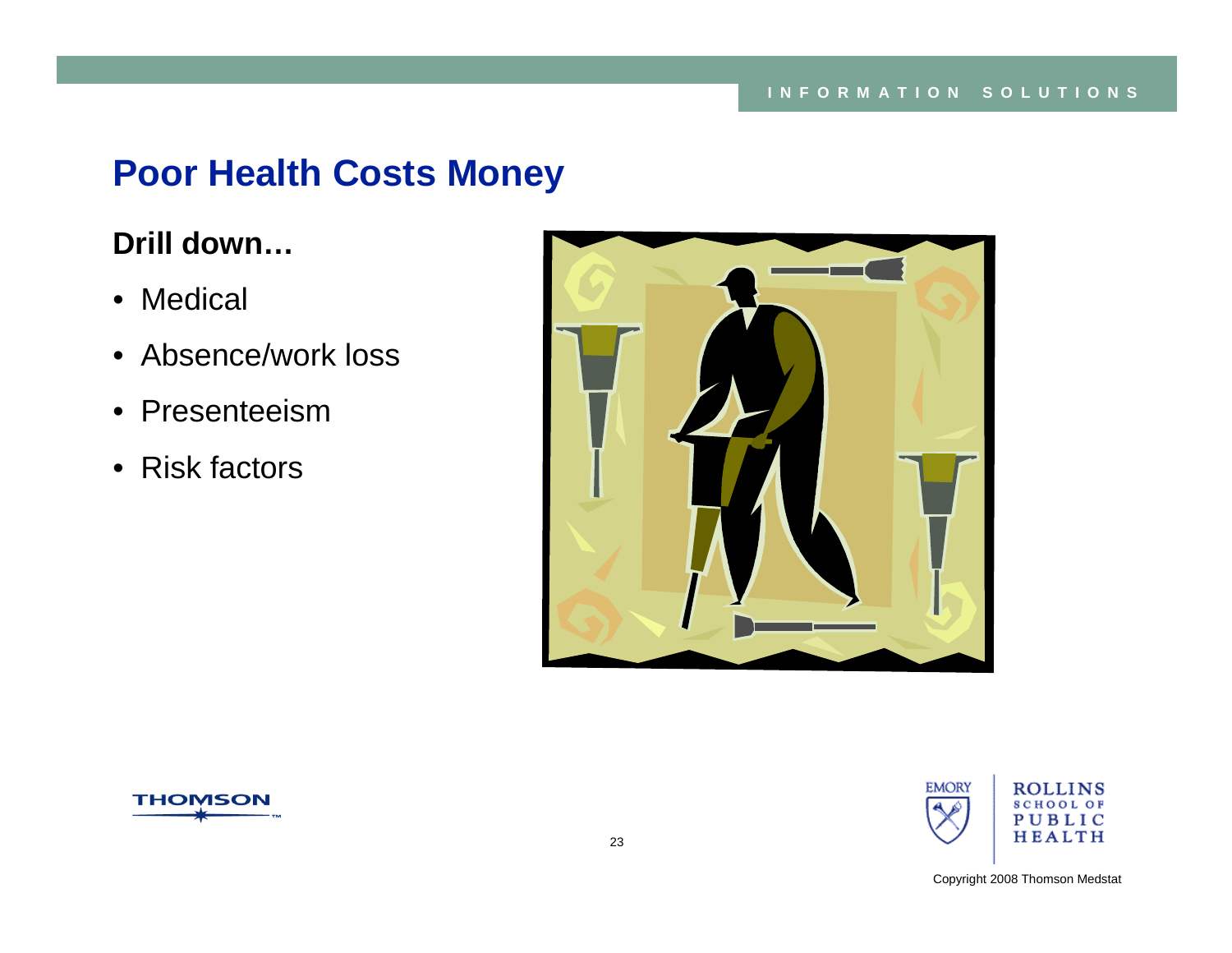### **Top 10 Physical Health Conditions**

**THOMSON** 

**Medical, Drug, Absence, STD Expenditures (1999 annual \$ per eligible), by Component**





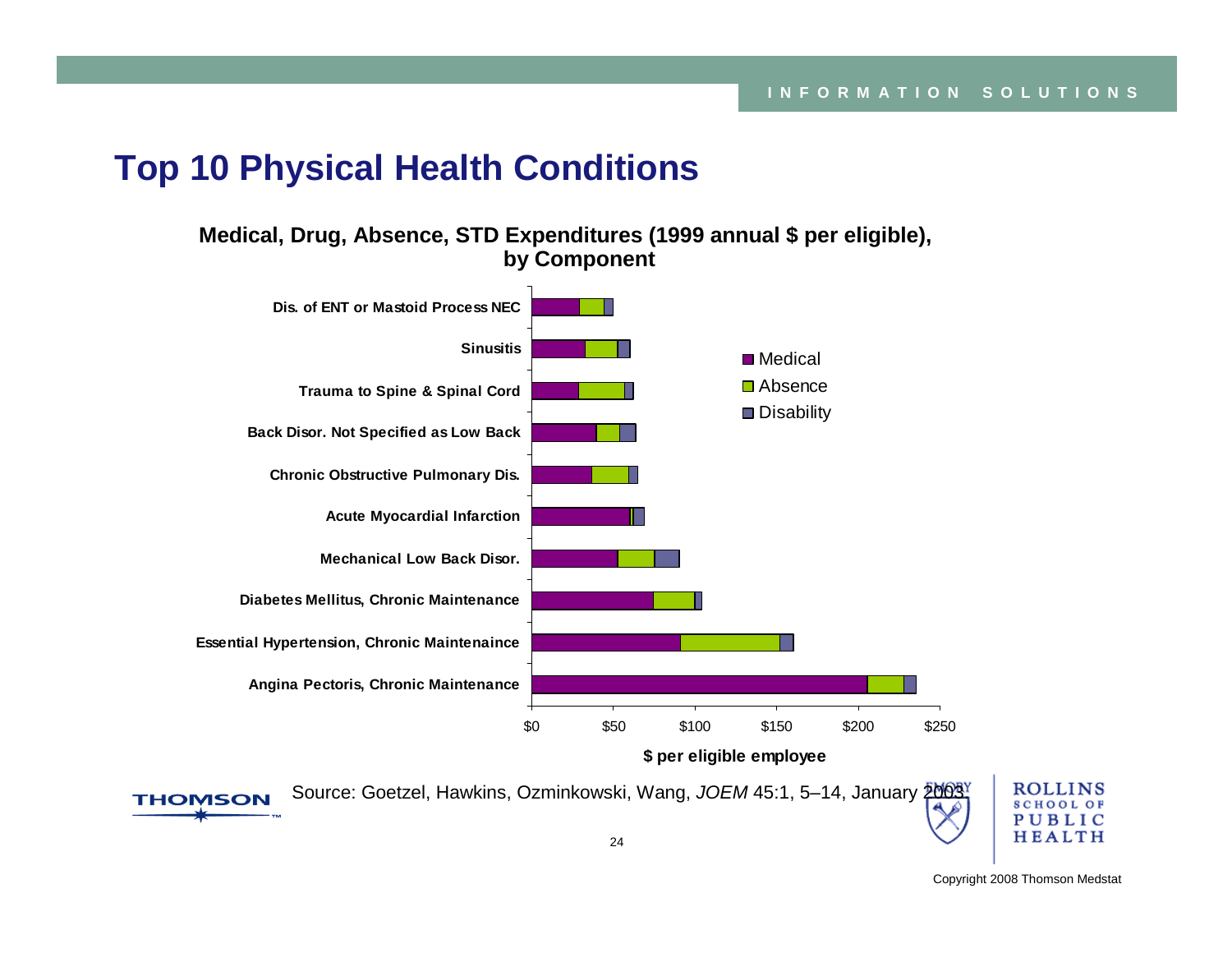## **The Big Picture: Overall Burden of Illness by Condition**



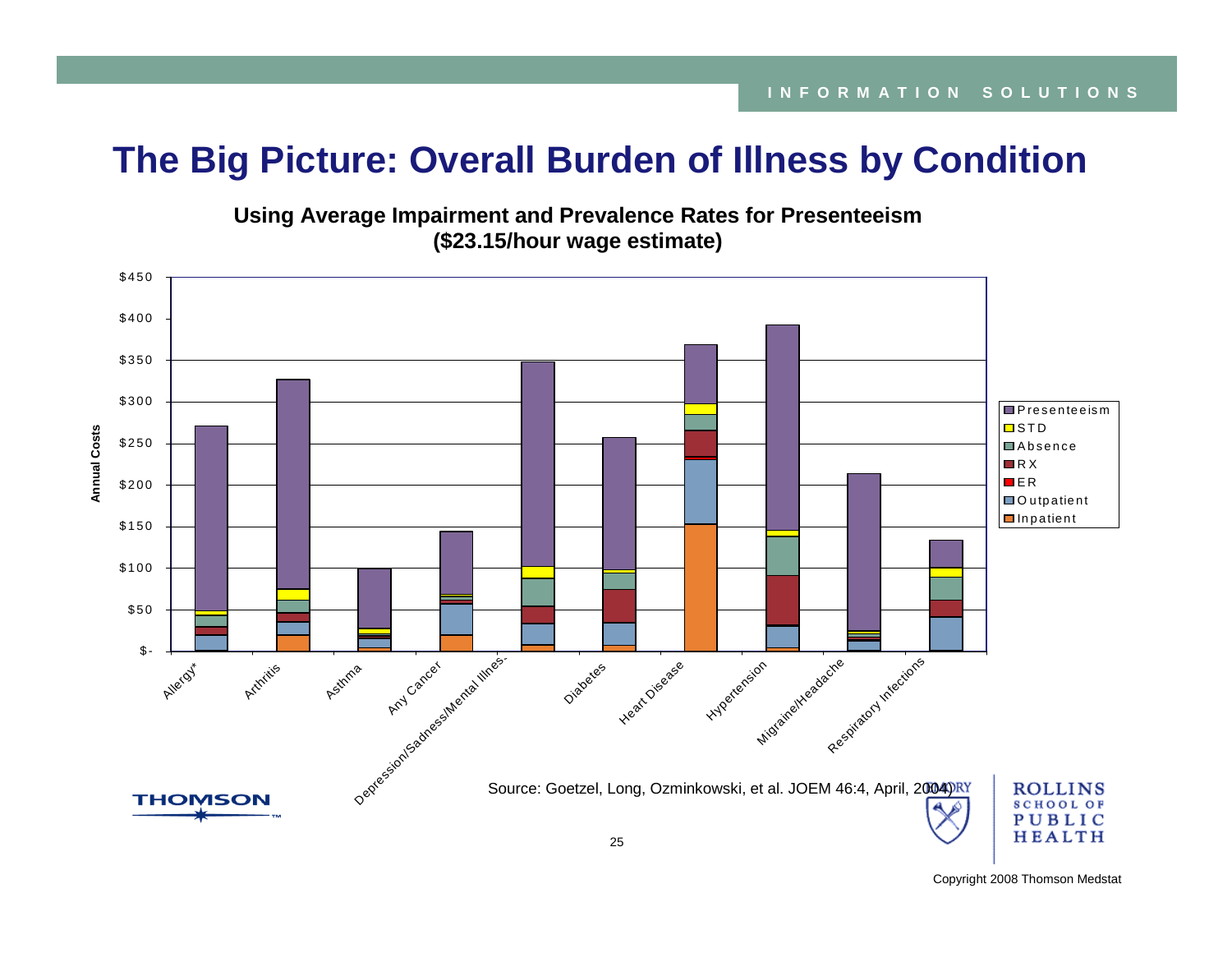## **Incremental Impact of Ten Modifiable Risk Factors on Medical Expenditures**

**Percent Difference in Medical Expenditures: High-Risk versus Lower-Risk Employees** 



Goetzel RZ, Anderson DR, Whitmer RW, Ozminkowski RJ, et al., *Journal of Occupational and Environmental Medicine* 40 (10) (1998): 843–854.



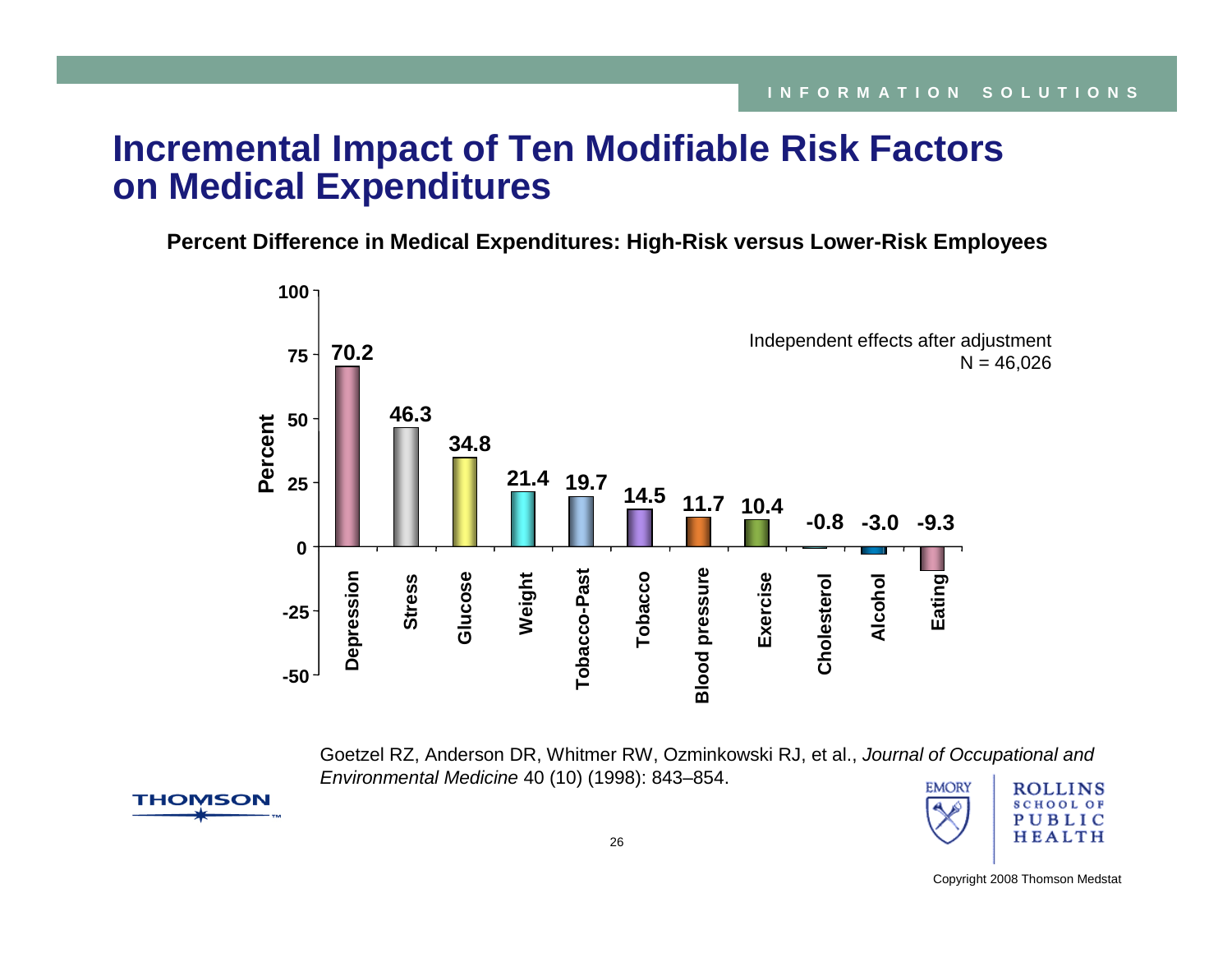**Population Risk and Cost Impact**



## **Per Capita Cost of High-Risk Status**

Ref: Anderson, D.R., Whitmer, R.W., Goetzel, R.Z., et. al, *American Journal of Health Promotion*, 15:1, 45-52, September/October, 2000. Health care expenditures - 1996 dollars. Independent effects after adjustment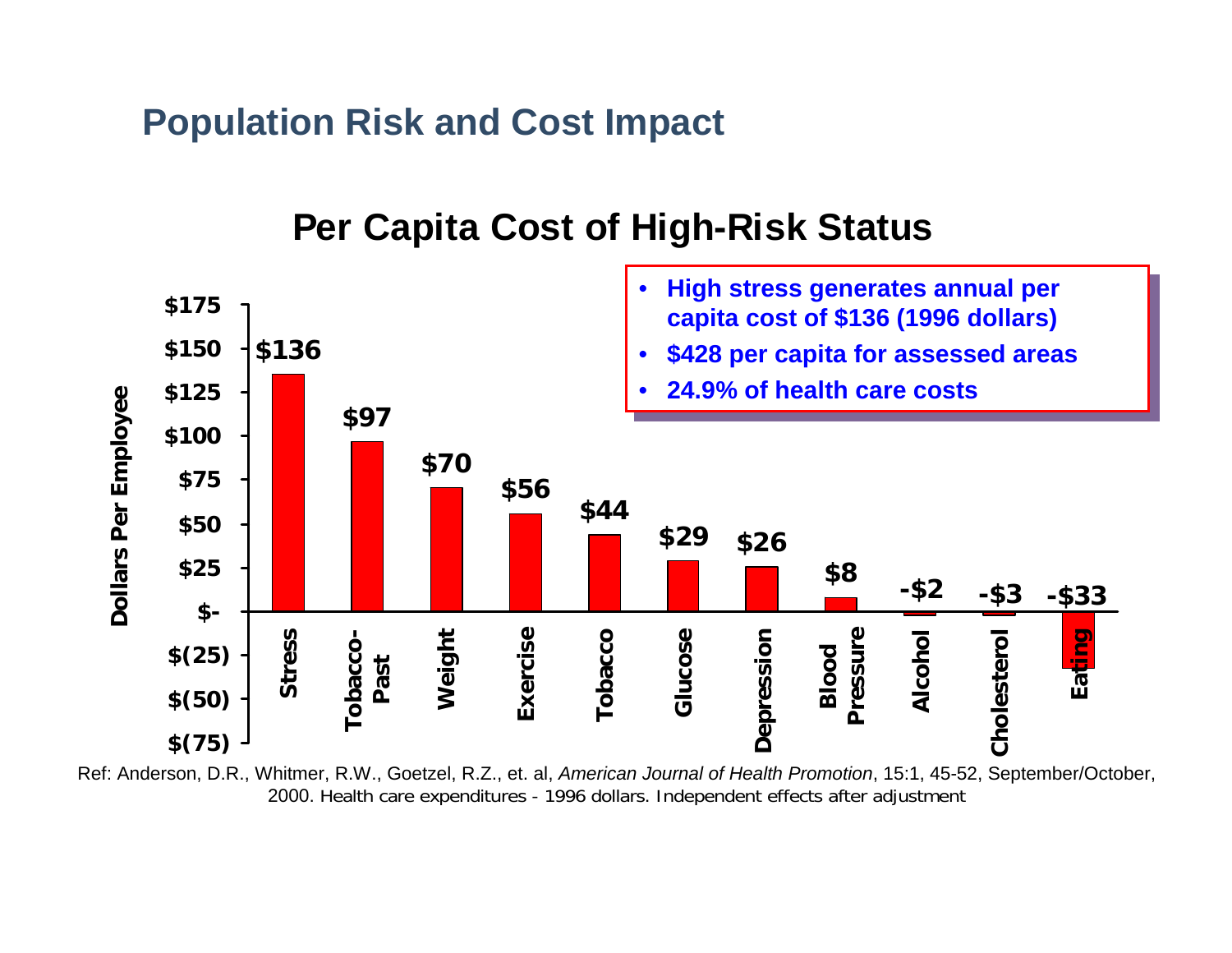## **Quiz: How many Americans lead healthy lifestyles?**

- *1.Non-smokers*
- *2.Healthy weight (BMI of 18.5-25.0)*
- *3.Consume 5+ fruits/vegetable per day*
- *4.Exercise regularly (30 min – 5 days/week)*

*Bottom Line: practice healthy lifestyle across all four categories*



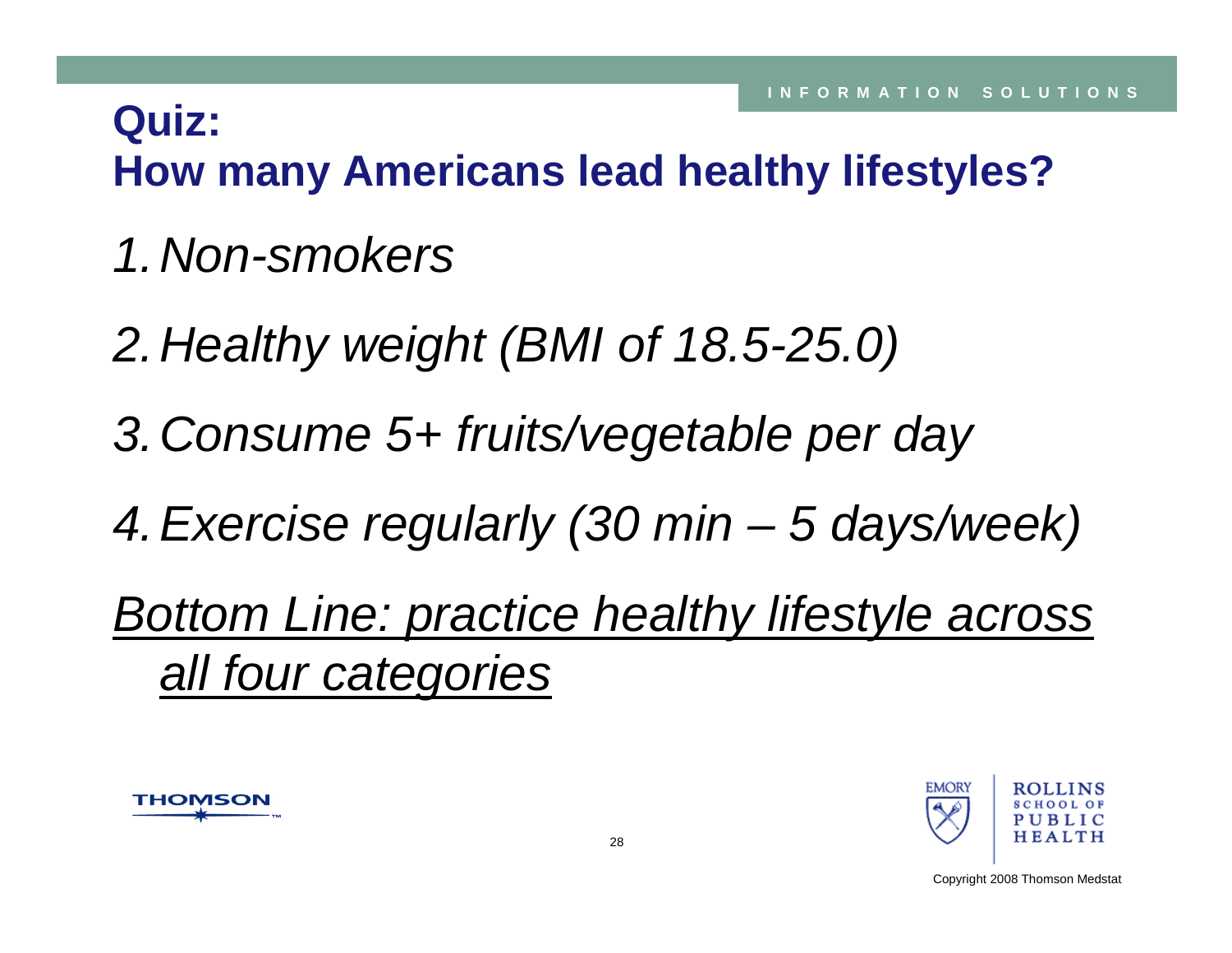Health and Risk Reduction Outcomes of Multi-Component Worksite Health Promotion Programs – Literature Review

- **Purpose:** Critically review evaluation studies of multi-component worksite health promotion programs.
- **Methods:** Comprehensive review of 47 CDC and author generated studies covering the period of 1978-1996.

#### **Findings:**

- Programs vary tremendously in comprehensiveness, intensity & duration.
- **Providing opportunities for individualized risk reduction counseling, within the** context of comprehensive programming, may be the critical component of effective programs.

*Ref: Heaney & Goetzel, 1997,* <sup>A</sup> <sup>m</sup> erican Journal of Health Prom otion, 11:3, January/February, 1997

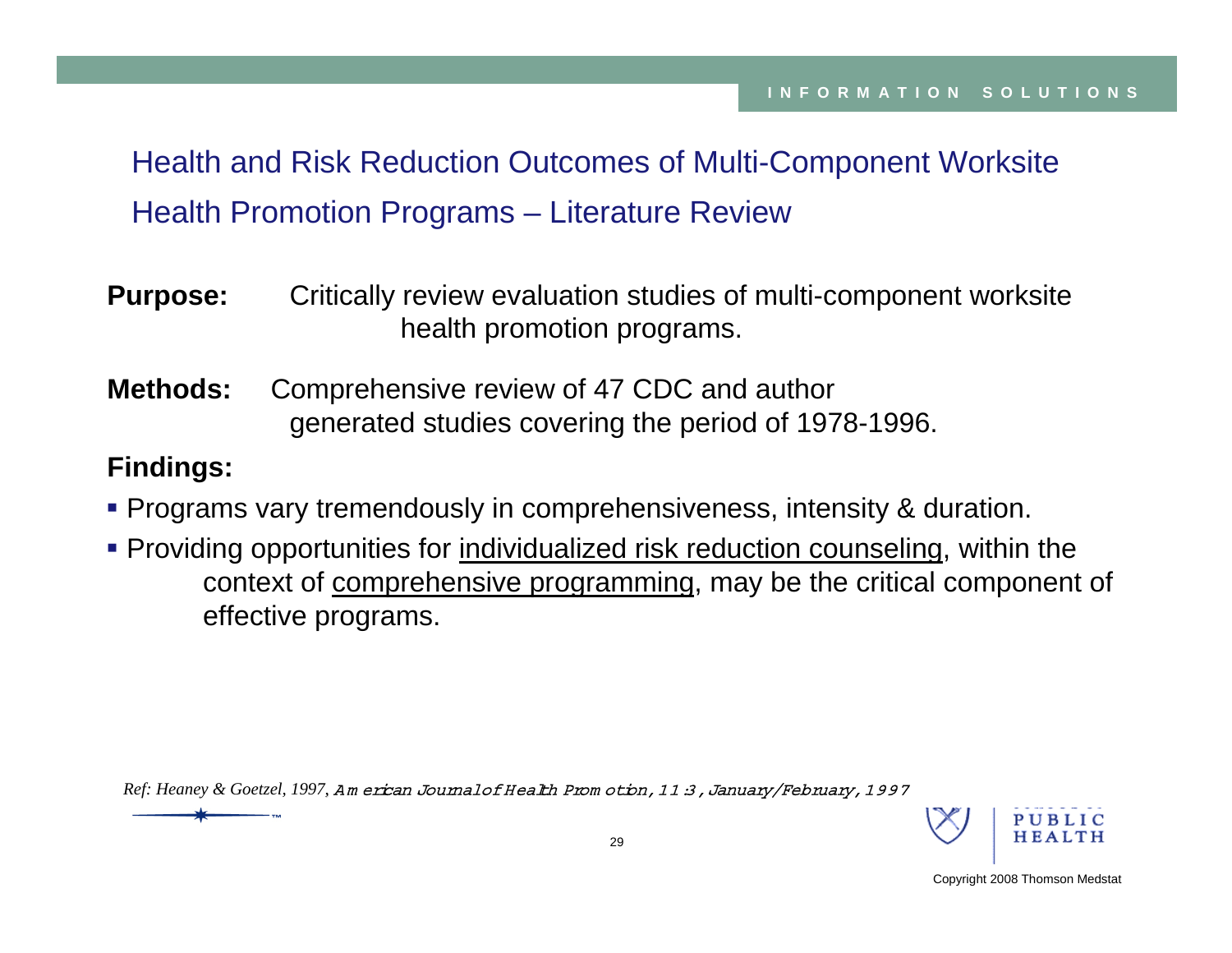

# **Evaluation of Worksite Health Promotion Programs -- February 2007 Analysis**

Worksite Health Promotion Team Robin Soler, PhD David Hopkins, MD, MPH Sima Razi, MPH Kimberly Leeks, PhD, MPH Matt Griffith, MPH





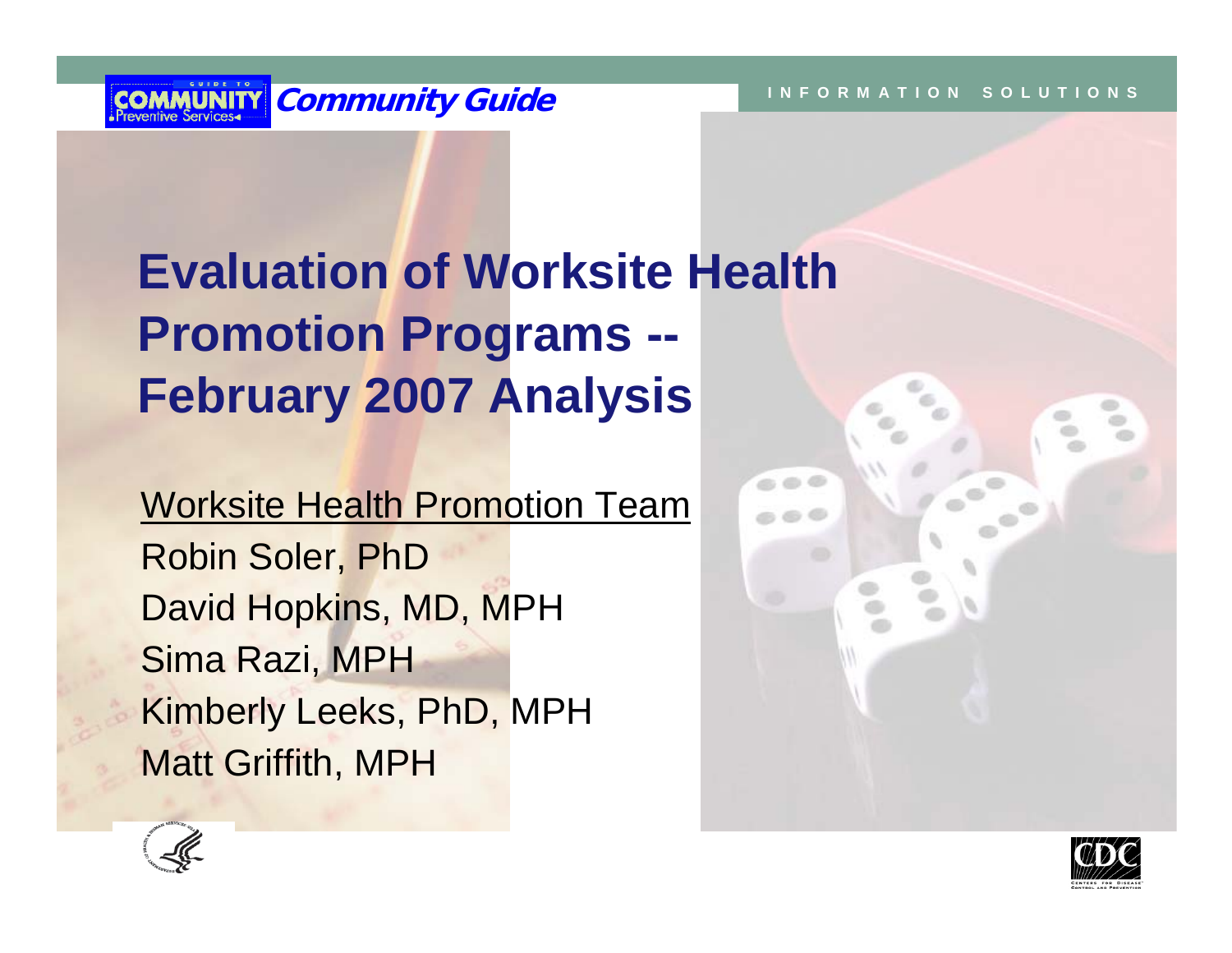## Summary Results and Team Consensus

|                                | <b>Body of</b>  | <b>Consistent</b> | <b>Magnitude</b> |                   |
|--------------------------------|-----------------|-------------------|------------------|-------------------|
| <b>Outcome</b>                 | <b>Evidence</b> | <b>Results</b>    | of Effect        | <b>Finding</b>    |
| <b>Alcohol Use</b>             | $\overline{7}$  | <b>Yes</b>        | Variable         | <b>Sufficient</b> |
| <b>Fruits &amp; Vegetables</b> | $\overline{7}$  | <b>No</b>         | 0.16 serving     | Insufficient      |
| % Fat Intake                   | 11              | <b>Yes</b>        | $+8%$            | <b>Strong</b>     |
| % Change in Those              | 17              | <b>Yes</b>        | $+12.7%$         | <b>Sufficient</b> |
| <b>Physically Active</b>       |                 |                   |                  |                   |
| <b>Tobacco Use</b>             |                 |                   |                  | <b>Strong</b>     |
| <b>Prevalence</b>              | 22              | Yes               | $-2.2$ pct pt    |                   |
| <b>Cessation</b>               | 23(9)           | Yes               | 3.5 pct pt       |                   |
| <b>Seat Belt Non-Use</b>       | 10              | Yes               | $-35.4%$         | <b>Sufficient</b> |



**THOMSON**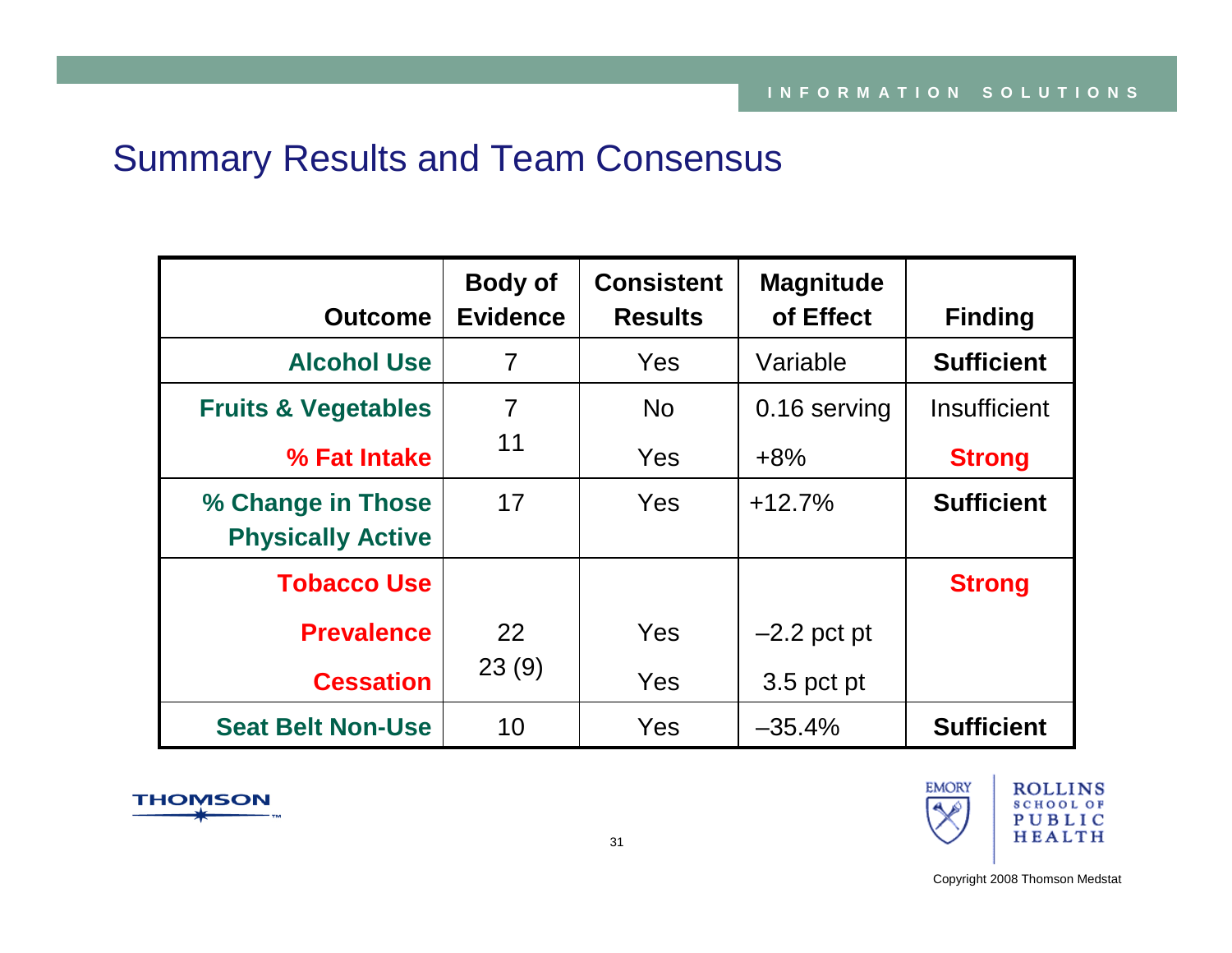## Summary Results and Team Consensus

| <b>Outcome</b>                  | <b>Body of</b><br><b>Evidence</b> | <b>Consistent</b><br><b>Results</b> | <b>Magnitude of Effect</b> | <b>Finding</b> |
|---------------------------------|-----------------------------------|-------------------------------------|----------------------------|----------------|
| <b>Diastolic blood pressure</b> | 16                                | <b>Yes</b>                          | Diastolic: - 1.9 mm Hq     | <b>Strong</b>  |
| <b>Systolic blood pressure</b>  | 18<br>11                          | Yes                                 | Systolic: - 3.0 mm Hg      |                |
| <b>Risk prevalence</b>          |                                   | <b>Yes</b>                          | $-3.4$ pct pt              |                |
| <b>BMI</b>                      | 6                                 | <b>Yes</b>                          | $-0.5$ pt BMI              |                |
| <b>Weight</b>                   | 12<br>4                           | <b>No</b>                           | $-0.56$ pounds             | Insufficient   |
| % body fat                      | 5                                 | <b>Yes</b>                          | $-2.2\%$ body fat          |                |
| <b>Risk prevalence</b>          |                                   | <b>No</b>                           | $-2.2\%$ at risk           |                |
| <b>Total Cholesterol</b>        | 18                                | <b>Yes</b>                          | $-5.0$ mg/dL (total)       | <b>Strong</b>  |
| <b>HDL Cholesterol</b>          | $\overline{7}$<br>11              | <b>No</b>                           | $+1.1$ mg/dL               |                |
| <b>Risk prevalence</b>          |                                   | <b>Yes</b>                          | $-6.6$ pct pt              |                |
| <b>Fitness</b>                  | 5                                 | Yes                                 | Small                      | Insufficient   |



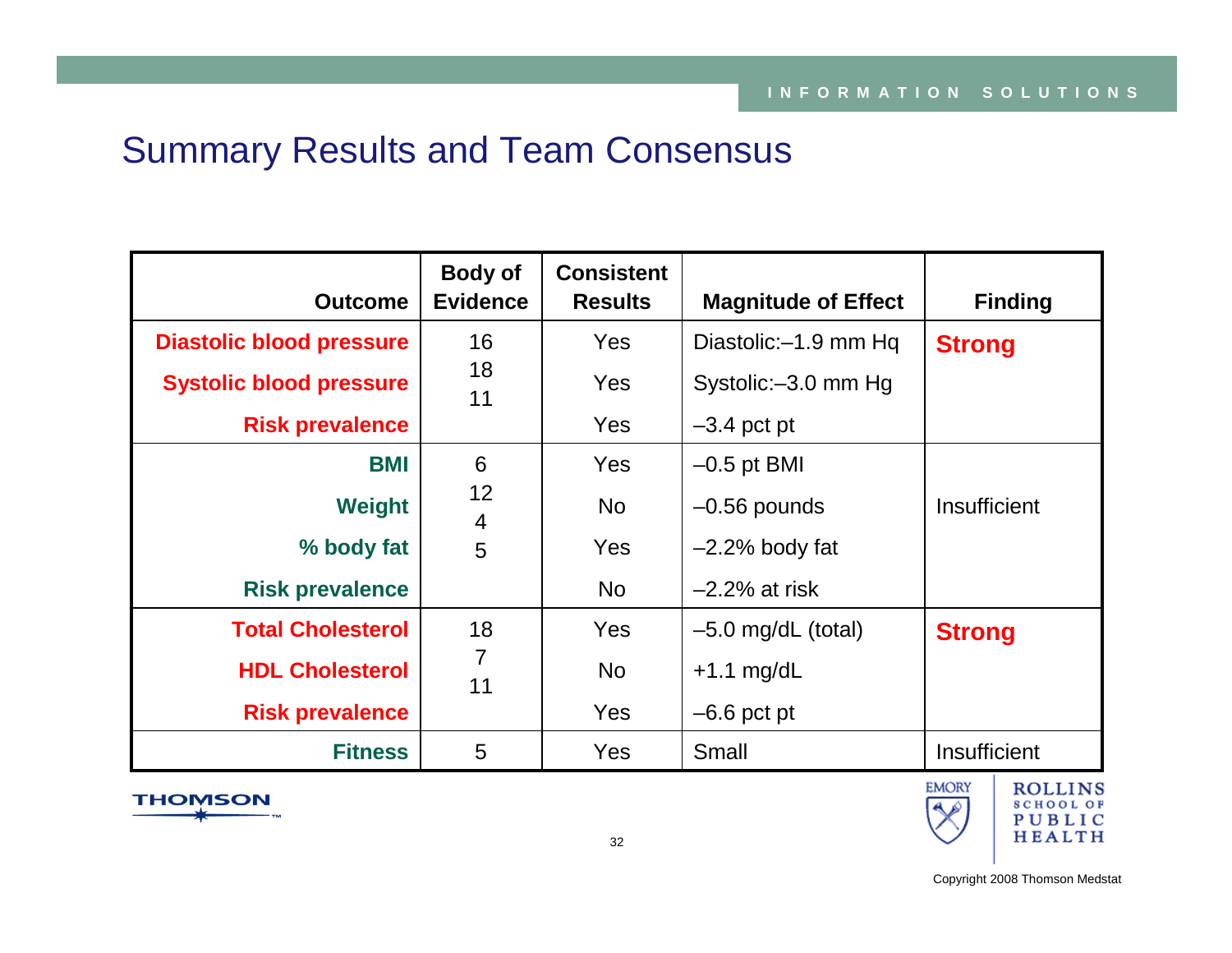## Summary Results and Team Consensus

| <b>Outcome</b>             | <b>Body of</b><br><b>Evidence</b> | <b>Consistent</b><br><b>Results</b> | <b>Magnitude of</b><br><b>Effect</b> | <b>Finding</b>    |
|----------------------------|-----------------------------------|-------------------------------------|--------------------------------------|-------------------|
| <b>Estimated Risk</b>      | 15                                | Yes                                 | Moderate                             | <b>Sufficient</b> |
| <b>Healthcare Use</b>      | 6                                 | Yes                                 | Moderate                             | <b>Sufficient</b> |
| <b>Worker Productivity</b> | 10                                | Yes                                 | Moderate                             | <b>Strong</b>     |



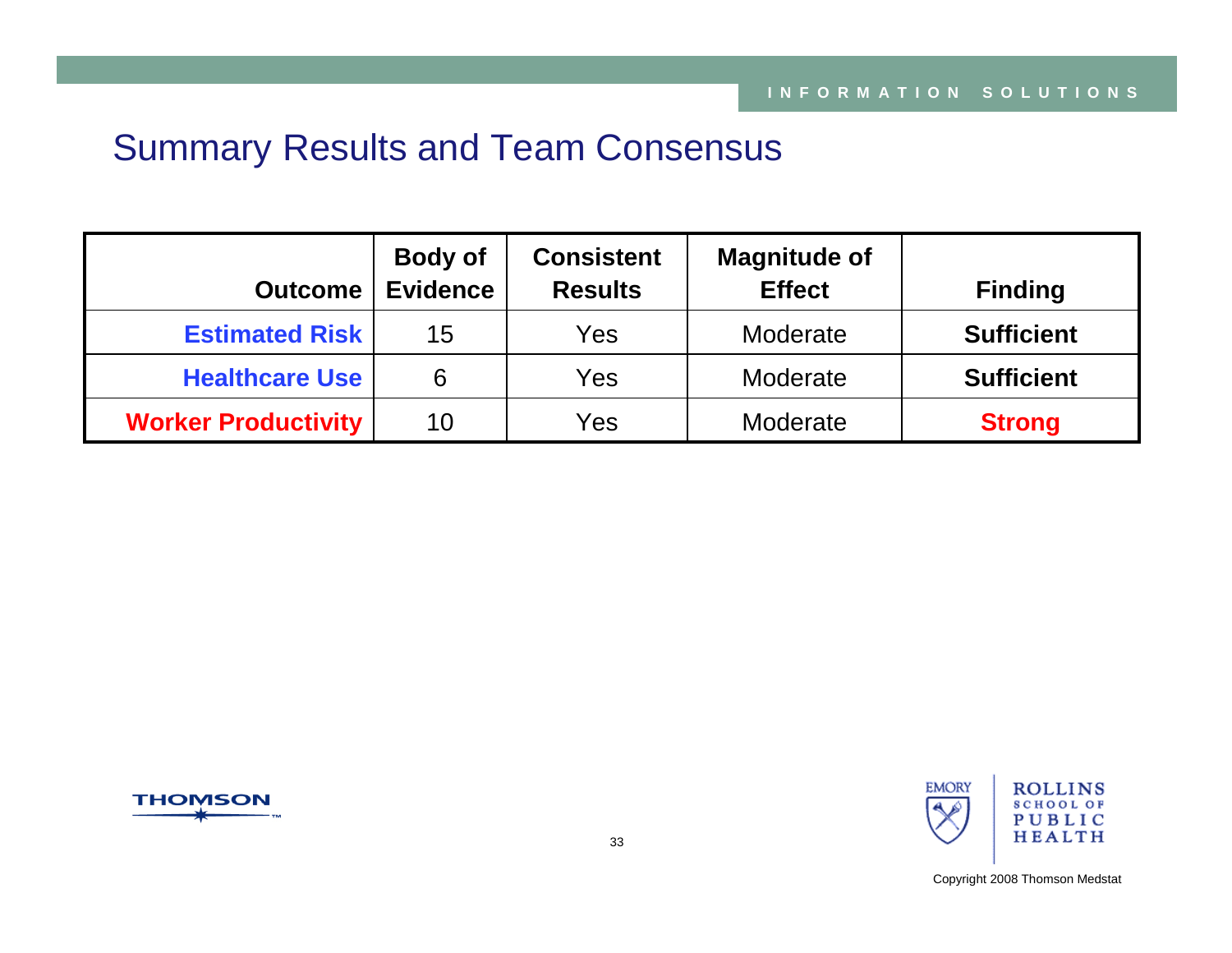## **Prospective ROI – The Dow Chemical Company**



34 Source: Goetzel, Ozminkowski, Baase, Billotti. Journal of Occupational and Environmental Medicine. August, 2005*.*

ROLLINS

SCHOOL OF PUBLIC HEALTH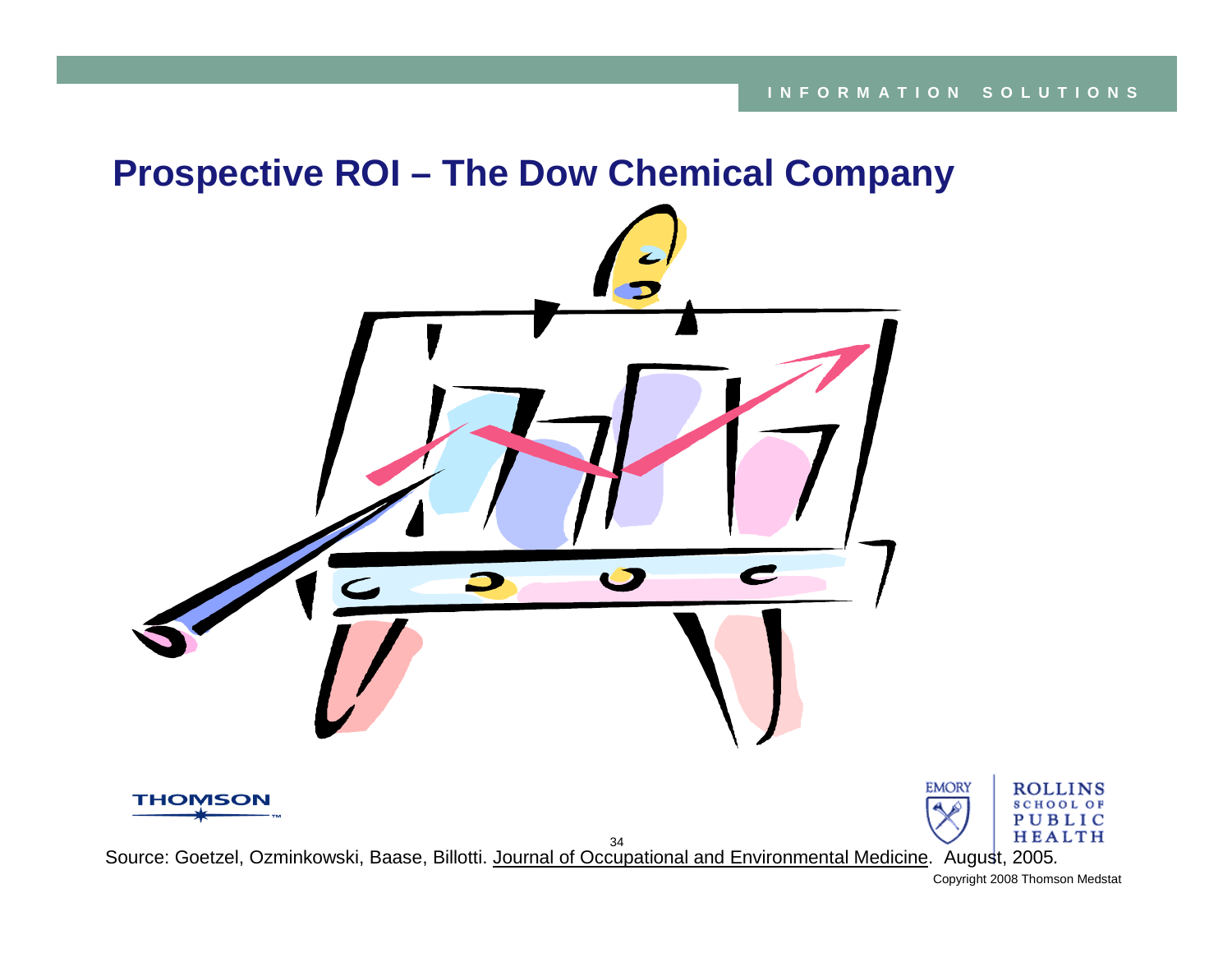## **Basic Framework for Prospective ROI Calculation**

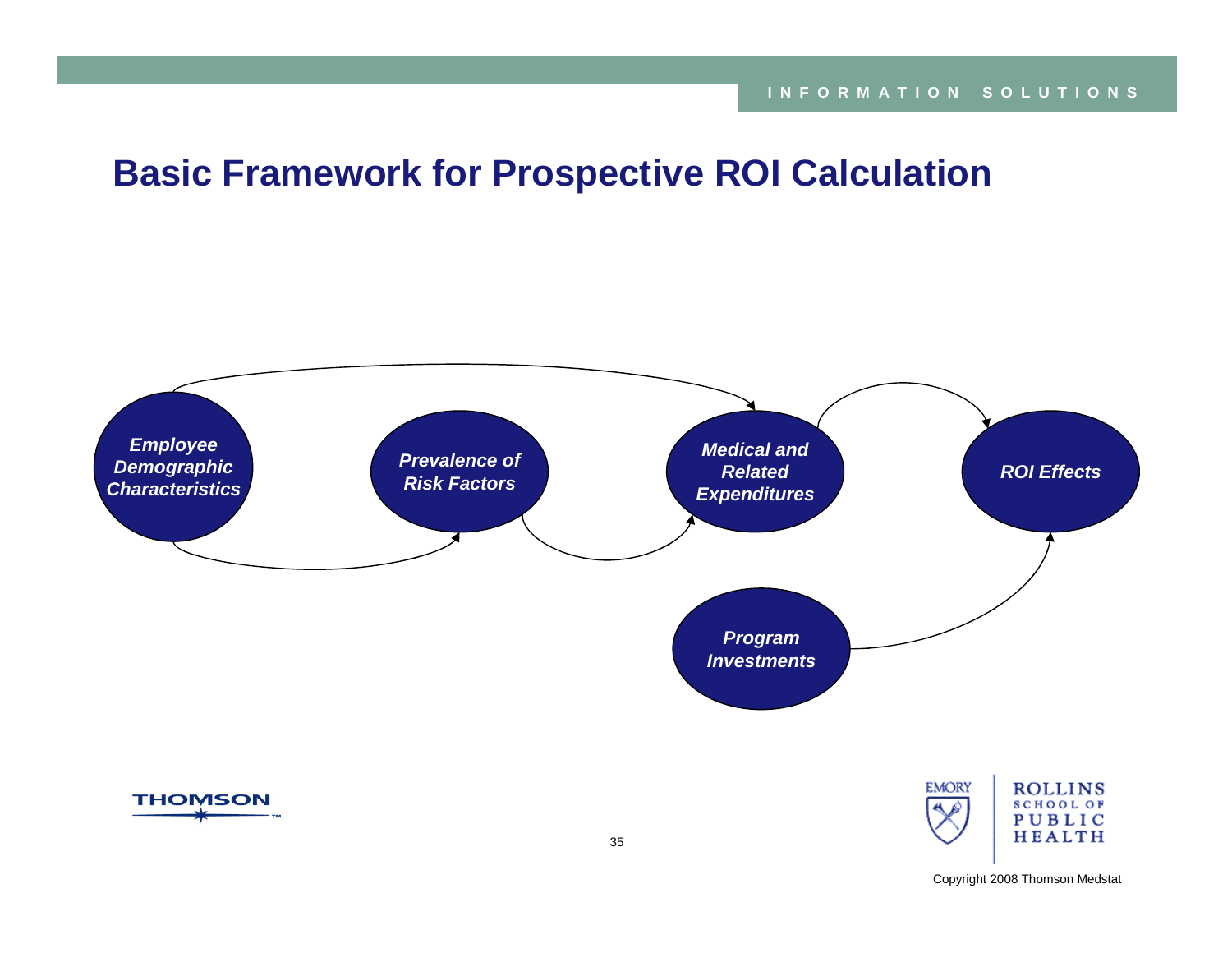## **Dow Econometric Forecasting Model:**

Modeling different risk reduction scenarios – based on the organization's ability to reduce employee health risks:

- 1. No program in place demographics drive risk profile
- 2. Program lowers risk .1% per year (1% over ten years)
- 3. Program lowers risk 1% per year (10% over ten years)



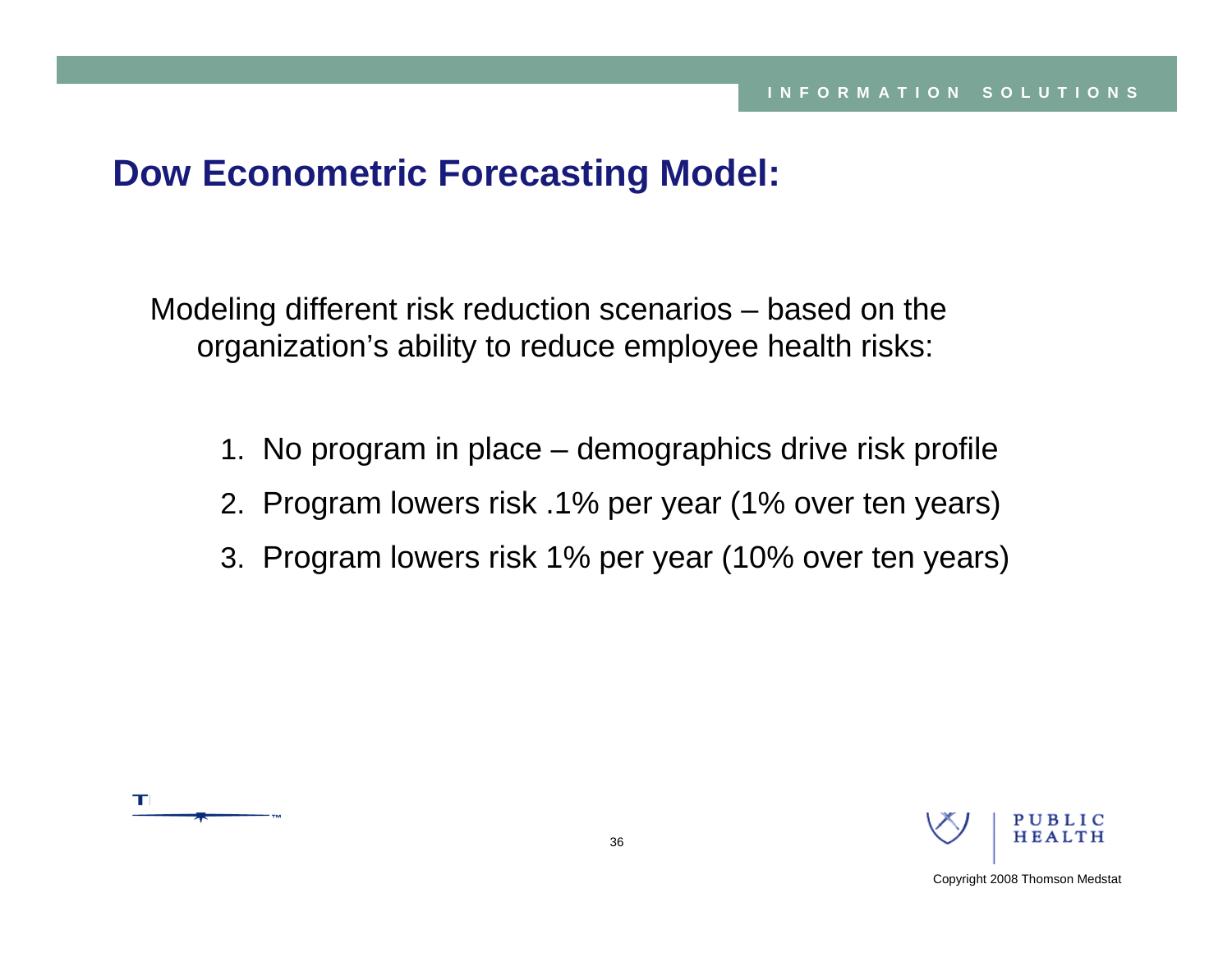- **Step 1: Estimate Dow's Demographic Profile: 2001 - 2011**
- **Start with Dow's demographics for 2001:**
	- ⇒ **Population: 25,828 employees\***
	- ⇒ **Mean Age: 43**
	- ⇒ **Male: 75%**
	- ⇒ **White: 82%**
	- ⇒ **Professional/Managerial: 44%**
- **Project 2002 – 2011**



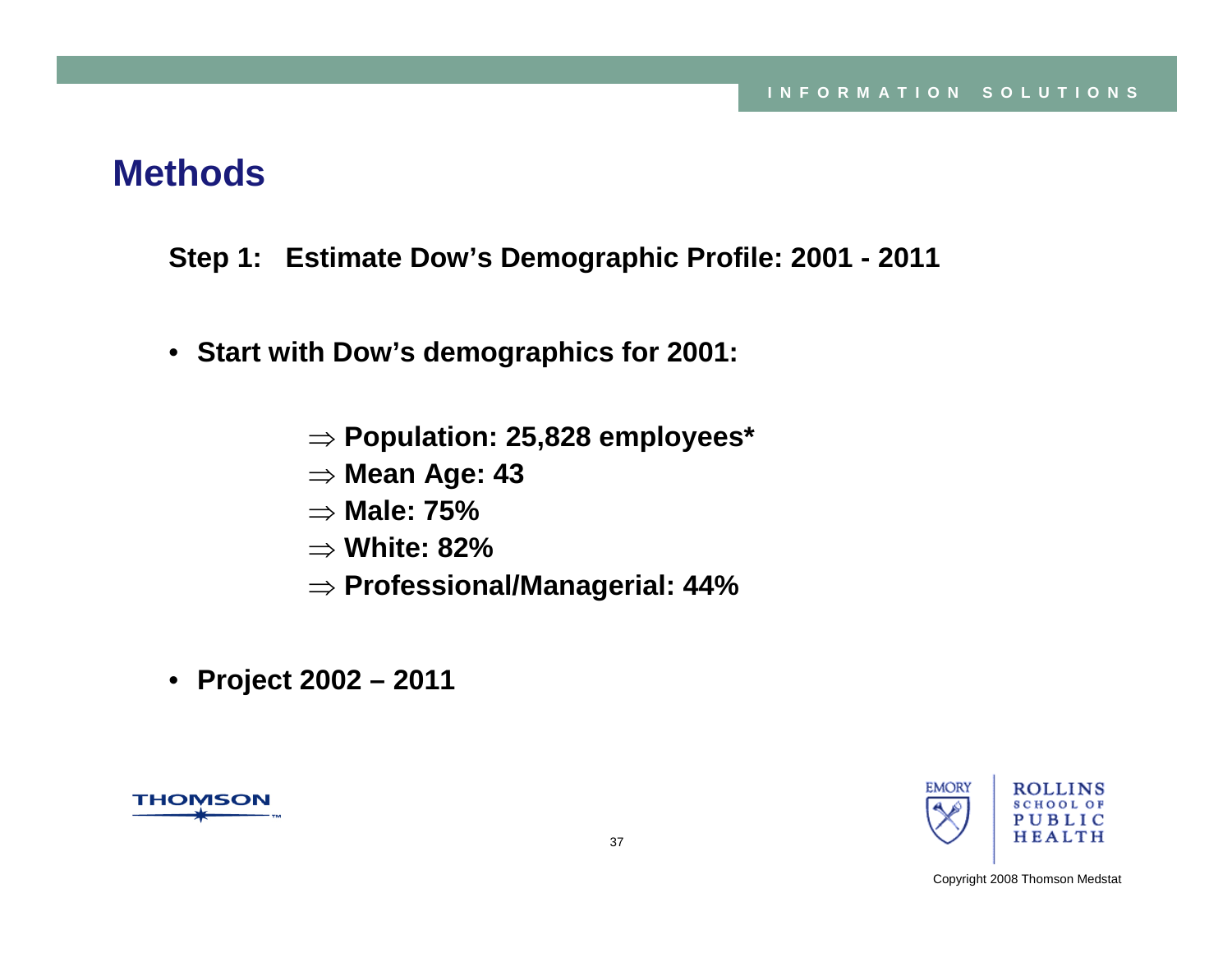#### **Step 2: Estimate the Risk Profile of Dow Employees: 2001 – 2011**

| Summary of Adjusted Probabilities of Being at High Risk Over<br><b>Time</b> |                  |                  |                  |                  |                  |                  |  |  |
|-----------------------------------------------------------------------------|------------------|------------------|------------------|------------------|------------------|------------------|--|--|
| Variable                                                                    | <b>2001 Risk</b> | <b>2003 Risk</b> | <b>2005 Risk</b> | <b>2007 Risk</b> | <b>2009 Risk</b> | <b>2011 Risk</b> |  |  |
| <b>Poor Exercise Habits</b>                                                 | 23%              | 24%              | 25%              | 26%              | 27%              | 28%              |  |  |
| Poor Eating Habits                                                          | 20%              | 17%              | 16%              | <b>15%</b>       | 14%              | 14%              |  |  |
| <b>Obesity</b>                                                              | 40%              | 41%              | 42%              | 43%              | 44%              | 45%              |  |  |
| <b>Current Smoker</b>                                                       | 19%              | <b>19%</b>       | 19%              | 19%              | 19%              | 19%              |  |  |
| <b>Former Smoker</b>                                                        | 31%              | 31%              | 31%              | 31%              | 31%              | 31%              |  |  |
| <b>High Cholesterol</b>                                                     | 14%              | 15%              | 17%              | 18%              | 20%              | 21%              |  |  |
| <b>High Blood Glucose</b>                                                   | 7%               | 8%               | 9%               | 11%              | 12%              | 14%              |  |  |
| <b>High Blood Pressure</b>                                                  | 2%               | 2%               | 3%               | 3%               | 3%               | 4%               |  |  |
| <b>High Stress</b>                                                          | 7%               | 7%               | 7%               | 7%               | 7%               | 7%               |  |  |
| Depression                                                                  | 5%               | 5%               | 5%               | 5%               | 5%               | 5%               |  |  |
| <b>Heavy Alcohol Use</b>                                                    | 4%               | 3%               | 3%               | 3%               | 3%               | 2%               |  |  |



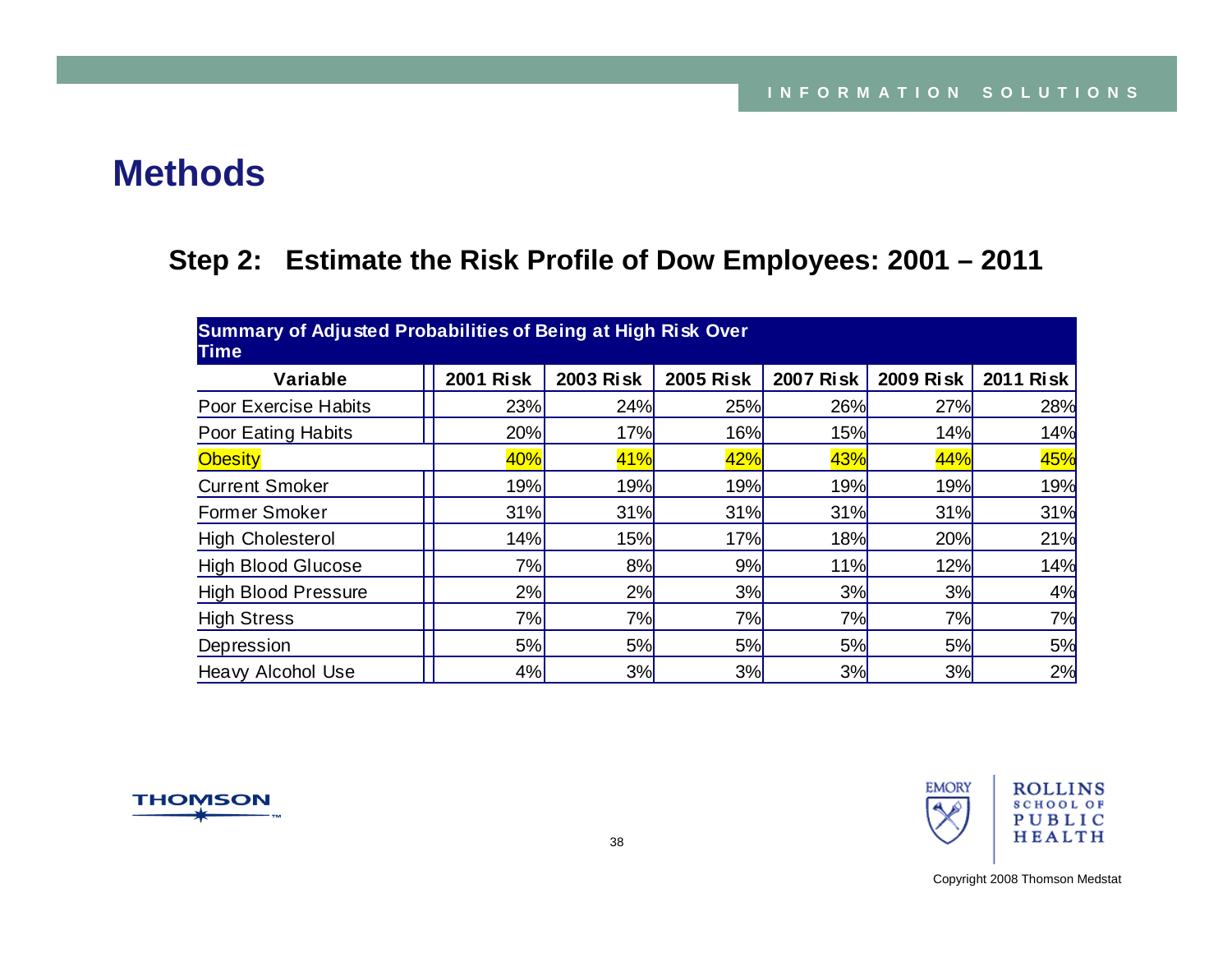#### **Step 3: Estimate Healthcare Expenditures: 2001 - 2011**



**Dow Chemical Projected Health Care Costs for 2001 - 2011 (inflation -adjusted)**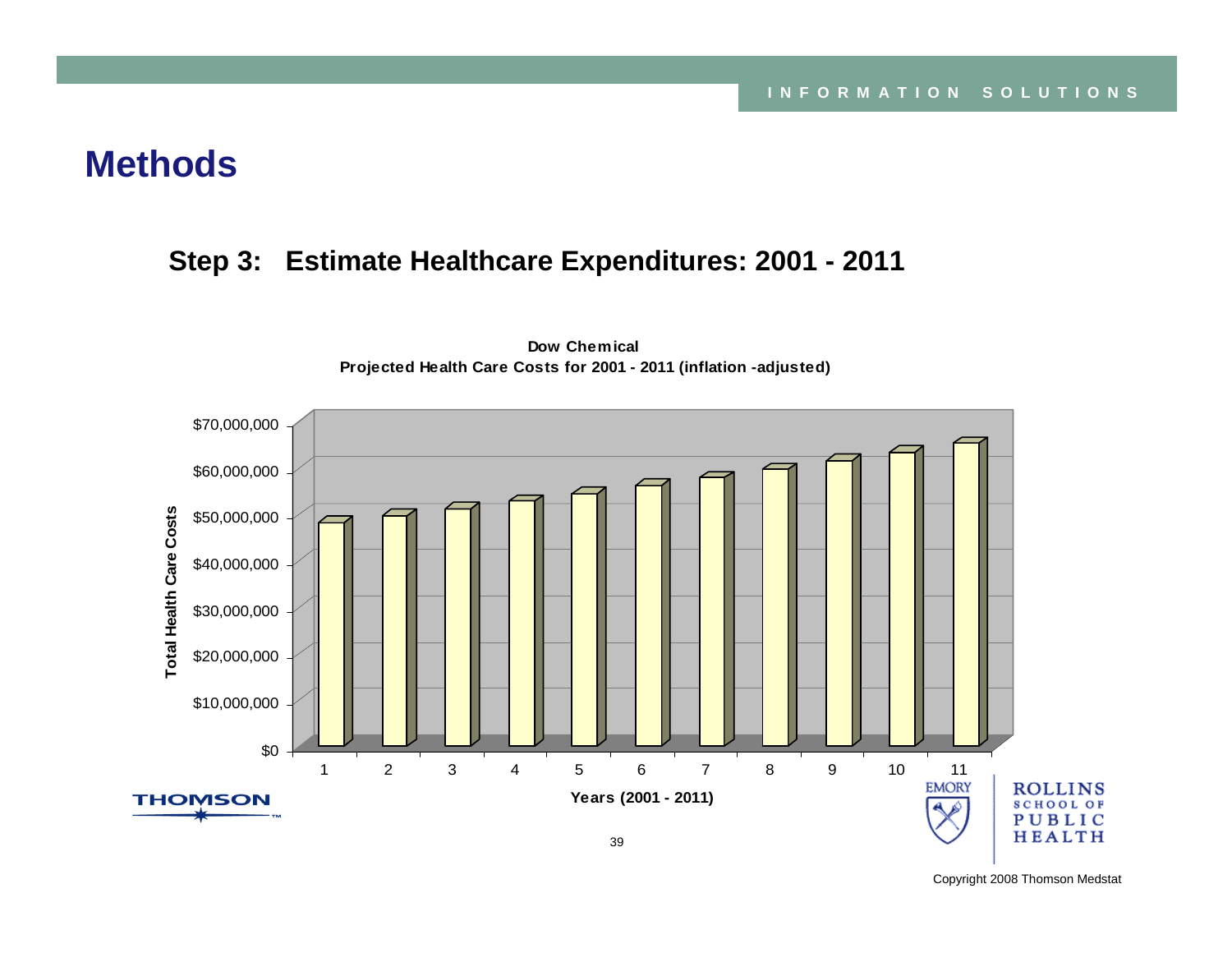#### **Step 4: Simulate the Impact of Alternative Population Risk Profiles: 2001 - 2011**



**Comparison of 1% and .1% Annual Reductions in Risk vs. Reference Group, 2001 - 2011 (Inflation-Adjusted)**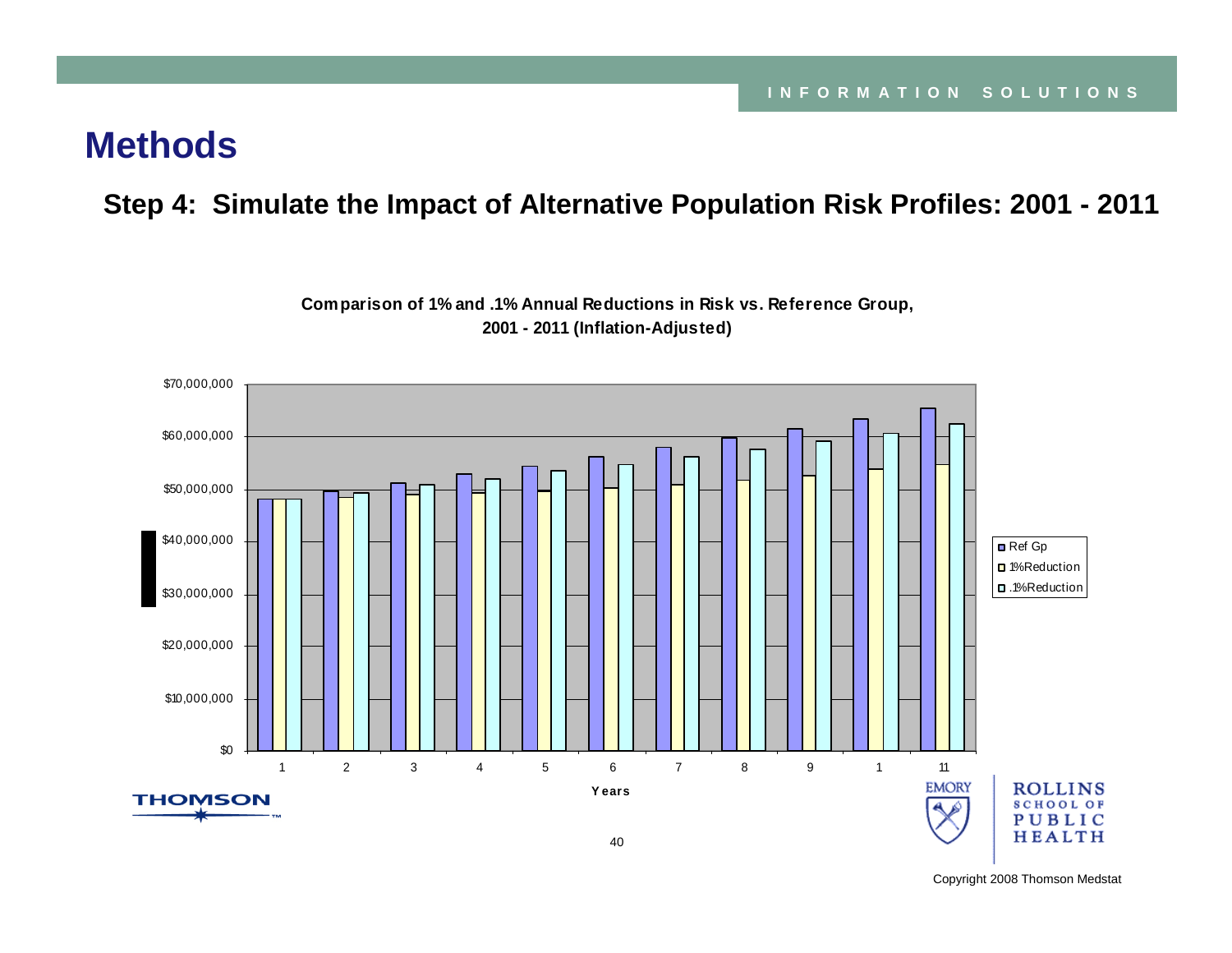# **Results Obtained from Dow Application**

|                                                      |                        | Scenario 2: Total   | <b>Scenario 3: Total</b> |                    |
|------------------------------------------------------|------------------------|---------------------|--------------------------|--------------------|
|                                                      | <b>Reference Case:</b> | <b>Expenditures</b> | <b>Expenditures</b>      |                    |
|                                                      | <b>Total</b>           | with $10\%$         | with $1\%$               |                    |
|                                                      | <b>Expenditures</b>    | decrease in         | decrease in              |                    |
|                                                      | with                   | risk over 10        | risk over 10             |                    |
|                                                      | demographics           | years (1% per       | years (0.1%              |                    |
|                                                      | and risk shifting      | year) and           | per year) and            | Scenario 4: Break- |
|                                                      | as forecasted          | demographics        | demographic              | Even (Reduce       |
|                                                      | (i.e., pre-existing    | change as           | s change as              | Risks by 0.17% per |
| Year                                                 | trends remain)         | forecasted          | forecasted               | Year)              |
| <b>Increase in Expenditures From</b>                 |                        |                     |                          |                    |
| 2001 - 2011                                          | \$17,094,174.26        | \$6,608,877.16      | \$14,324,879.51          | \$13,434,028.14    |
|                                                      |                        |                     |                          |                    |
| Percent change between first and last years          | 35.48                  | 13.72               | 29.73                    | 27.88              |
|                                                      |                        |                     |                          |                    |
| Sum of Total Expend.                                 | \$617,074,003.89       | \$556,469,544.50    | \$602,640,734.47         | \$598,059,428.40   |
|                                                      |                        |                     |                          |                    |
|                                                      |                        |                     |                          |                    |
| <b>Potential Benefits of Risk Management (with a</b> | Not applicable --      |                     |                          |                    |
| 3% discount rate)                                    | base case              | \$49,512,590.66     | \$11,705,745.61          | \$15,426,727.88    |
|                                                      |                        |                     |                          |                    |
| Dow investment (also with a                          |                        |                     |                          |                    |
| 3% discount rate)                                    |                        | \$15,426,671.88     | \$15,426,671.88          | \$15,426,671.88    |
|                                                      |                        |                     |                          |                    |
| <b>Return on Investment</b>                          |                        | \$3.21              | \$0.76                   | \$1.00             |

**Return on Investment is calculated relative to scenario in which demographics and risk shift as according to pre-existing trends.**

**Dow investment based on \$70.02 per person per year for 10 years, all in 2001 Year Dollar Equivalents, then discounted by 3% per year to adjust for the changing value of money over time**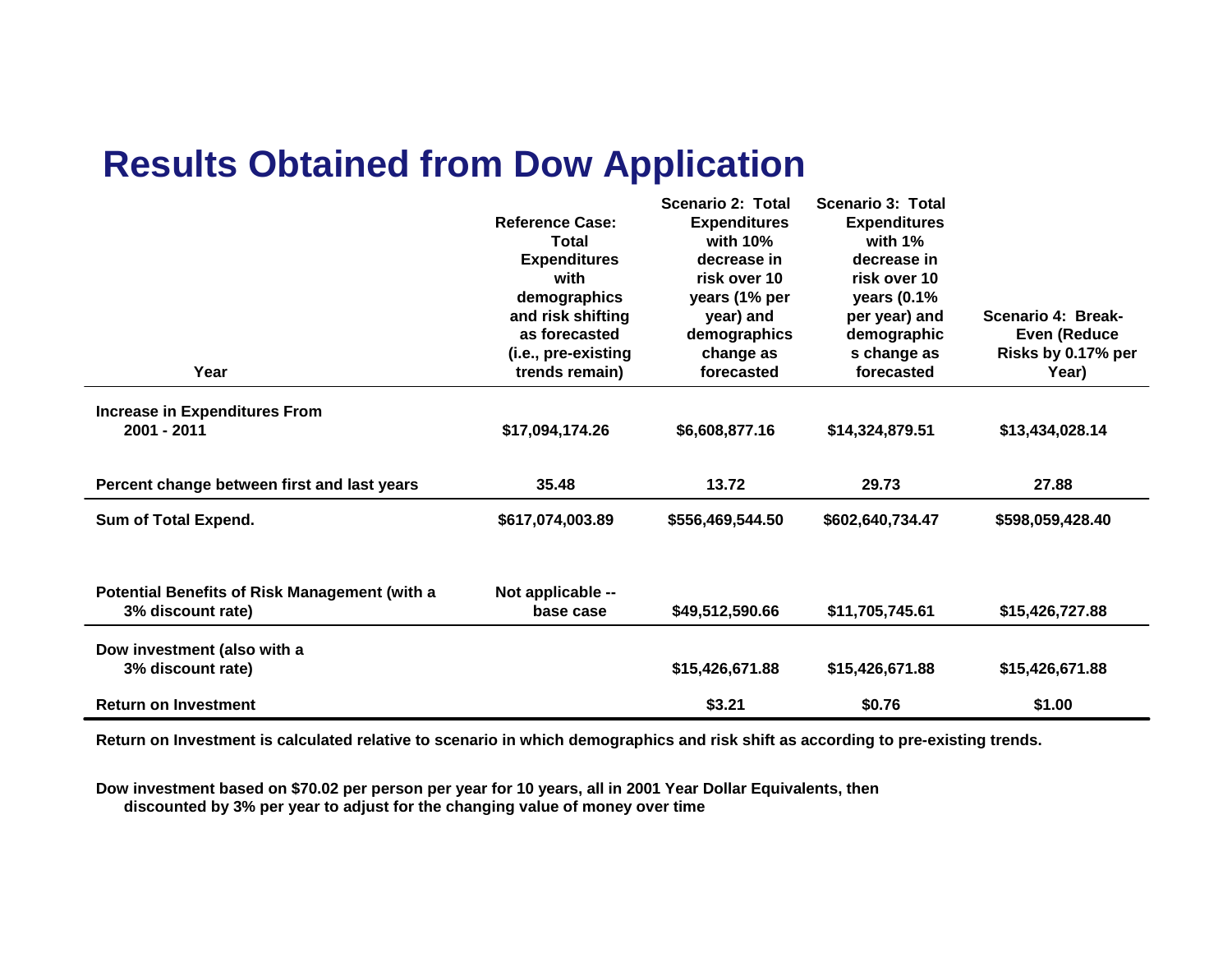**INFORMATION SOLUTIONS**

# Case Studies



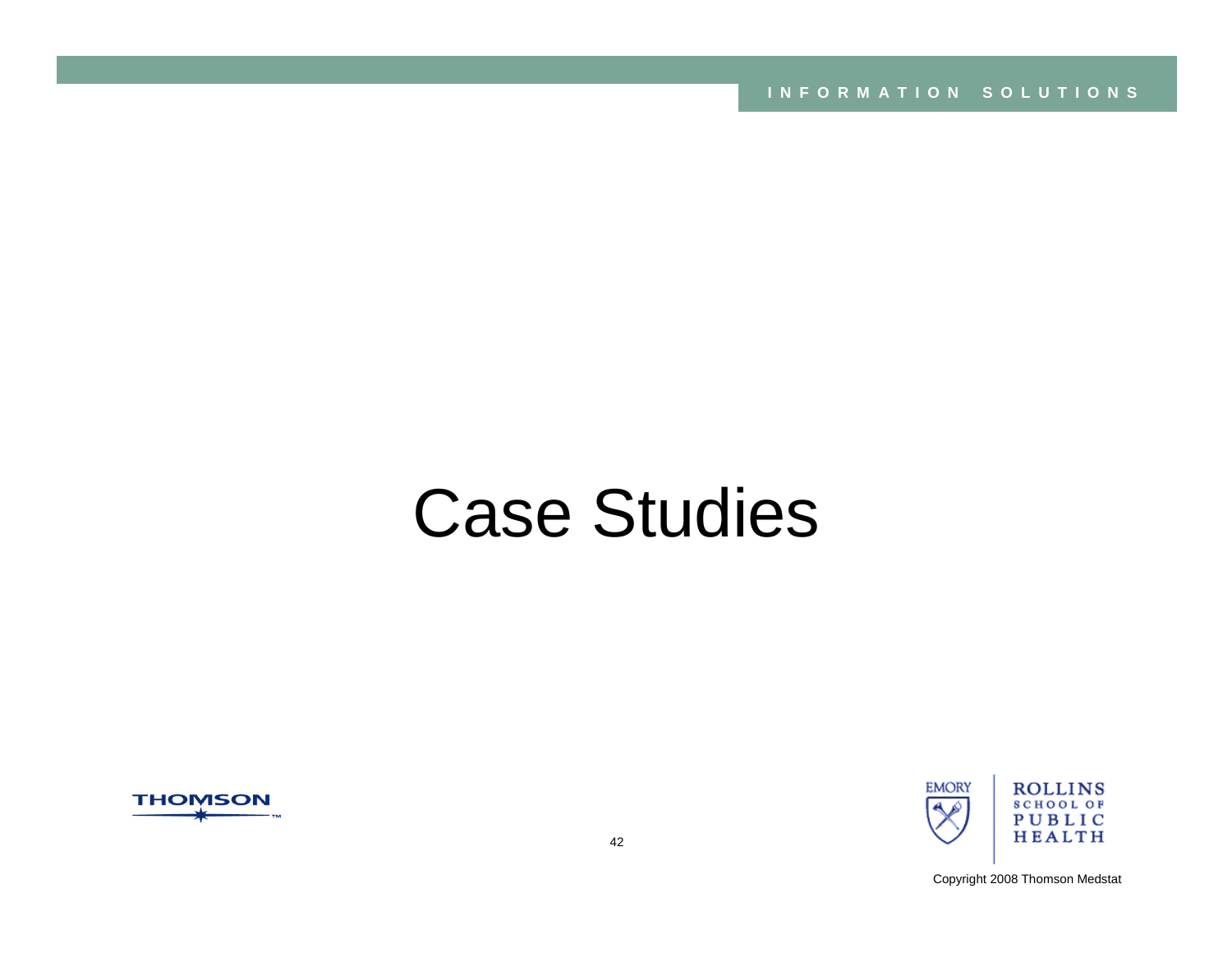# **Citibank, N.A.**

## **Health Management Program Evaluation**

- **Title:** Citibank Health Management Program (HMP)
- $\bullet$ **Industry:** Banking/Finance
- $\bullet$ **Target Population:** 47,838 active employees eligible for medical benefits
- $\bullet$  **Description:**
	- A comprehensive multi-component health management program
	- Aims to help employees improve health behaviors, better manage chronic conditions, and reduce demand for unnecessary and inappropriate health services,
	- And, in turn, reduce prevalence of preventable diseases, show significant cost savings, and achieve a positive ROI.
- $\bullet$  **Citations:**
	- •Ozminkowski, R.J., Goetzel, R.Z., Smith, M.W., Cantor, R.I., Shaunghnessy, A., & Harrison, M. (2000).<br>The Impact of the Citibank, N.A., Health Management Program on Changes in Employee Health Risks<br>Over Time. JOEM, 42(5),
	- Ozminkowski, R.J., Dunn, R.L., Goetzel, R.Z., Cantor, R.I., Murnane, J., & Harrison, M. (1999). A Return on Investment Evaluation of the Citibank, N.A., Health Management Program. AJHP, 44(1), 31-43.



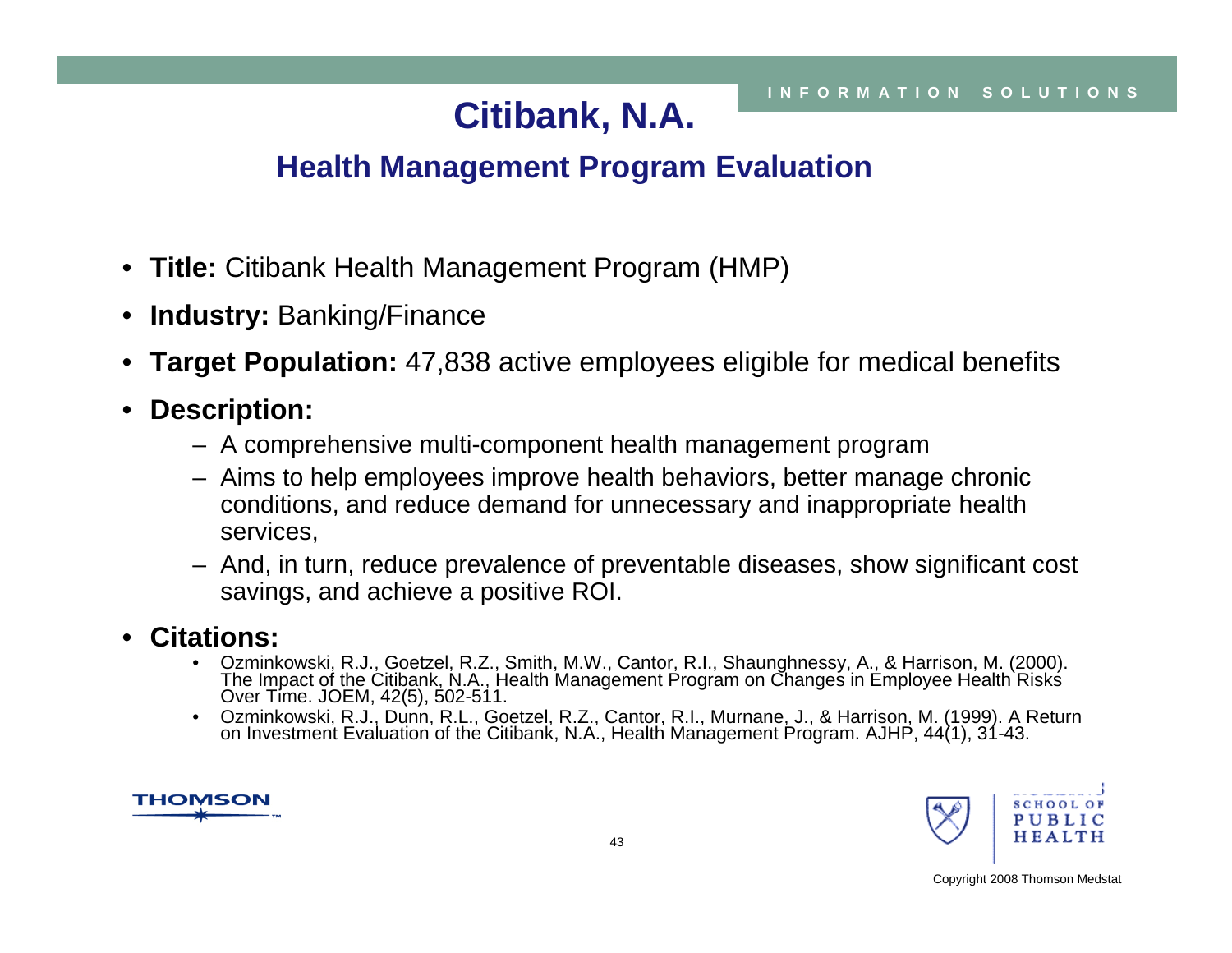## **Program Components**

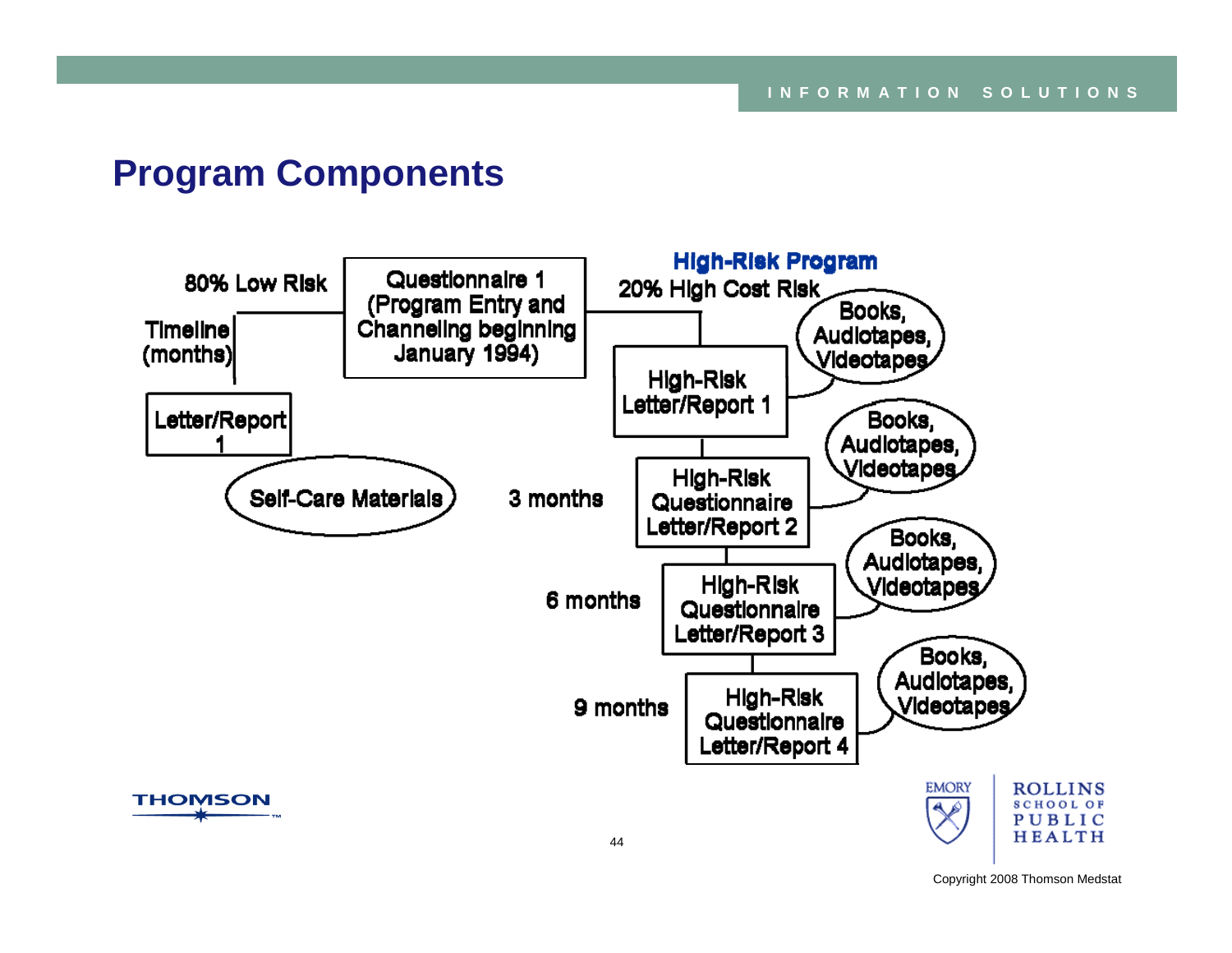# **Program Participation**

- All 47,838 active employees were eligible to participate.
- The participation rate was 54.3 percent.
- Participants received a \$10 credit toward Citibank's Choices benefit plan enrollment for the following year.
- Approximately 3,000 employees participated in the high risk program each year it was offered.
- High risk modules: arthritis, back pain, smoking, diabetes, obesity, high blood pressure, heart conditions and other chronic conditions, combinations of risky behaviors.



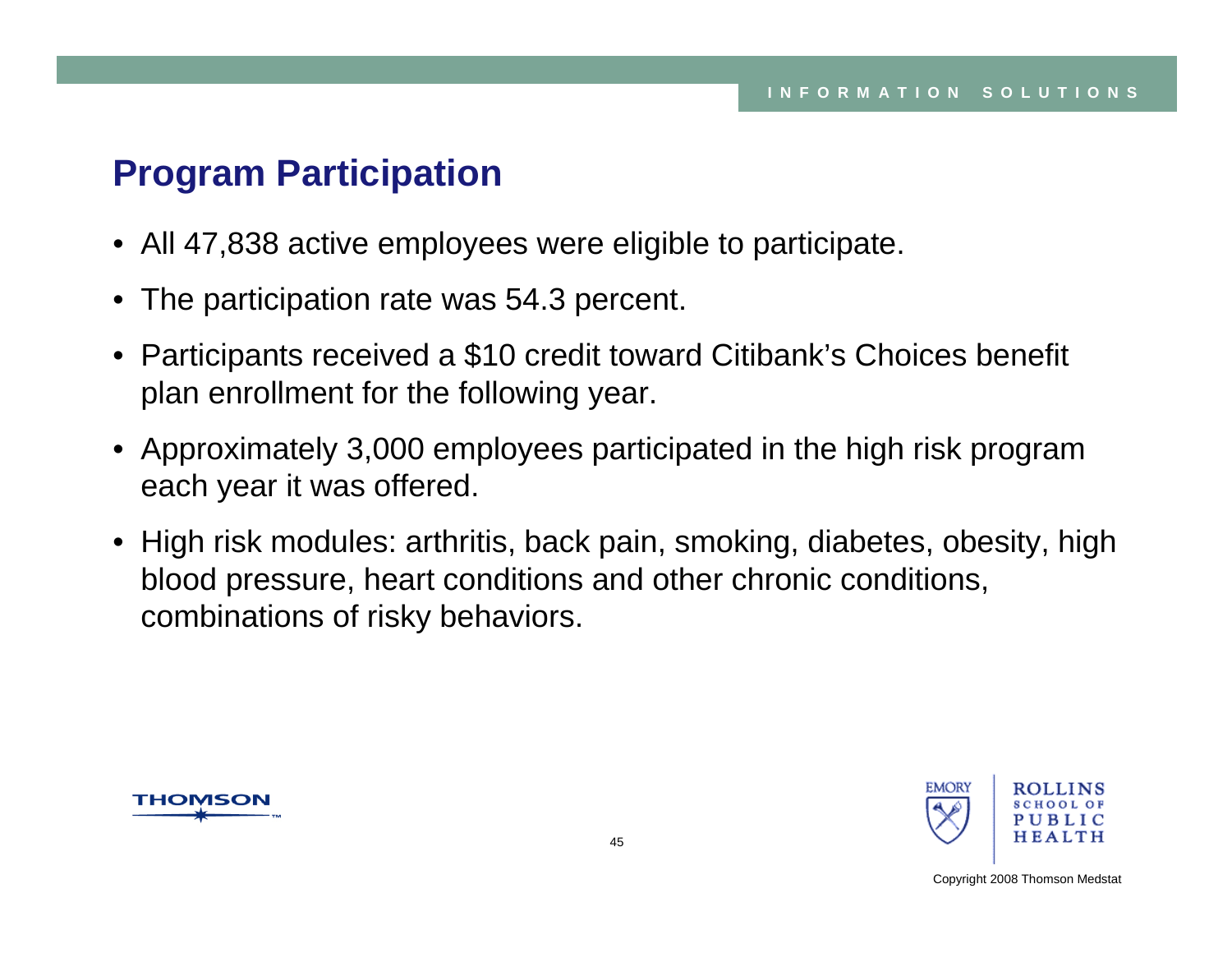

**Citibank Results: Number and Percent of Program Participants at High Risk at First and Last HRA by Risk Category (N=9,234 employees tracked over an average of two years)**

Ozminkowski, R.J., Goetzel, R.Z., et al., *Journal of Occupational and Environmental Medicine* 42: 5, May, 2000, 502–511.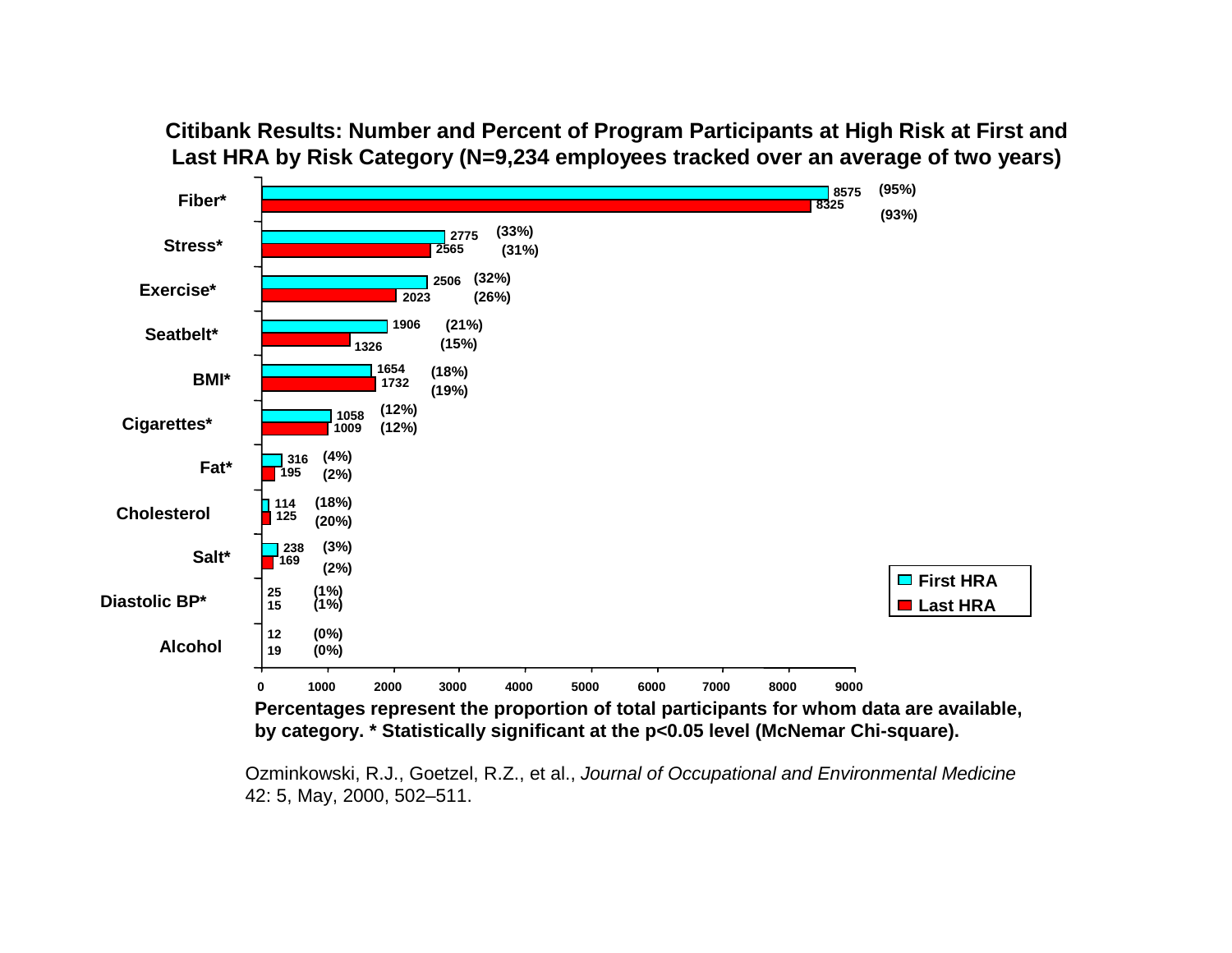# **Citibank Results: Impact of Improvement in Risk Categories on Medical Expenditures per Month**

|                                                                                       | <b>Unadjusted</b><br>Impact** | <b>Adjusted</b><br>Impact** |
|---------------------------------------------------------------------------------------|-------------------------------|-----------------------------|
| Net improvement <sup>*</sup> of at least 1 category<br>versus others<br>$(N = 1,706)$ | $-$1.86+$                     | $-$1.91$                    |
| Net improvement <sup>*</sup> of at least 2<br>categories versus others $(N = 391)$    | $-$ \$5.34                    | $-$ \$3.06                  |
| Net improvement <sup>*</sup> of at least 3<br>categories versus others ( $N = 62$ )   | $-$ \$146.87†                 | $-$ \$145.77 $\pm$          |

\*Net Improvement refers to the number of categories in which risk improved minus number of categories in which risk stayed the same or worsened.

\*\*Impact = change in expenditures for net improvers minus change for others. Negative values imply program savings, since expenditures did not increase as much over time for those who improved, compared to all others

 $\uparrow$  p < 0.05,  $\uparrow$  p < 0.01

**THOMSON** 

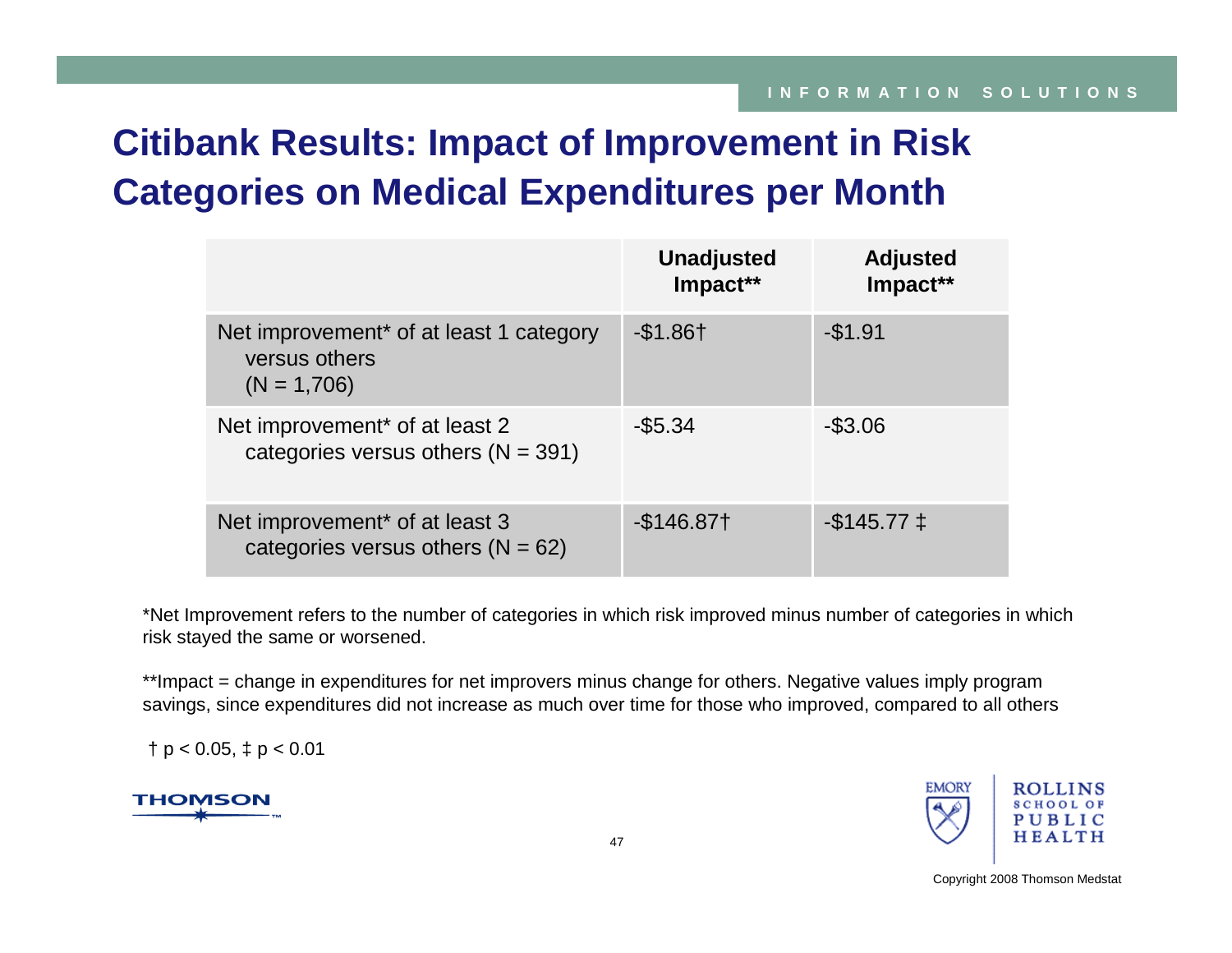## **Citibank: Medical Savings-Adjusted Mean Net Payments**

**Citibank Medical Population Adjusted Mean Net Payments for the Pre- and Post-HRA periods**



Total savings associated with program participation for 11,219 participants over an average of 23 months post-HRA is \$8,901,413\*

\* Based on \$34.03 savings and 23.31054 months post-HRA for 11,219 participants



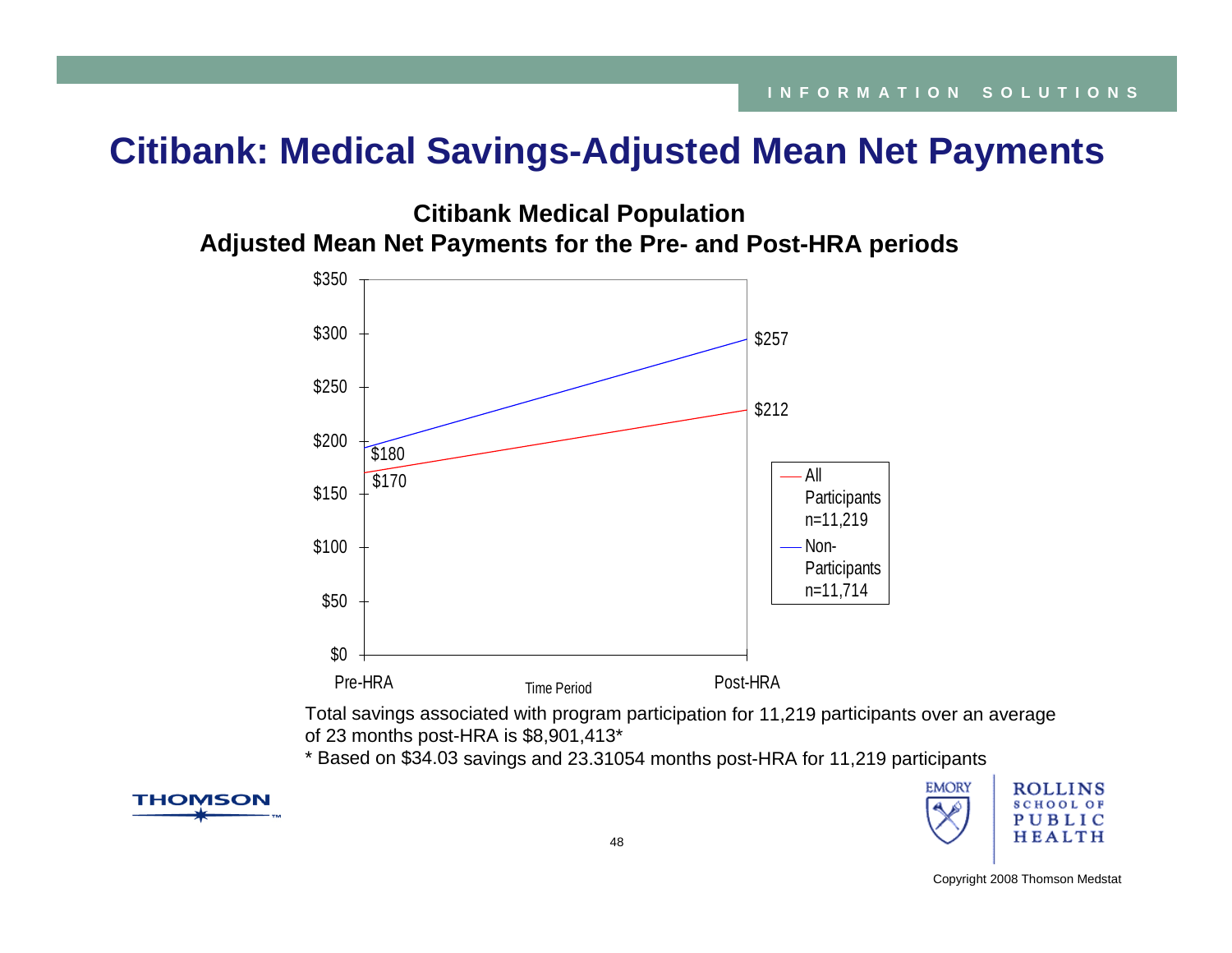# **Citibank Health Management Program ROI**

- Program costs = \$1.9 million\*
- Program benefits = \$8.9 million\*
- Program savings = \$7.0 million\*

## *ROI = \$4.7 in benefits for every \$1 in costs*

#### Notes:

- 1996 dollars @ 0 percent discount
- Slightly lower ROI estimates after discounting by either 3% or 5% per year.
- Results very similar to RCT conducted of same Healthtrac program, by Fries, et al.



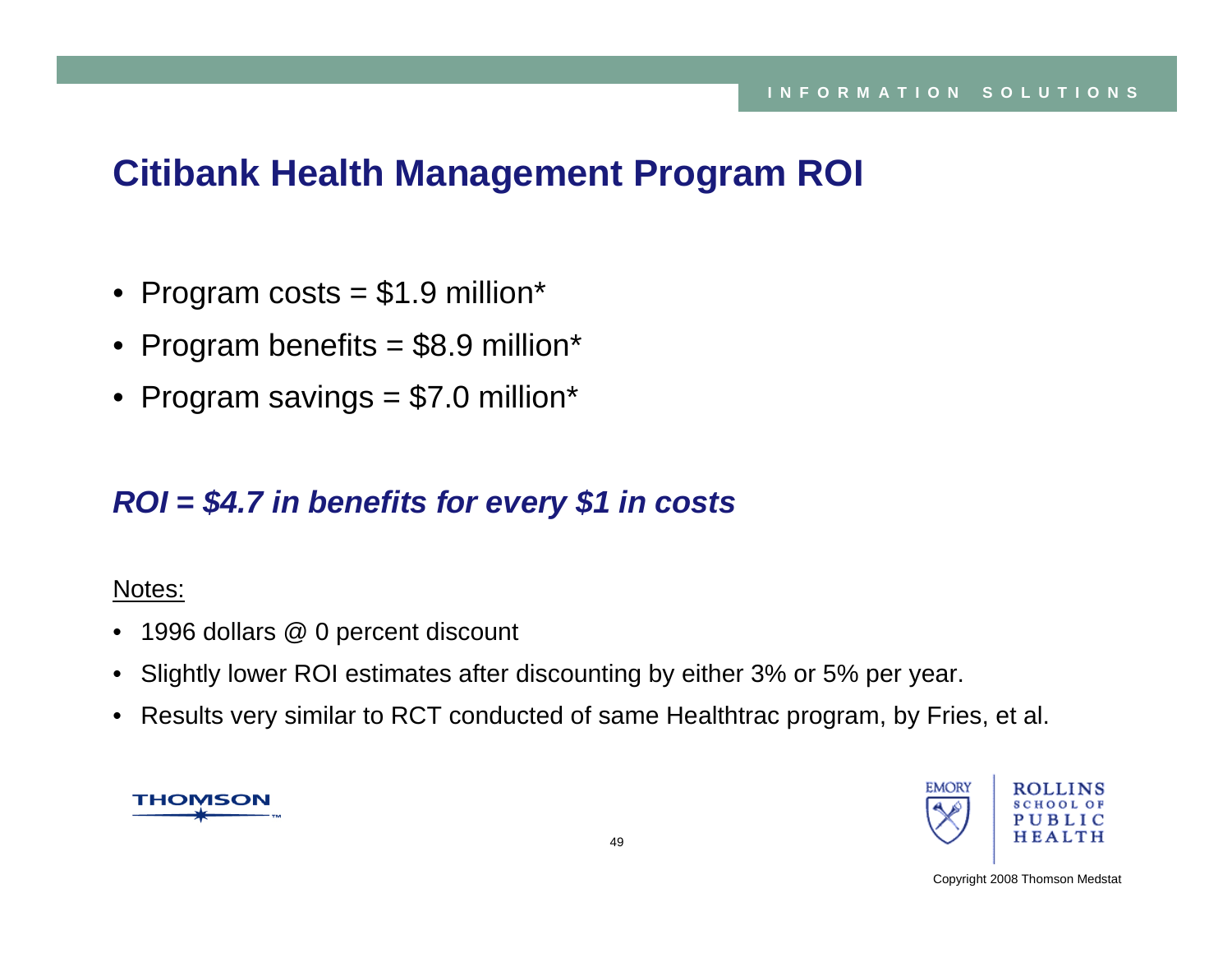# **Johnson & Johnson**

## **Health and Wellness Program Evaluation**

- **Title:** J & J Health and Wellness Program (H & W)
- **Industry:** Healthcare
- **Target Population:** 43,000 U.S. based employees
- $\bullet$  **Description:**
	- Comprehensive, multi-component worksite health promotion program
	- Evolved from LIVE FOR LIFE in 1979
- • **Citations:**
	- Goetzel, R.Z., Ozminkowski, R.J., Bruno, J.A., Rutter, K.R., Isaac, F., & Wang, S. (2002). The Long-term Impact of Johnson & Johnson's Health & Wellness Program on Employee Health Risks. JOEM, 44(5), 417-424.
	- Ozminkowski, R.J., Ling, D., Goetzel, R.Z., Bruno, J.A., Rutter, K.R., Isaac, F., & Wang, S. (2002). Long-term Impact of Johnson & Johnson's Health & Wellness Program on Health Care Utilization and Expenditures. JOEM, 44(1), 21-29.



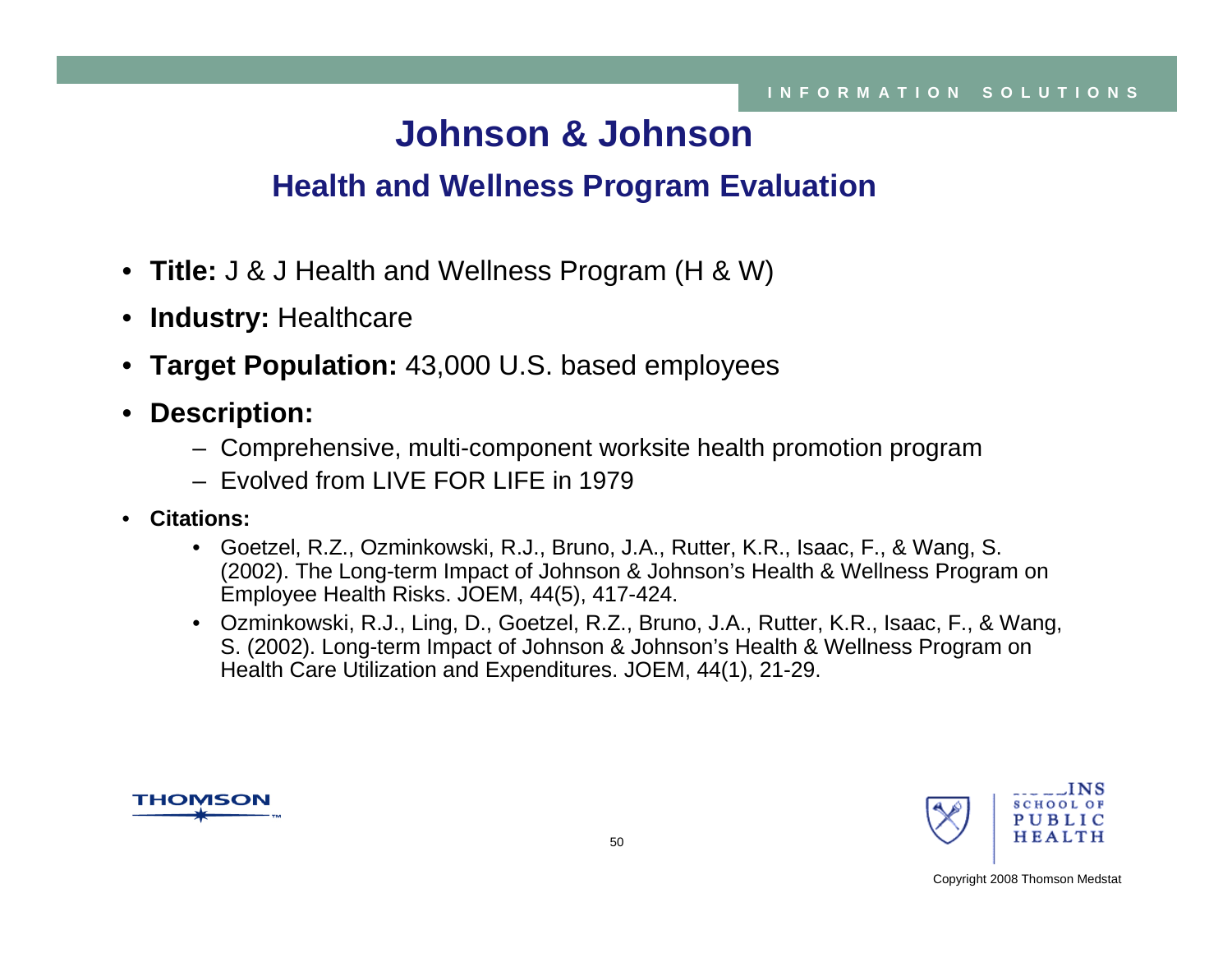#### **Lifestyle Benefit Incentive**

•All employees offered Health Profile



- • Employees assessed to be at risk for smoking, blood pressure or cholesterol were invited to participate in a health management program
- $\bullet$ Health care prices discounted by \$500
- $\bullet$  Employees not participating in Health Profile or follow-up health improvement program lose the \$500 discount
- •Result: 94% Participation Rate



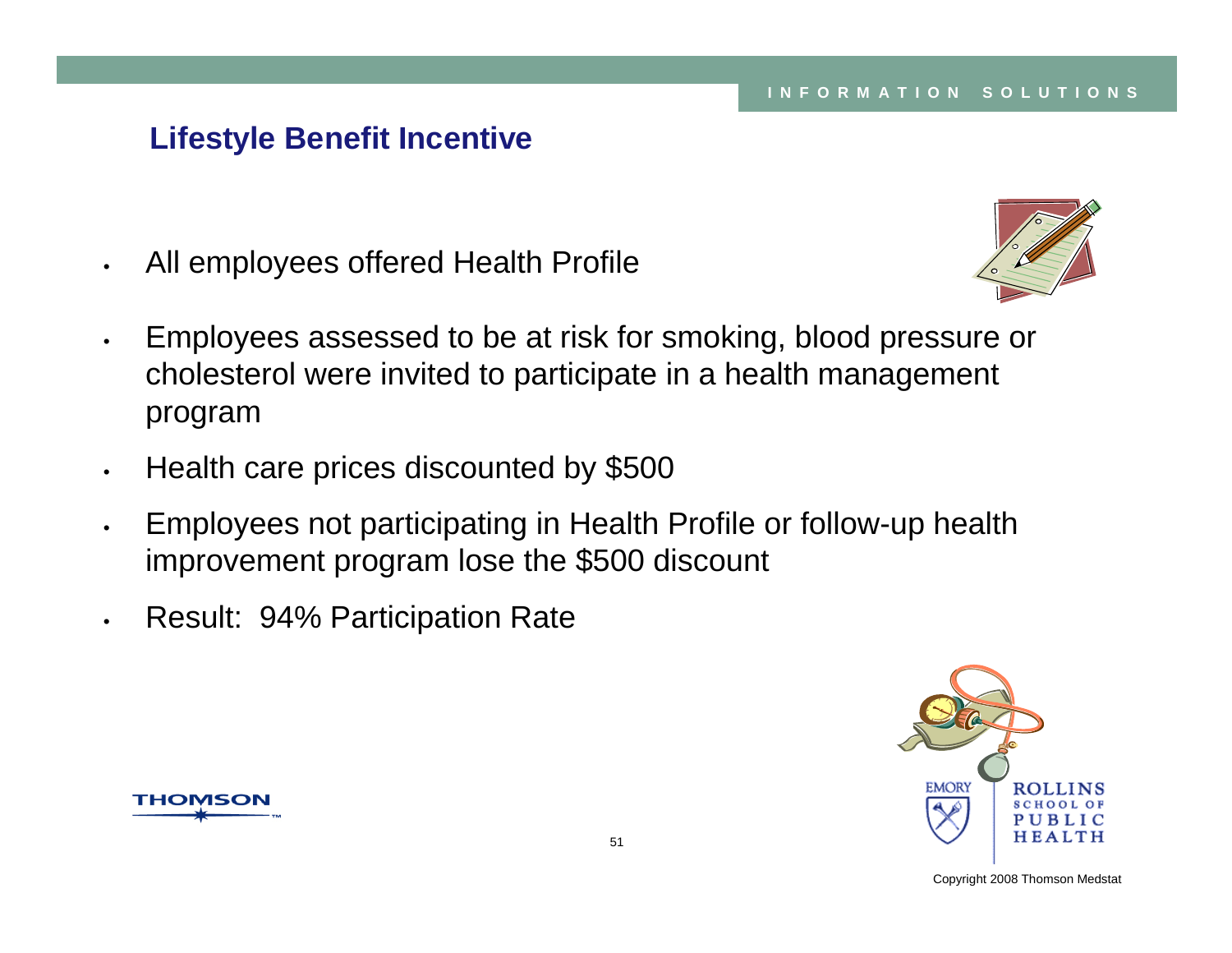Health & Wellness Program Impact on Employee Health Risks (N=4,586)



After an average of 2¾ years, risks were reduced in eight categories but increased in four related categories: body weight, dietary fat consumption, risk for diabetes, and cigar use.



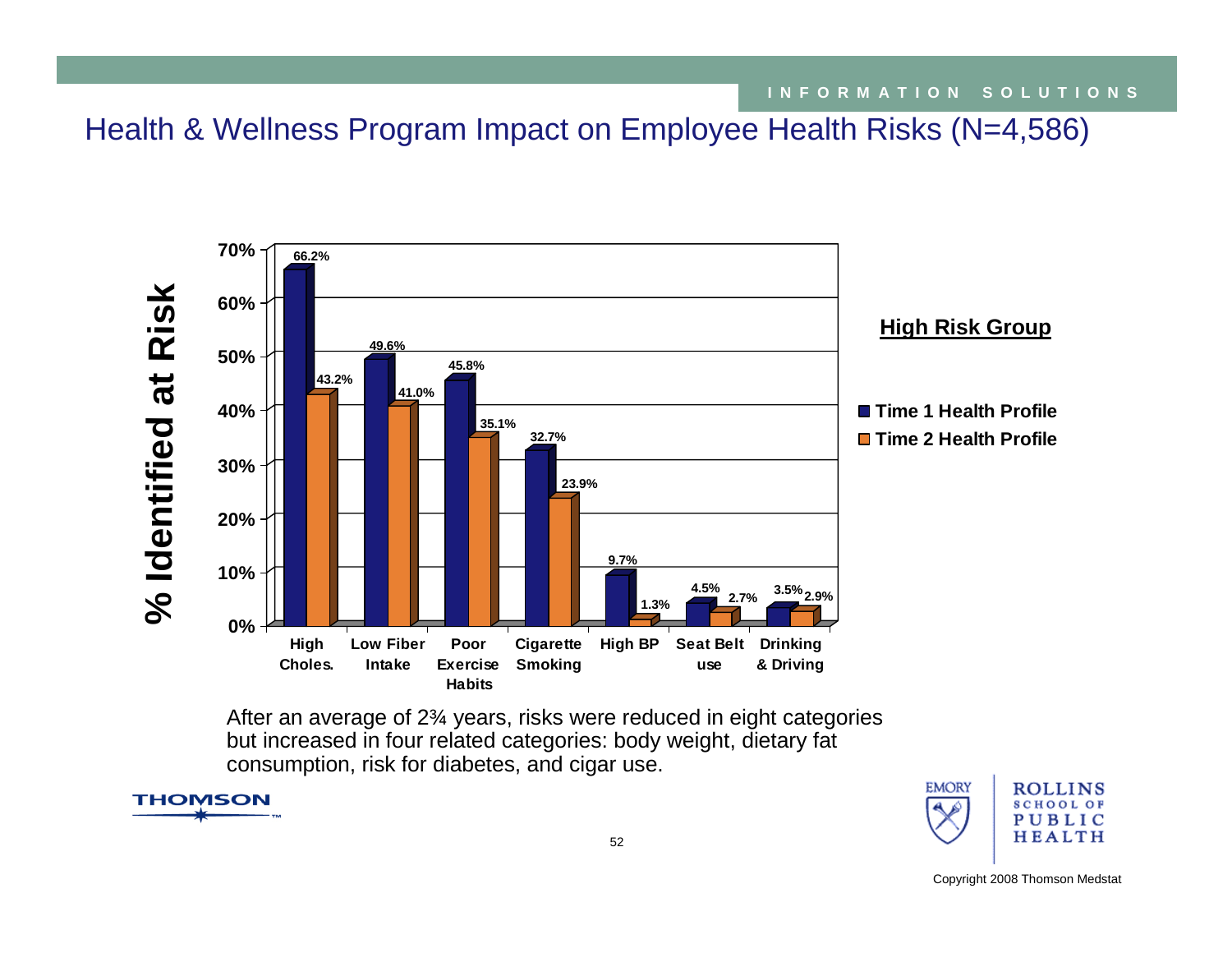**Johnson & Johnson (N=18,331 – Ozminkowski et al, 2002) Health & Wellness Program Impact on Medical Costs**

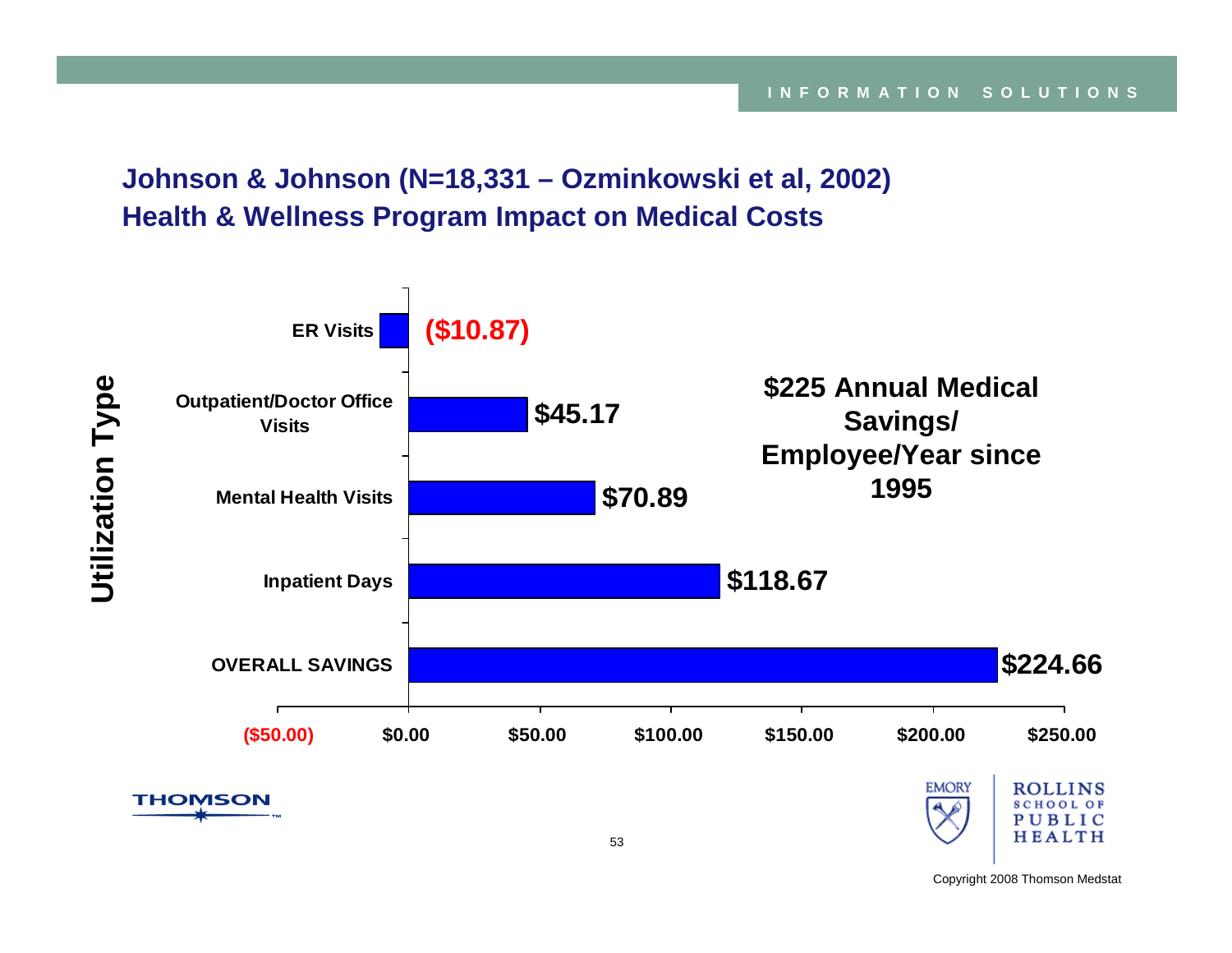#### **Inflation-Adjusted, Discounted Health and Wellness Program Cumulative Savings Per Employee Per Year, 1995 – 1999 --** Weighted by sample sizes that range from  $N = 8,927 - 18,331$ , depending upon years

analyzed **x** \$500.00 \$400.00 \$300.00  $\blacksquare$  IP days **MH** visits \$200.00  $\Box$  OP visits ER visits \$100.00 \$- **Years Post Implementation**\$(100.00) EMORY <del>roll</del>ins **THOMSON SCHOOL OF** PUBLIC **HEALTH**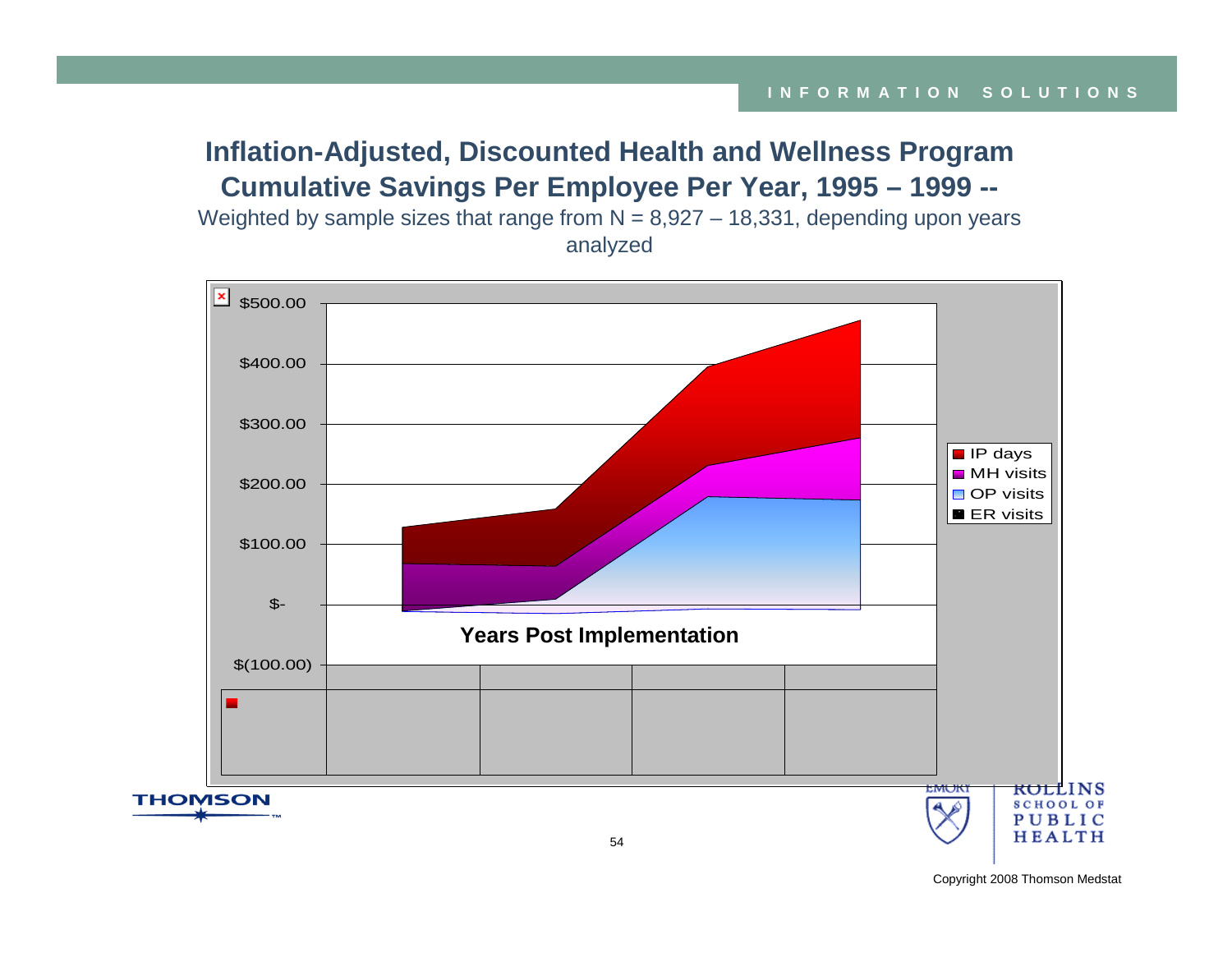**Procter & Gamble:** 

**Total Annual Medical Costs For Participants and Non-Participants In Health Check (1990 - 1992) (N=8,334)**

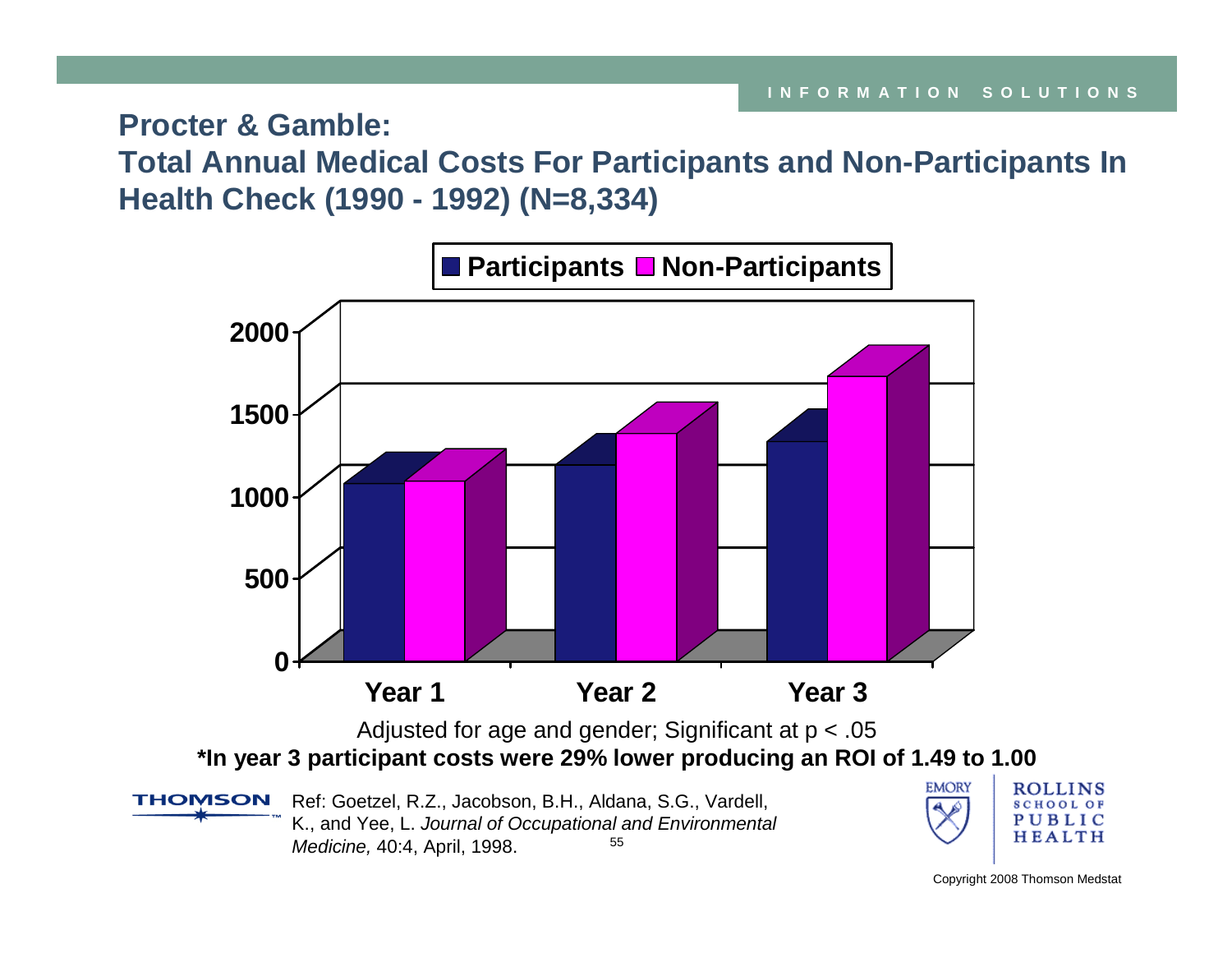# **Highmark ROI Study**

- **Regional health plan with approximately 12,000 workers**
- **Headquartered in Pittsburgh, with a major operating facility in Camp Hill, PA and other locations in Johnstown, Erie, and Williamsport, PA.**
- **Worksite Health Promotion Program (introduced in 2002)**
	- **health risk assessments (HRAs)**
	- **online programs in nutrition, weight management and stress management**
	- **tobacco cessation programs**
	- **on-site nutrition and stress classes**
	- **individual nutrition and tobacco cessation coaching**
	- **biometric screenings**
	- **six- to twelve-week campaigns to increase fitness participation and awareness of disease prevention strategies**
	- **state-of-the-art fitness centers (Pittsburgh and Camp Hill, PA)**

Source: Naydeck, Pearson, Ozminkowski, Day, Goetzel. The Impact of the Highmark Employee Wellness Programs on Four-Year Healthcare Costs. *JOEM*, 50:2, February 2008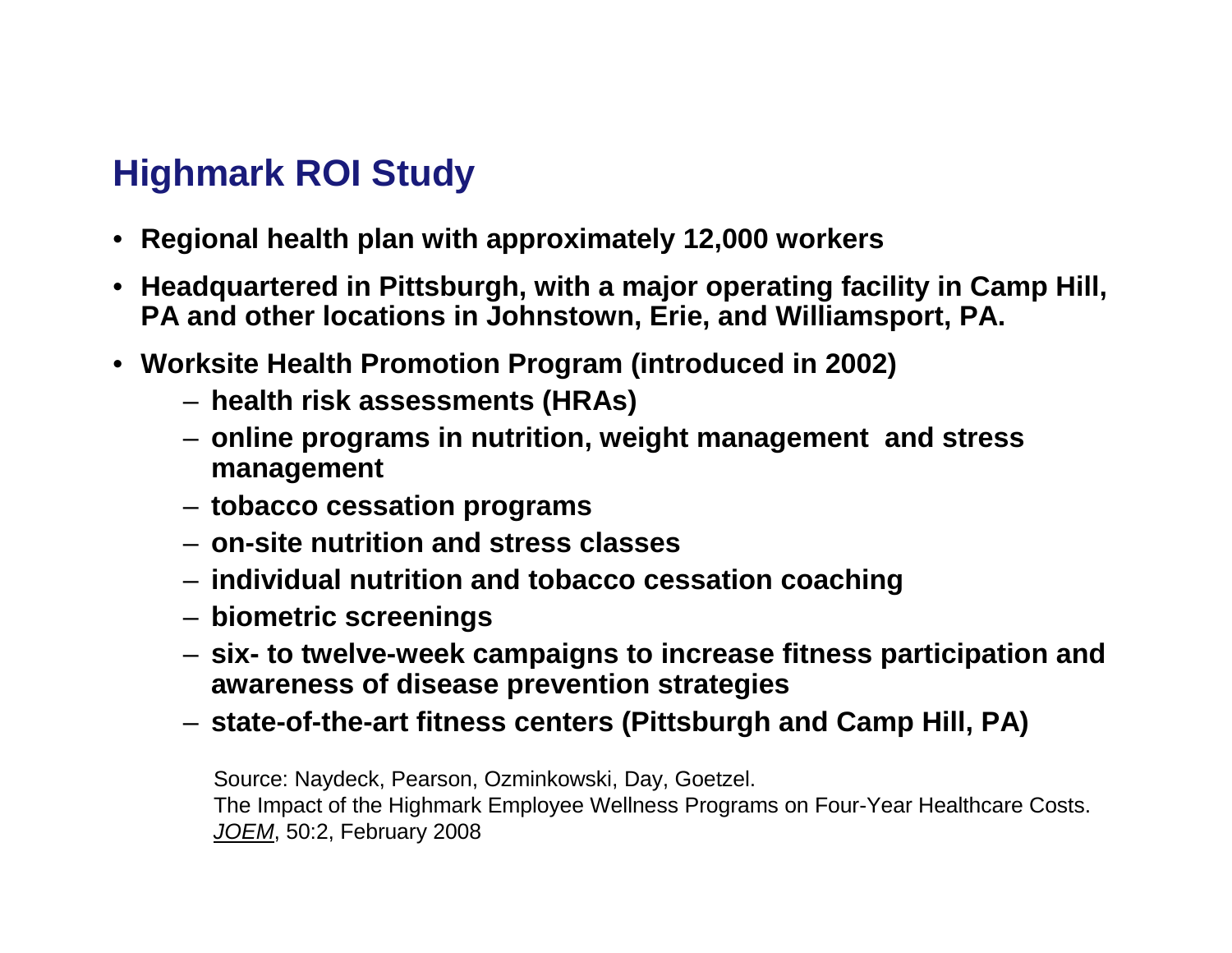## **Characteristics used in matching subjects at baseline**

|                                                           | <b>Overall Comparison</b> |                      |         |  |  |
|-----------------------------------------------------------|---------------------------|----------------------|---------|--|--|
| Calendar Year 2001                                        | All<br>Participants       | Non-<br>participants |         |  |  |
|                                                           | $N = 1890$                | $n = 1890$           | p-value |  |  |
| Male, $n$ $%$                                             | 484 (25.6)                | 484 (25.6)           | 0.98    |  |  |
| Age, 2001 mean years                                      | 41.7                      | 41.6                 | 0.94    |  |  |
| Net payments for healthcare<br>expenditures in 2001, mean | \$1,414                   | \$1,318              | 0.94    |  |  |
| <b>Comorbidity Prevalence, %:</b>                         |                           |                      |         |  |  |
| Heart disease, n(%)                                       | 183(9.7)                  | 184(9.7)             |         |  |  |
| Diabetes, n(%)                                            | 13(0.7)                   | 13(0.7)              | 0.99    |  |  |
| CCI Group 1 comorbidity, n(%)                             | 849 (44.9)                | 849 (44.9)           | 0.98    |  |  |
| CCI Group 2 comorbidity, n(%)                             | 528 (27.9)                | 528 (27.9)           | 0.98    |  |  |
| CCI, median (range)                                       | $1.75(0-17)$              | $1.75(0-18)$         | 0.97    |  |  |

CCI = Charlson comorbidity index; Group 1 comorbidity includes presence of any of these: chronic obstructive pulmonary disease, rheumatologic disease stomach ulcer or dementia, all as coded by using the Charlson index; Group 2 comorbidity includes presence of any of these: cancer, renal failure, liver disease or cirrhosis, autoimmune disease.



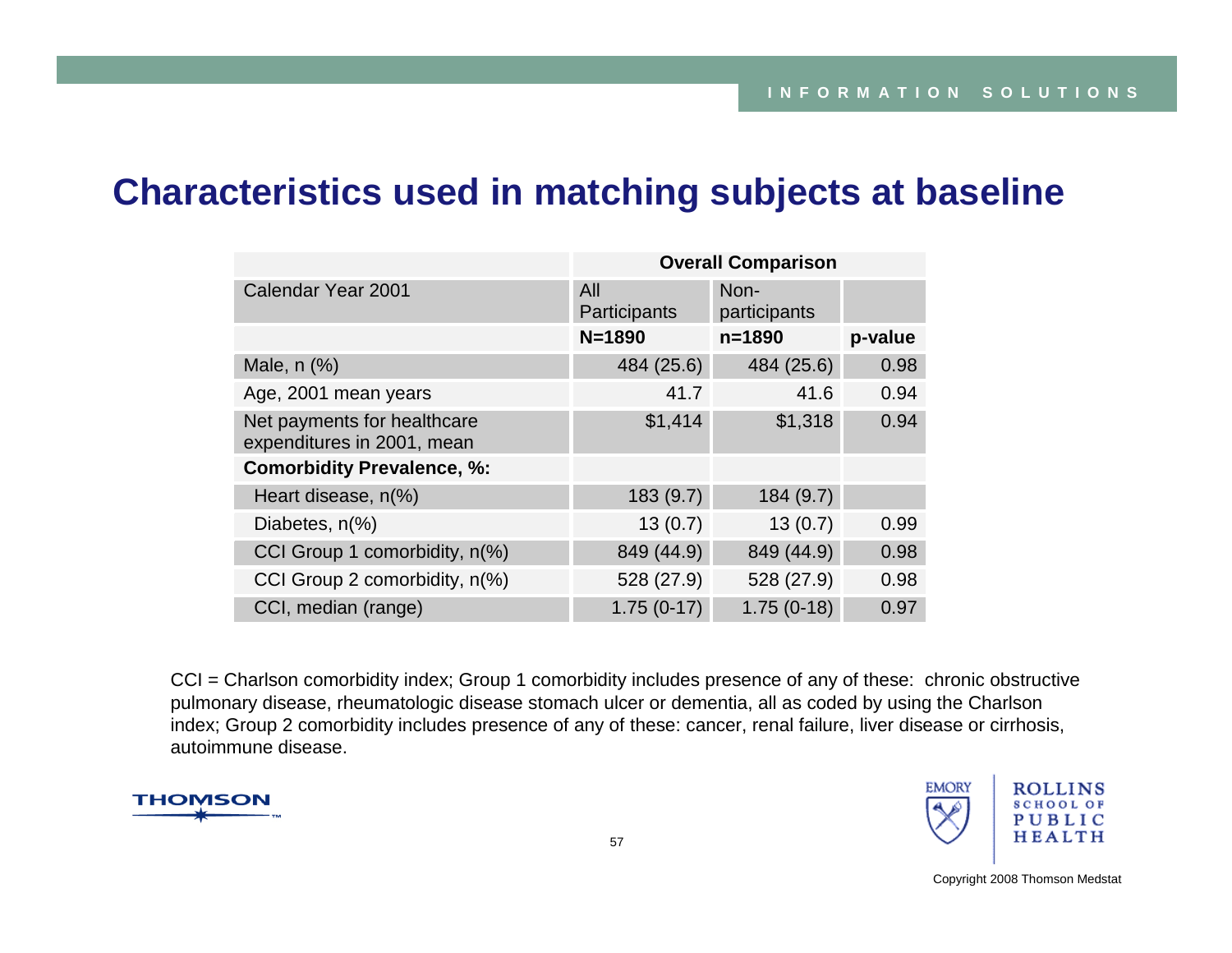**Annual growth in net payments – for matched-participants and non-participants over four years – resulting in crude savings of ~\$200/employee/year**







**THOMSON**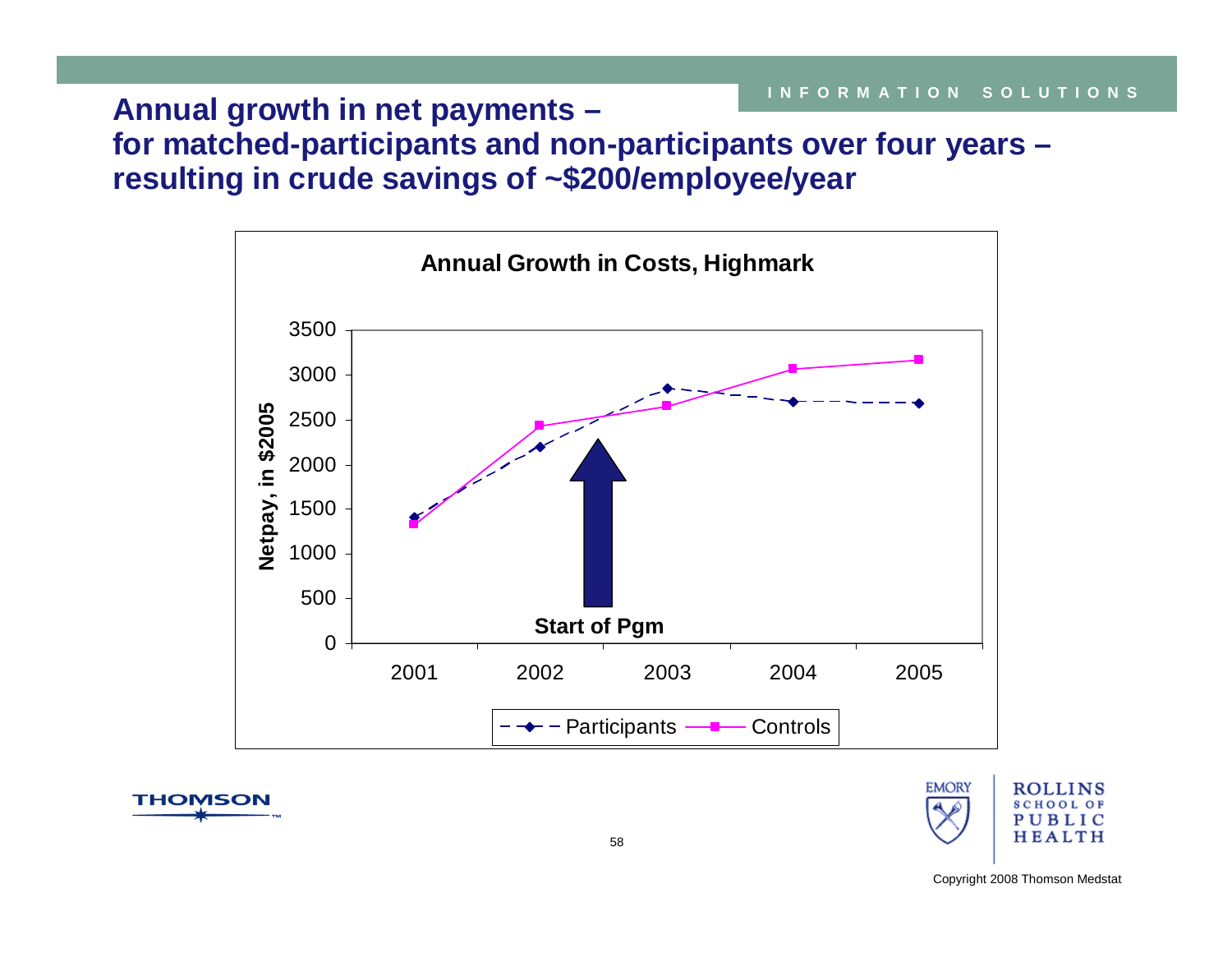# **Highmark:**

#### **Estimated annual savings after four years of follow-up -- participants**

**versus non-participants – adjusted for confounders**

|                                             | <b>Net</b> |  |  |  |
|---------------------------------------------|------------|--|--|--|
|                                             | Payments   |  |  |  |
|                                             | β Estimate |  |  |  |
| <b>Participants versus Non-participants</b> |            |  |  |  |
| Intercept                                   | $-964.51$  |  |  |  |
| All participants, n=1892                    | $-176.47*$ |  |  |  |
| Male gender                                 | 497.09‡    |  |  |  |
| Age, per year                               | 46.05‡     |  |  |  |
| Heart disease at baseline                   | 576.59‡    |  |  |  |
| Diabetes at baseline                        | 1704.01‡   |  |  |  |
| Group 1 comorbidity                         | 1133.20‡   |  |  |  |
| Group 2 comorbidity                         | 397.80‡    |  |  |  |
| 4-year savings estimate from                |            |  |  |  |
| participation ( $\beta^*$ n)                | \$333,881  |  |  |  |
| Per person estimate                         | 176.47     |  |  |  |



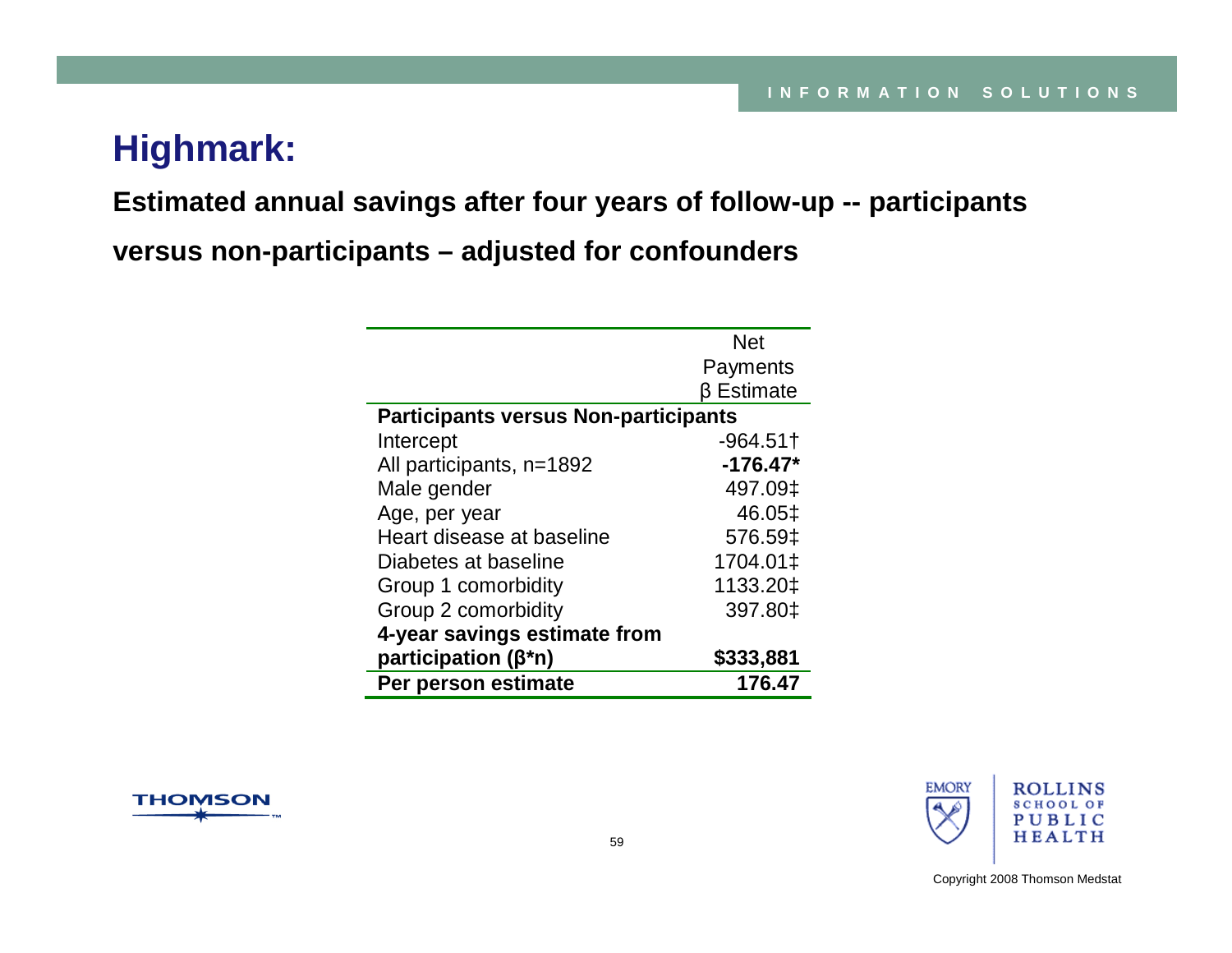# **Cost-Benefit (ROI) Analysis**

|                                                          | 2002   |                | 2003   |           | 2004   |                | 2005  |           |                 |
|----------------------------------------------------------|--------|----------------|--------|-----------|--------|----------------|-------|-----------|-----------------|
|                                                          | # Used | Total          | # Used | Total     | # Used | Total          | #Used | Total     | <b>GD Total</b> |
| <b>HRA &amp; Incentive</b>                               |        | 1892 \$243,731 | 1303   | \$143,111 |        | 1308 \$140,785 | 1355  | \$142,605 |                 |
| Online                                                   | 201    | \$1,142        | 247    | \$1,372   | 248    | \$1,300        | 512   | \$2,575   |                 |
| Group                                                    | 34     | \$1,544        | 56     | \$3,077   | 56     | \$3,010        | 0     | \$0       |                 |
| <b>Nutrition Coaching</b>                                | 2      | \$66           | 23     | \$740     | 51     | \$1,585        | 111   | \$3,420   |                 |
| 10,000 Steps                                             |        |                | 244    | \$2,441   | 413    | \$3,851        | 223   | \$2,061   |                 |
| <b>Fitness Center</b>                                    |        |                | 407    | \$25,603  | 495    | \$29,939       | 879   | \$50,958  |                 |
| <b>Highmark Challenge</b>                                |        |                |        |           | 112    | \$348          | 910   | \$2,766   |                 |
| Maintain Don't Gain Newsletter                           |        |                |        |           | 85     | \$182          | 93    | \$192     |                 |
| <b>Wellness Program Costs</b>                            |        | \$246,483      |        | \$176,343 |        | \$181,000      |       | \$204,577 |                 |
| Cost per participant                                     |        | \$130.28       |        | \$135.34  |        | \$138.38       |       | \$150.98  | \$808,403       |
| Estimated Annual Savings from Model \$176.47/person      |        |                |        |           |        |                |       |           |                 |
|                                                          |        | \$333,881      |        | \$333,881 |        | \$333,881      |       | \$333,881 | \$1,335,524     |
| Net Savings (Estimated Savings - Wellness Program Costs) |        | \$87,398       |        | \$157,538 |        | \$152,881      |       | \$129,304 | \$527,121       |

| <b>Total Savings Estimated 4 Ye</b> | \$1,335,524 |
|-------------------------------------|-------------|
| <b>Total Costs 4 Years</b>          | \$808,403   |
| Return on Investment                | \$1.65      |

Wellness Program Costs, Highmark, inflation-adjusted to 2005 dollars



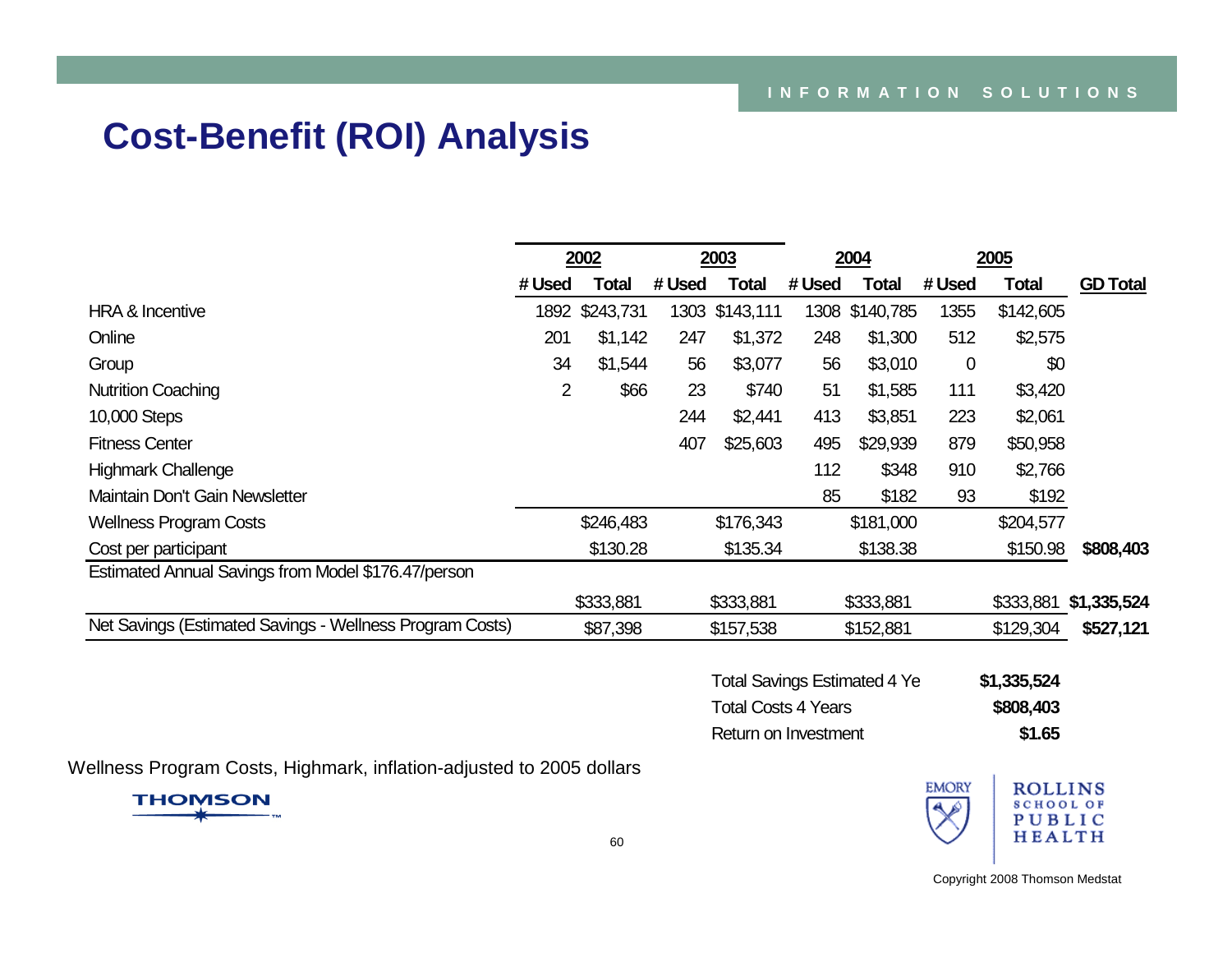**INFORMATION SOLUTIONS**

# Literature Reviews



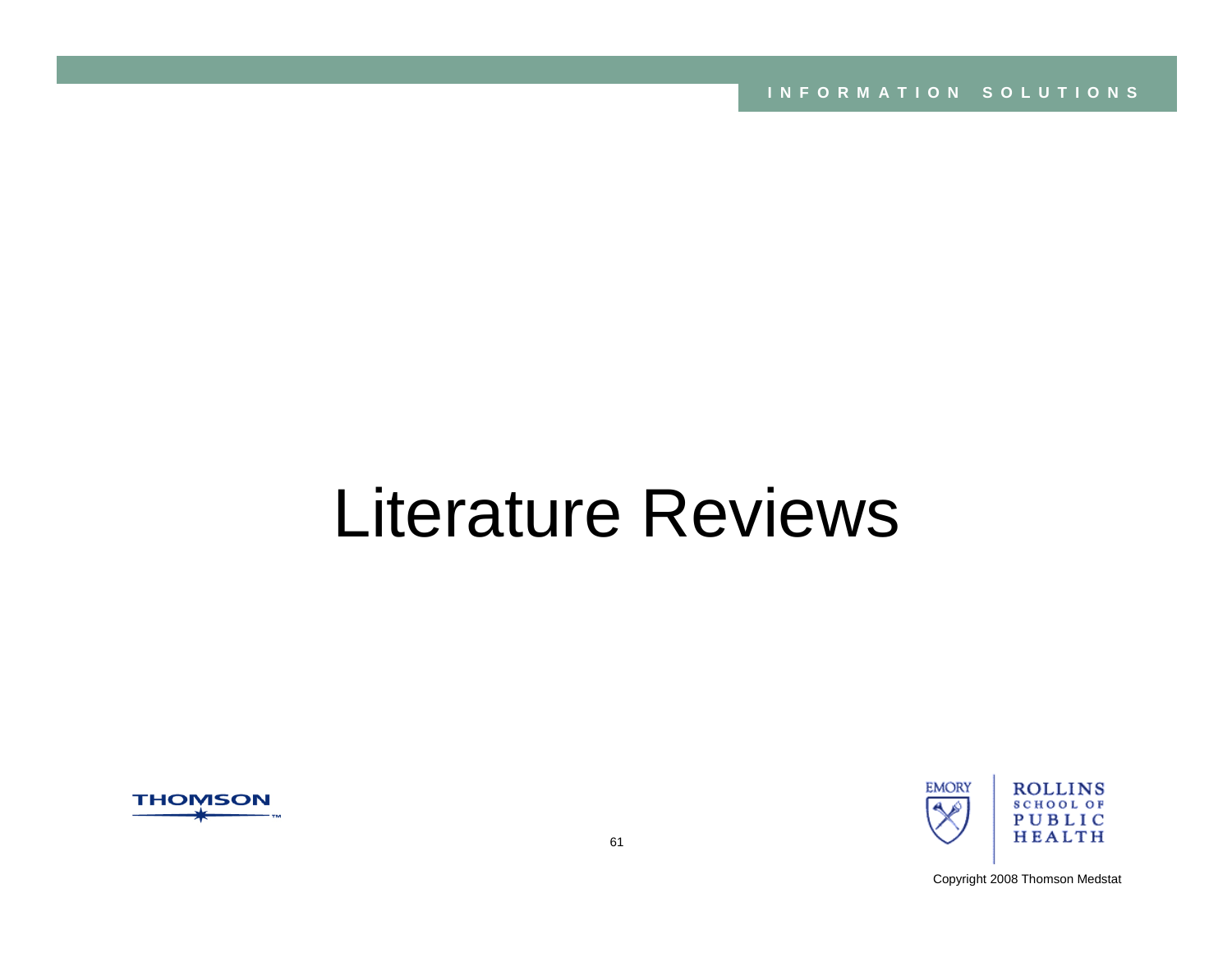# **Health Promotion Program Studies**

- ROI studies of health management programs at:
	- Canada and North American Life
	- Chevron Corporation
	- City of Mesa, Arizona
	- General Mills
	- General Motors
	- Johnson & Johnson
	- Pacific Bell
	- Procter and Gamble
	- Tenneco

**THOMSON** 

- ROI estimates in these nine studies ranged from \$1.40 - \$4.90 in savings per dollar spent on these programs.
- • Median ROI was \$3 in benefits per dollar spent on program.
- • Sample sizes ranged from 500 - 50,000 subjects in these studies.

Source: Goetzel, Juday, Ozminkowski. *AWHP's Worksite Health*, Summer 1999, pp. 12-21

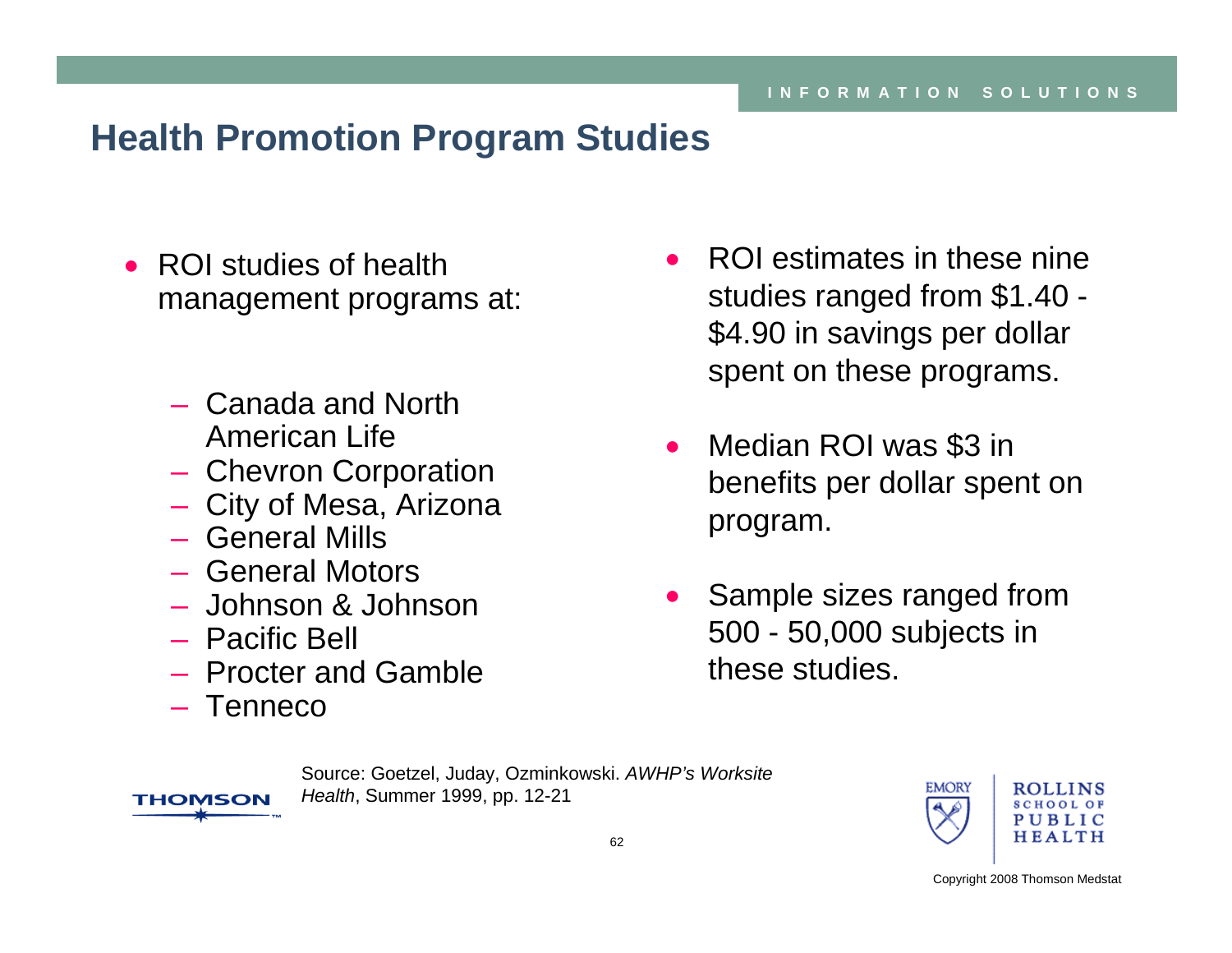# Financial Impact – Literature Review – Steven G. Aldana, Ph.D.

*American Journal of Health Promotion,* May/June, 2001, 15:5.

**Focus***:* **Peer reviewed journals (English Language) – 196 studies pared down to 72 studies meeting inclusion criteria for review**

#### **Scoring Criteria:**

- **A (experimental design)**
- **B (quasi-experimental – well controlled)**
- **C (pre-experimental, well-designed, cohort, case-controlled)**
- **D (trend, correlational, regression designs)**
- **E (expert opinion, descriptive studies, case studies)**

**Health promotion program impact on health care costs:**

- − **32 evaluation studies examined – Grades: A (4), B (11), other (17)**
- − **Average duration of intervention: 3.25 years**
- − **Positive impact: 28 studies**
- −**No impact: 4 studies (none with randomized designs)**
- −**Average ROI: 3.48 to 1.00 (7 studies)**

**THOMSON** 

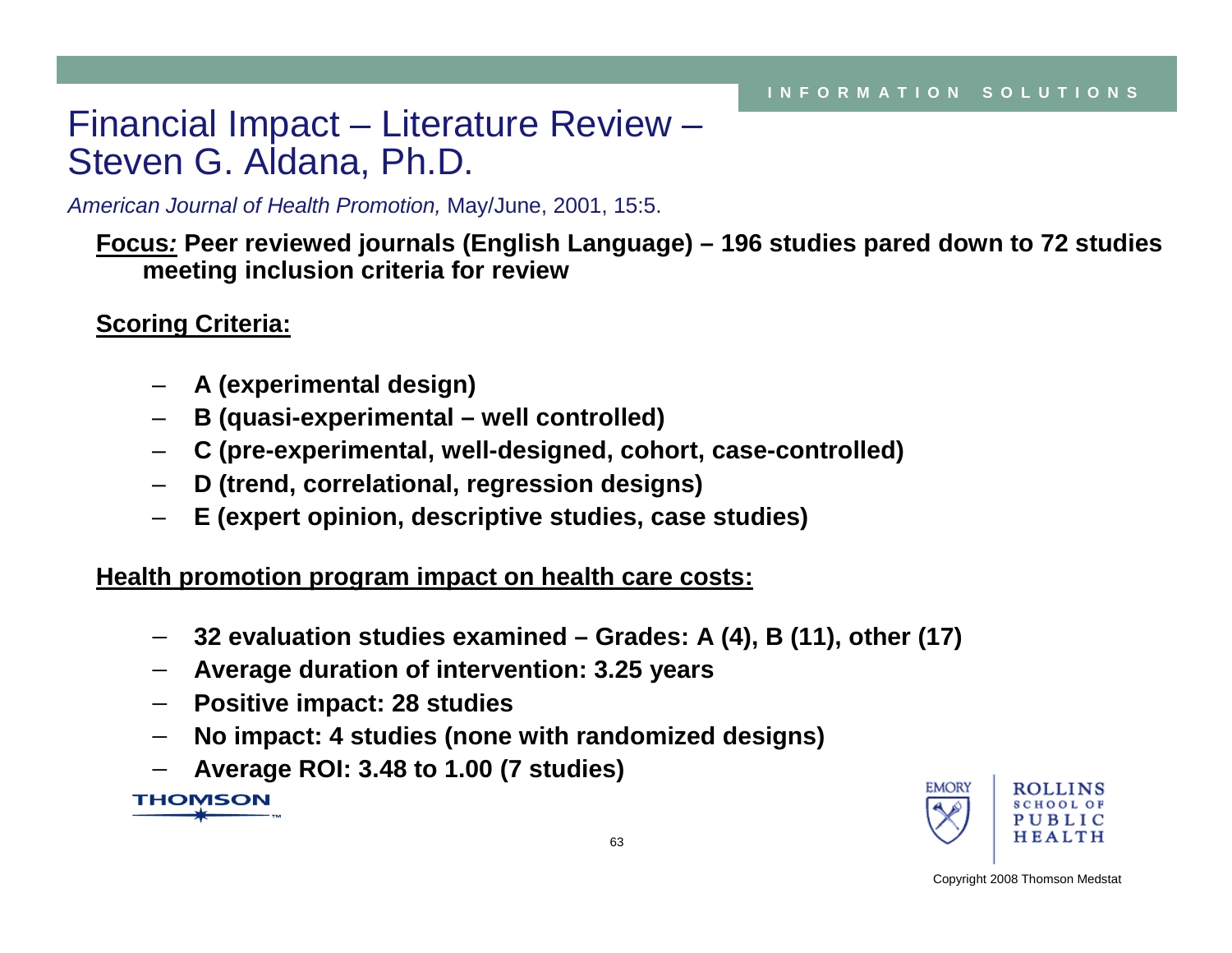#### **Meta Evaluation of Worksite Health Promotion Economic Return Studies: 2005 Update – Larry Chapman (Art of Health Promotion, July/August, 2005)**

- Analysis includes a review of 56 peer reviewed studies
- Study methods are scored using 10 criteria
- Median year of publication 1994
- Number of combined subjects in all studies 483,232
- Average study duration- 3.66 years
- Primary outcomes examined: health care utilization/cost (28 studies) and absenteeism (25 studies)
- Results:
	- **Average reduction in health care costs – 26%**
	- **Average reduction in absenteeism – 27%**
	- **Average ROI – 5.81 : 1.00 (22 studies)**

**THOMSON** 

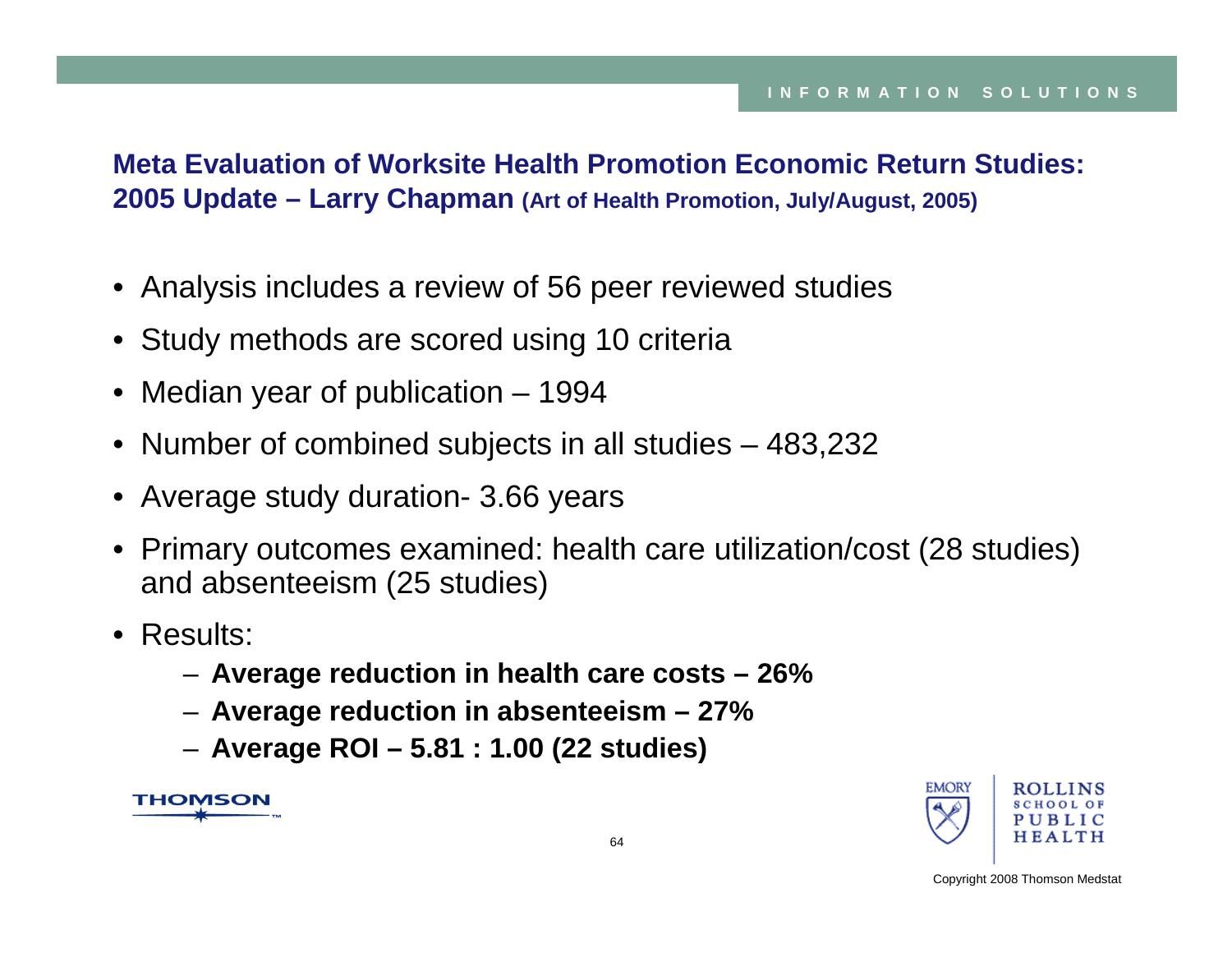#### **INFORMATION SOLUTIONS**







# **Identifying "Best Practices" in Health and Productivity Management: What Works?**

Goetzel RZ, Shechter D, Ozminkowski RJ, Reyes M, Marmet PF, Tabrizi M, Chung Roemer E. Critical success factors to employer health and productivity management efforts: Findings from a benchmarking study. Journal of Occupational and Environmental Medicine. (2007) February; 49:2, 111-130.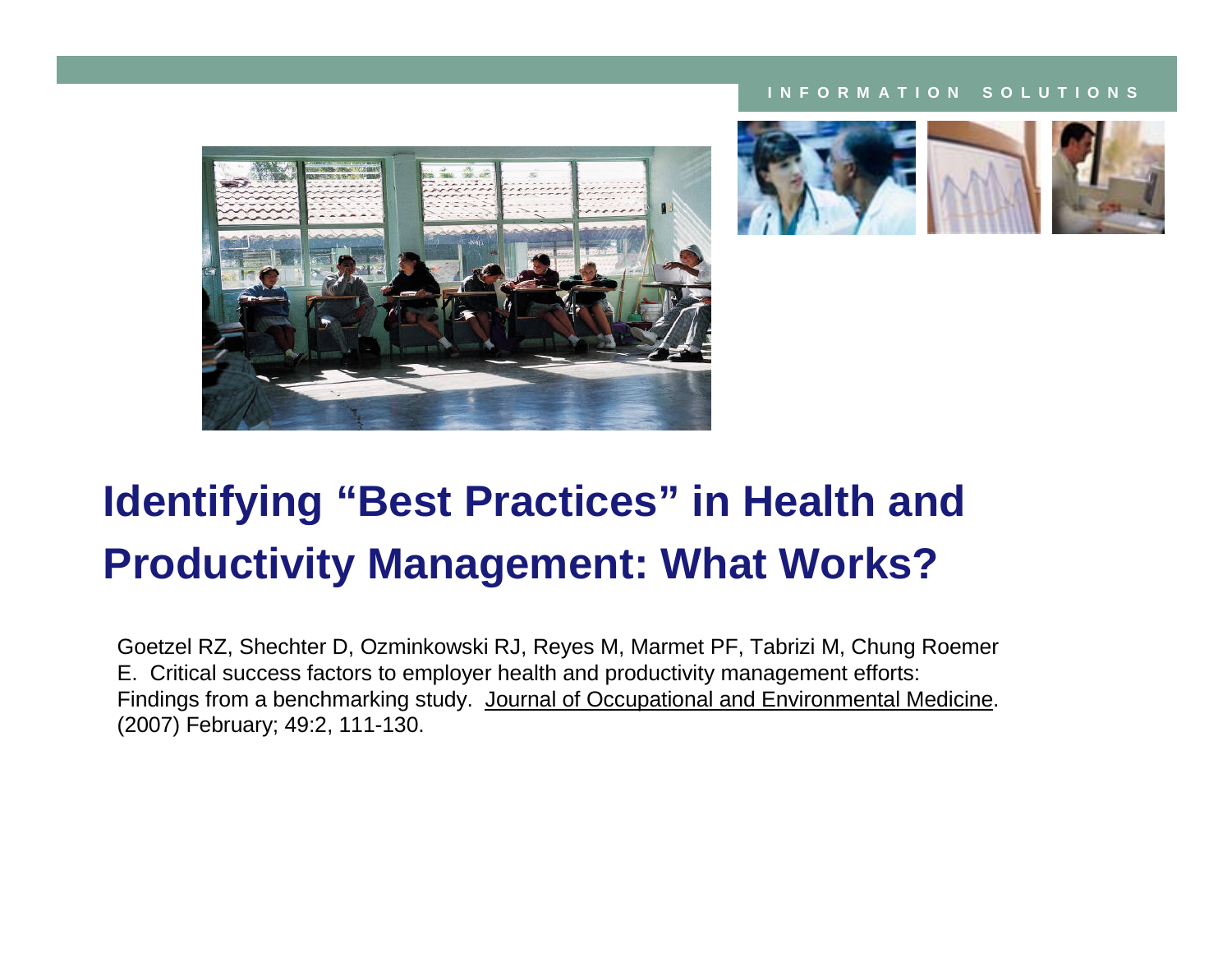# **Summary:**

# **Health Promotion Programs -- What Works? (1)**

## **Leadership Commitment**

- •Leading by example – with buy-in by middle managers
- •"Healthy company" norm/culture
- •Explicit connection to the core principles of the organization
- •Employee-driven advisory board
- •Specific program goals and objectives – with realistic expectations
- •Alignment of organizational, HR and health promotion policies/practices
- •Sustainability – future orientation



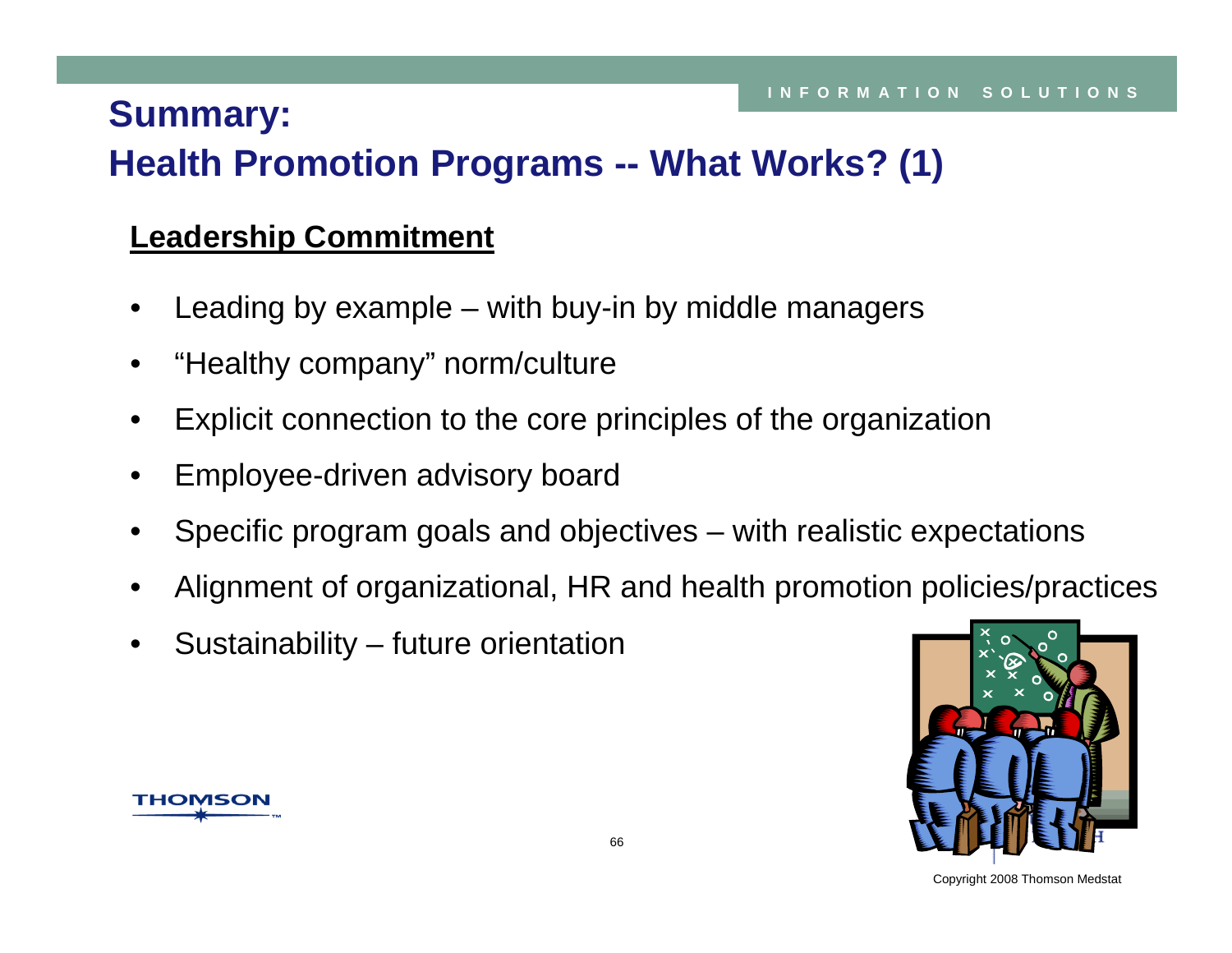# **Health Promotion Programs -- What Works? (2)**

## **Incentives**

- •Incentives to participate (not change biometrics)
- •Accountability at all levels – linked to rewards
- • Effective marketing and communication (multi-channel)





≃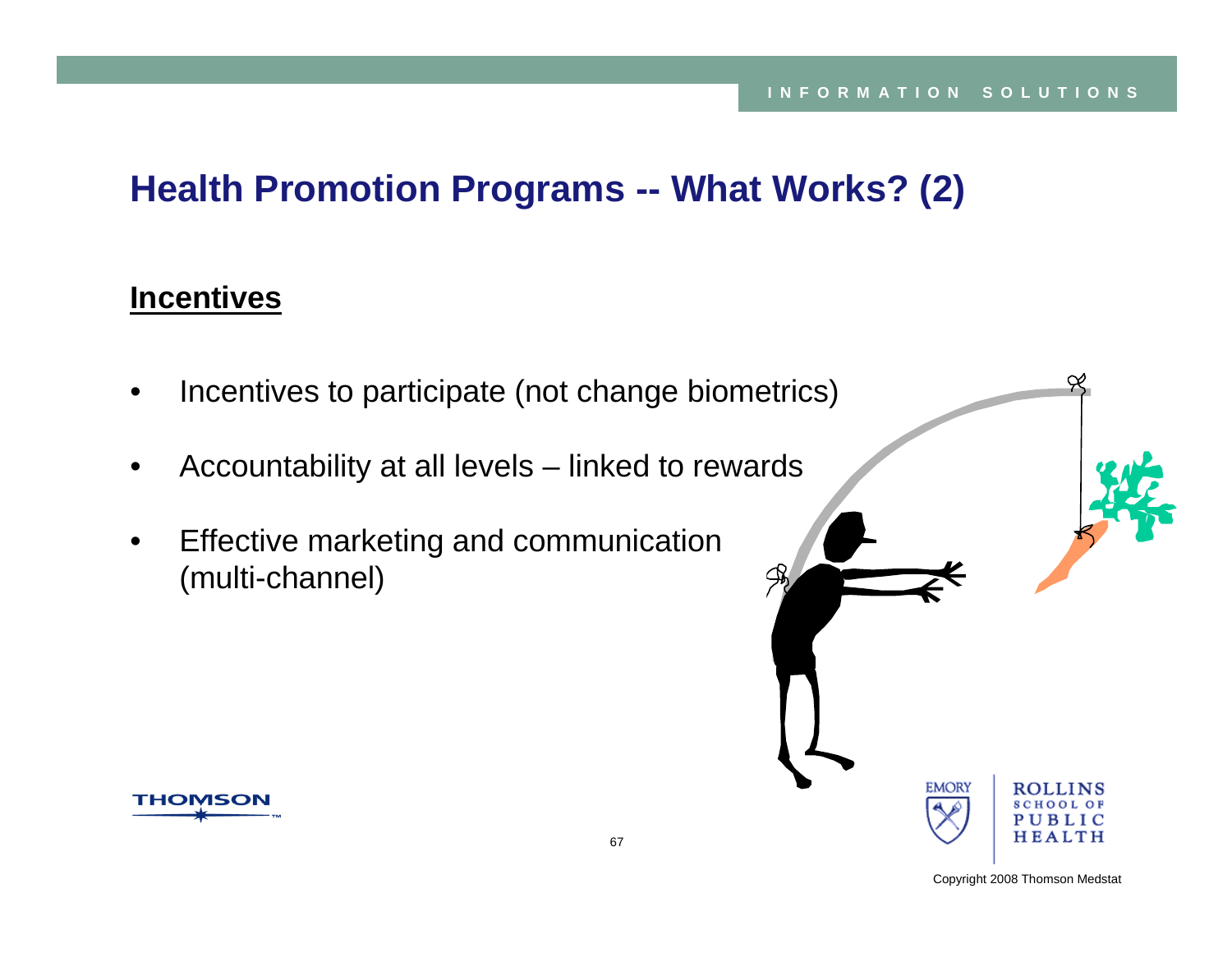# **Health Promotion Programs -- What Works? (3)**

#### **Effective Screening and Triage**

- •Casting a wide net to identify the highest risk individuals
- •Providing "public health" interventions to keep people at low risk
- •Triaging individuals into programs that produce greatest impact/payoff
- •Protecting confidentiality
- •Coordinating with providers and community resources



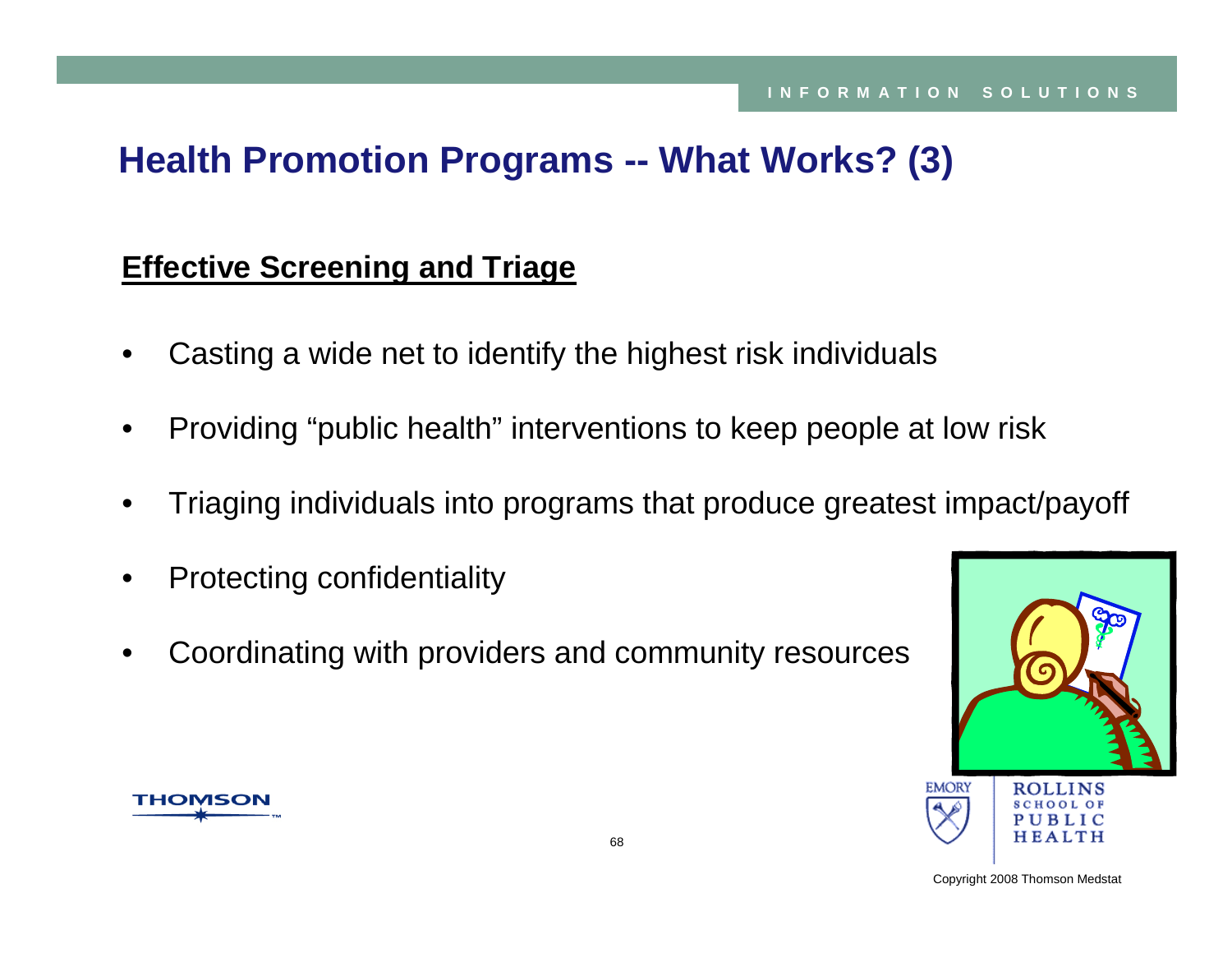# **Health Promotion Programs -- What Works? (4)**

## **State-of-the-Art Intervention Programs**

- • Theory and evidence-based (e.g., Bandura, Prochaska, Lorig, Strecher, Glasgow)
- •Tailored and individualized interventions
- •Balancing high touch with high tech
- •Environmental/ecological interventions
- •Effective, reliable, valid tools

**THOMSON** 



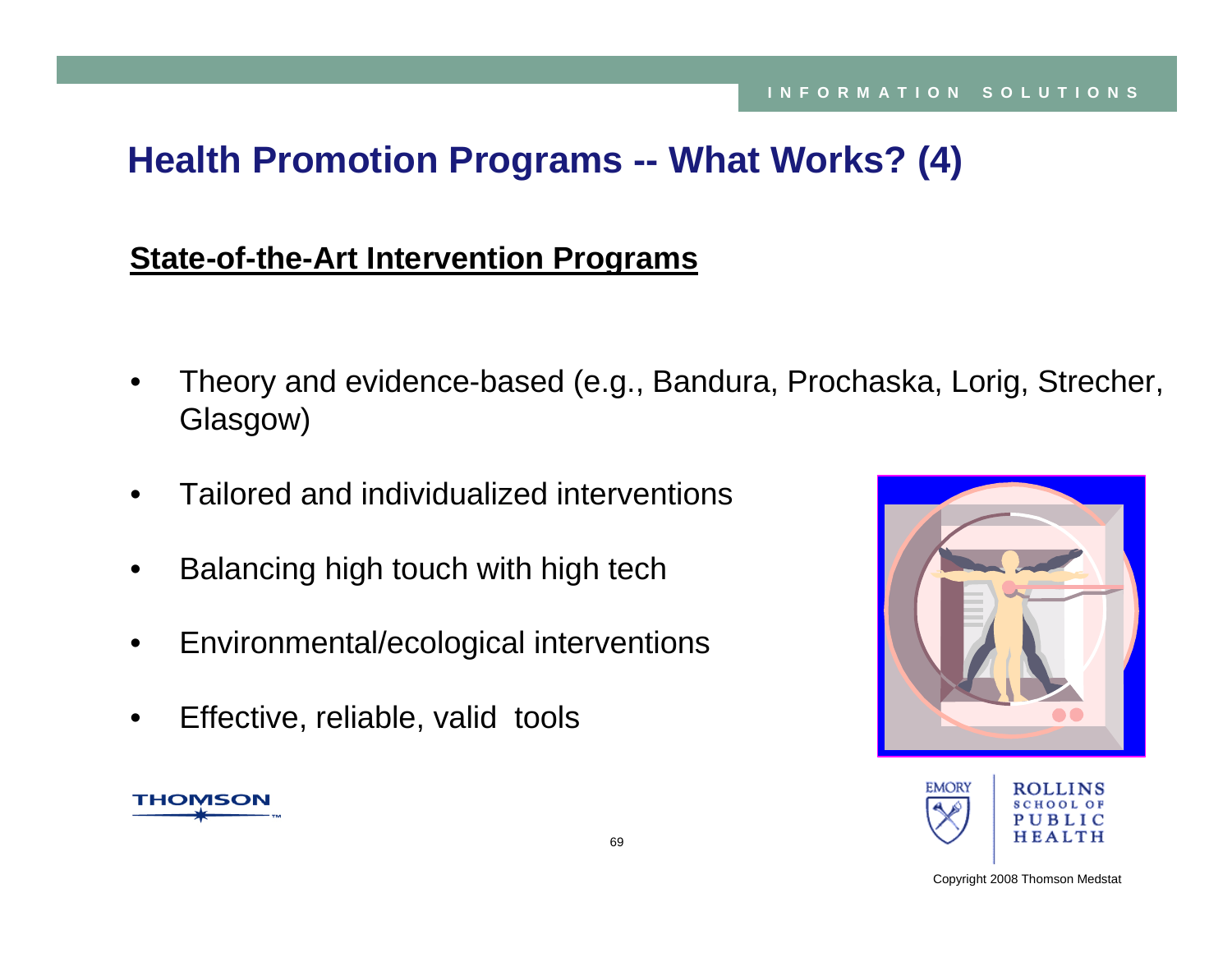# **Health Promotion Programs -- What Works? (5)**

### **Effective Implementation**



- •Integrate programs – insure vendor (stakeholder) engagement
- •Accessible/attractive programs
- •Start simple – pilot – grow on success
- •Multi-component -- variety of topics and engagement modalities
- •Integrate staff into the fabric of the organization
- •Spend the right amount of money to achieve a desired ROI



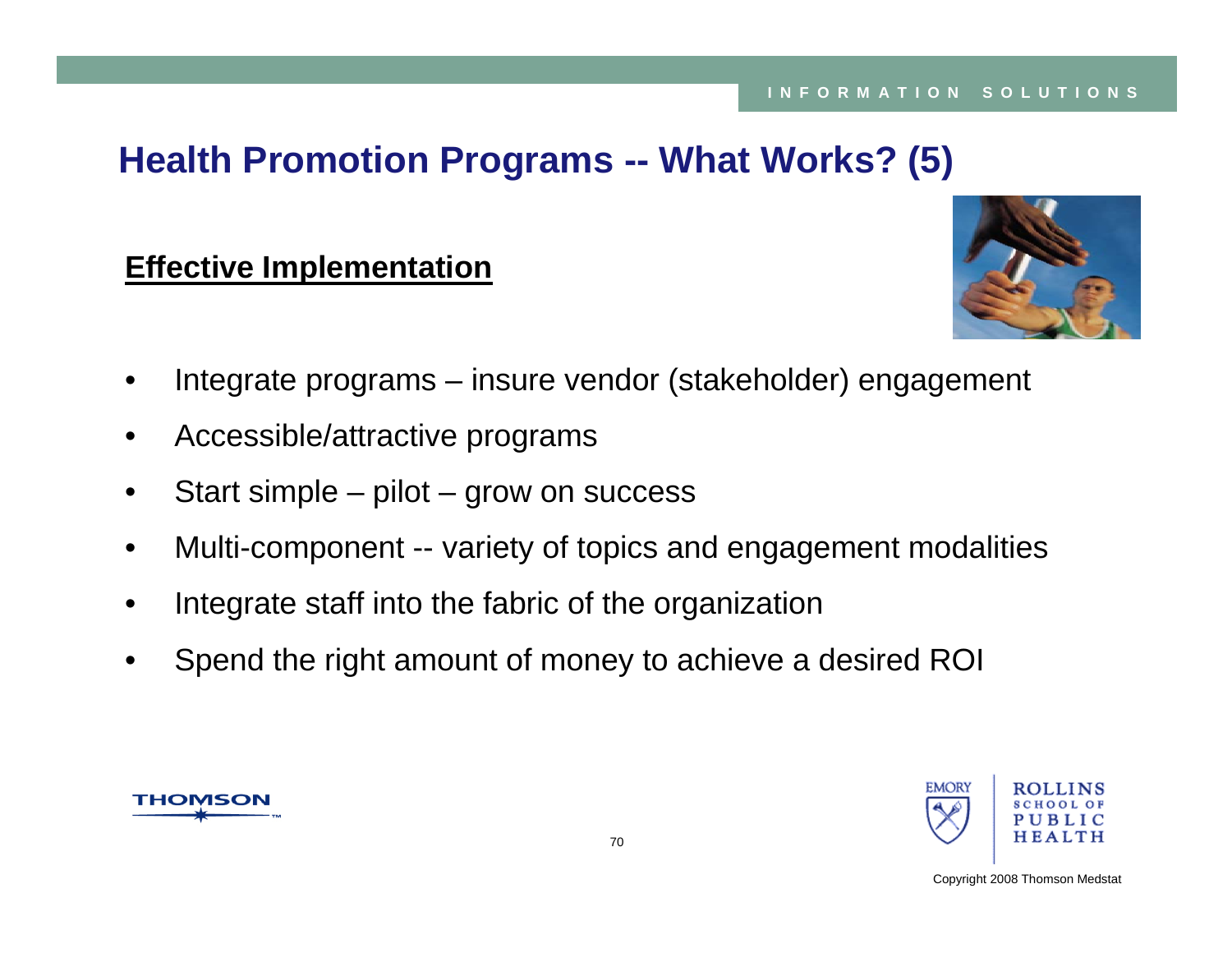# **Health Promotion Programs -- What Works? (6)**

#### **Excellent Evaluation**

- •Integrated data systems
- •Rigorous methods that stand up to peer review
- •Measure, manage, and measure again
- •Regular communication of results
- •Explicit connection of results to core values



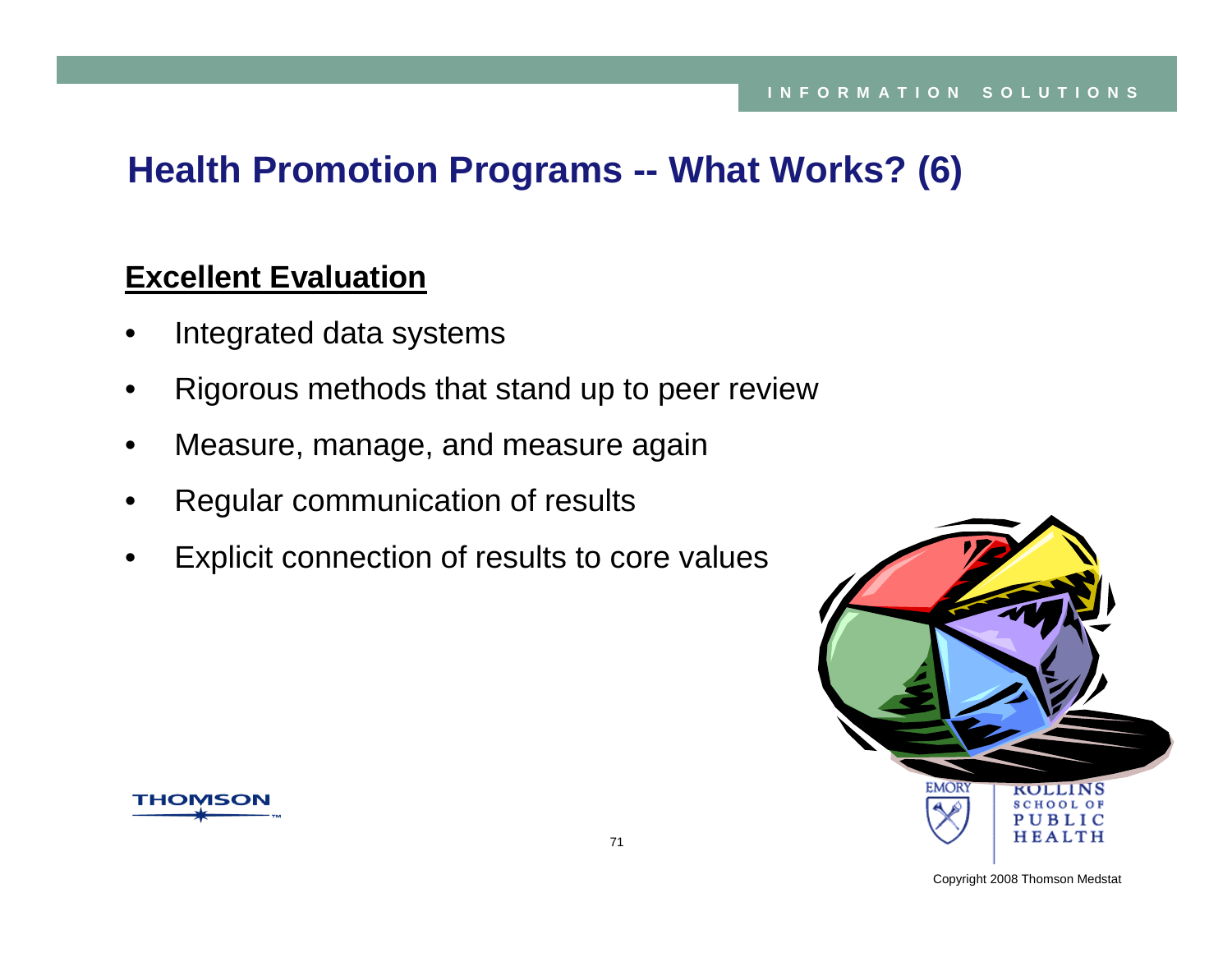# **So, what is important to employers?**

- Financial outcomes
	- Cost savings, return on investment (ROI) and net present value (NPV)
	- Where to find savings:
		- Medical costs
		- Absenteeism
		- Short term disability (STD)
		- Workers' Compensation (safety)
		- Presenteeism
- Health outcomes
	- Adherence to evidence based medicine
	- Behavior change, risk reduction, health improvement
- Quality of life (humanistic) and productivity outcomes
	- Improvement in quality of life
	- Improved "functioning" and productivity



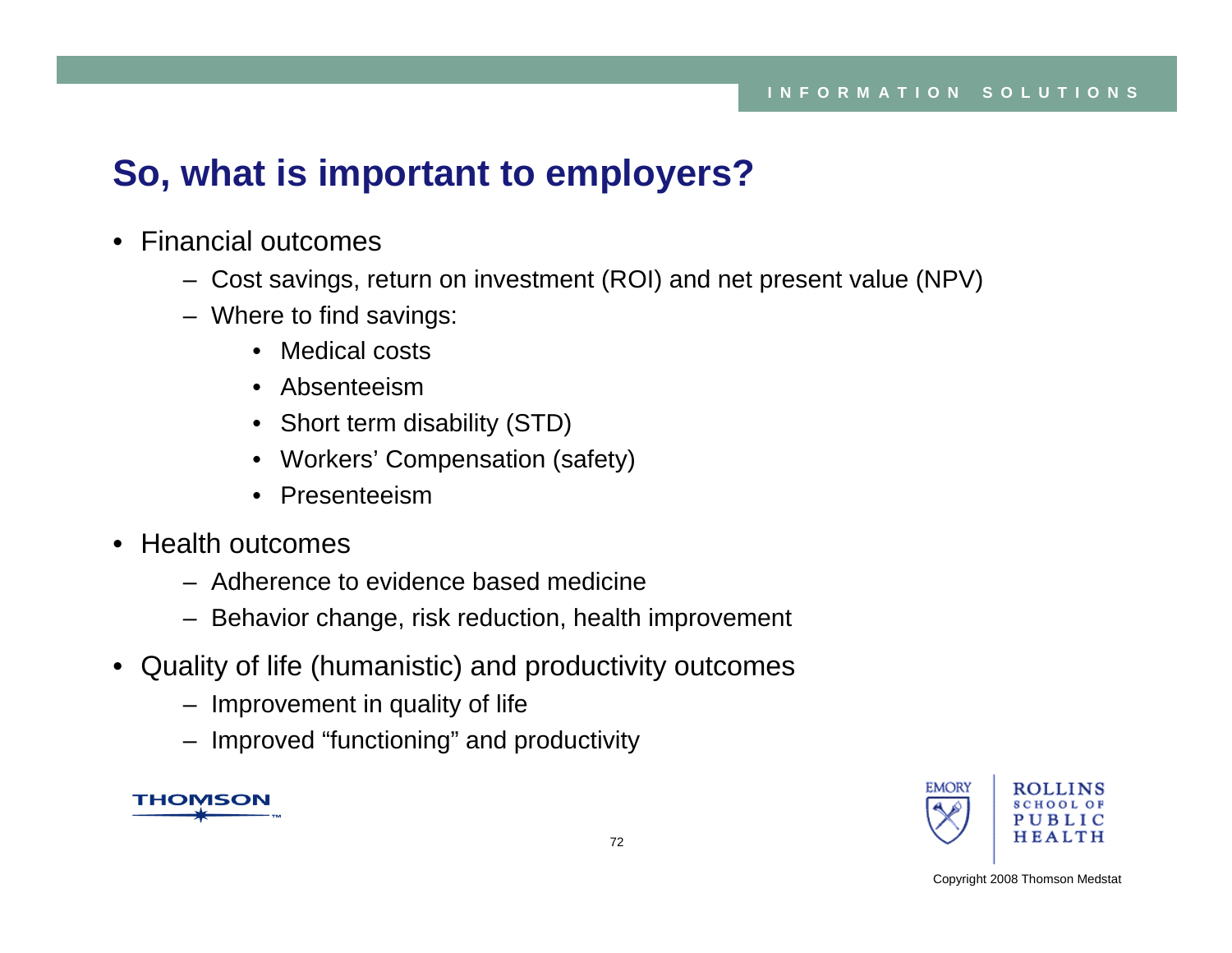## **Summary**

- $\bullet$  **Focusing on improving the health and quality of people's lives will improve the productivity and competitiveness of our workers and citizens.**
- $\bullet$  **A growing body of scientific literature suggests that well-designed, evidence-based Health and Productivity Management Programs can** 
	- O **Improve the health of workers;**
	- $\bullet$ **Lower their risk for disease;**
	- o **Save businesses money by reducing health-related losses and limiting absence and disability;**
	- O **Heighten worker morale and work relations;**
	- o **Improve worker productivity; and**
	- O **Improve the financial performance of organizations instituting these programs.**